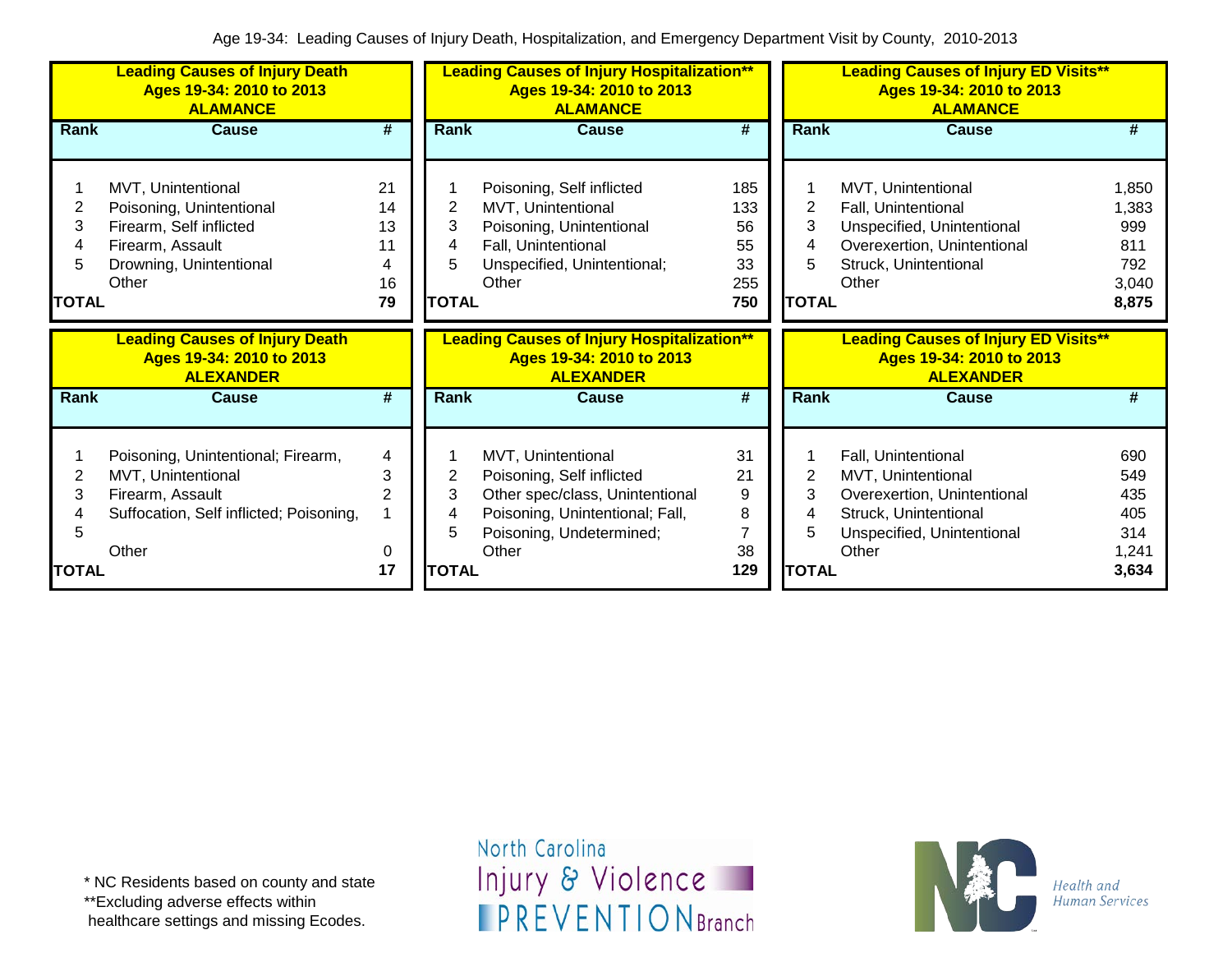|                                                           | <b>Leading Causes of Injury Death</b><br>Ages 19-34: 2010 to 2013<br><b>ALLEGHANY</b>                               |                          |                     | <b>Leading Causes of Injury Hospitalization**</b><br>Ages 19-34: 2010 to 2013<br><b>ALLEGHANY</b>                                                                                                   |                                            |                     | <b>Leading Causes of Injury ED Visits**</b><br>Ages 19-34: 2010 to 2013<br><b>ALLEGHANY</b>                                     |                                 |
|-----------------------------------------------------------|---------------------------------------------------------------------------------------------------------------------|--------------------------|---------------------|-----------------------------------------------------------------------------------------------------------------------------------------------------------------------------------------------------|--------------------------------------------|---------------------|---------------------------------------------------------------------------------------------------------------------------------|---------------------------------|
| Rank                                                      | <b>Cause</b>                                                                                                        | #                        | Rank                | <b>Cause</b>                                                                                                                                                                                        | #                                          | Rank                | <b>Cause</b>                                                                                                                    | #                               |
| 1<br>$\overline{2}$<br>3                                  | Poisoning, Unintentional<br>Suffocation, Self inflicted<br>Firearm, Undetermined; Firearm,                          | 4<br>$\overline{2}$      | $\overline{2}$<br>3 | MVT, Unintentional<br>Other spec/class, Unintentional<br>Transport, other, Unintentional<br>Struck, Assault; Poisoning,                                                                             | 8<br>$\overline{7}$<br>3<br>$\overline{2}$ | $\overline{2}$<br>3 | Fall, Unintentional<br>Unspecified, Unintentional<br>MVT, Unintentional<br>Struck, Unintentional                                | 119<br>69<br>61<br>57           |
|                                                           |                                                                                                                     |                          | 4                   | Undetermined; Machinery,<br>Unintentional; Fall, Unintentional<br>Unspecified, Unintentional;<br>Poisoning, Self inflicted;<br>Overexertion, Unintentional;<br>Firearm, Self inflicted; Cut/pierce, | 1                                          |                     | Overexertion, Unintentional                                                                                                     | 41                              |
| 5<br><b>TOTAL</b>                                         | Other                                                                                                               | 0<br>9                   | 5<br><b>TOTAL</b>   | Self inflicted<br>Other                                                                                                                                                                             | 0<br>31                                    | 5<br><b>TOTAL</b>   | Other                                                                                                                           | 200<br>547                      |
|                                                           | <b>Leading Causes of Injury Death</b><br>Ages 19-34: 2010 to 2013<br><b>ANSON</b>                                   |                          |                     | <b>Leading Causes of Injury Hospitalization**</b><br>Ages 19-34: 2010 to 2013<br><b>ANSON</b>                                                                                                       |                                            |                     | <b>Leading Causes of Injury ED Visits**</b><br>Ages 19-34: 2010 to 2013<br><b>ANSON</b>                                         |                                 |
| <b>Rank</b>                                               | <b>Cause</b>                                                                                                        | #                        | Rank                | <b>Cause</b>                                                                                                                                                                                        | #                                          | Rank                | <b>Cause</b>                                                                                                                    | #                               |
| 1<br>$\overline{2}$<br>3<br>$\overline{\mathcal{A}}$<br>5 | Firearm, Assault<br>MVT, Unintentional<br>Suffocation, Self inflicted; Firearm,<br>Transport, other, Unintentional; | 6<br>5<br>$\overline{2}$ | 2<br>3<br>4<br>5    | MVT, Unintentional<br>Poisoning, Self inflicted<br>Other spec/class, Unintentional;<br>Firearm, Assault; Cut/pierce,<br>Poisoning, Unintentional; Other                                             | 29<br>11<br>6<br>5<br>4                    | 2<br>3<br>4<br>5    | MVT, Unintentional<br>Fall, Unintentional<br>Overexertion, Unintentional<br>Struck, Unintentional<br>Unspecified, Unintentional | 452<br>341<br>289<br>255<br>251 |
| <b>TOTAL</b>                                              | Other                                                                                                               | 0<br>18                  | <b>TOTAL</b>        | Other                                                                                                                                                                                               | 24<br>104                                  | <b>TOTAL</b>        | Other                                                                                                                           | 837<br>2,425                    |

\* NC Residents based on county and state

\*\*Excluding adverse effects within

healthcare settings and missing Ecodes.

North Carolina Injury & Violence **IPREVENTIONBranch** 

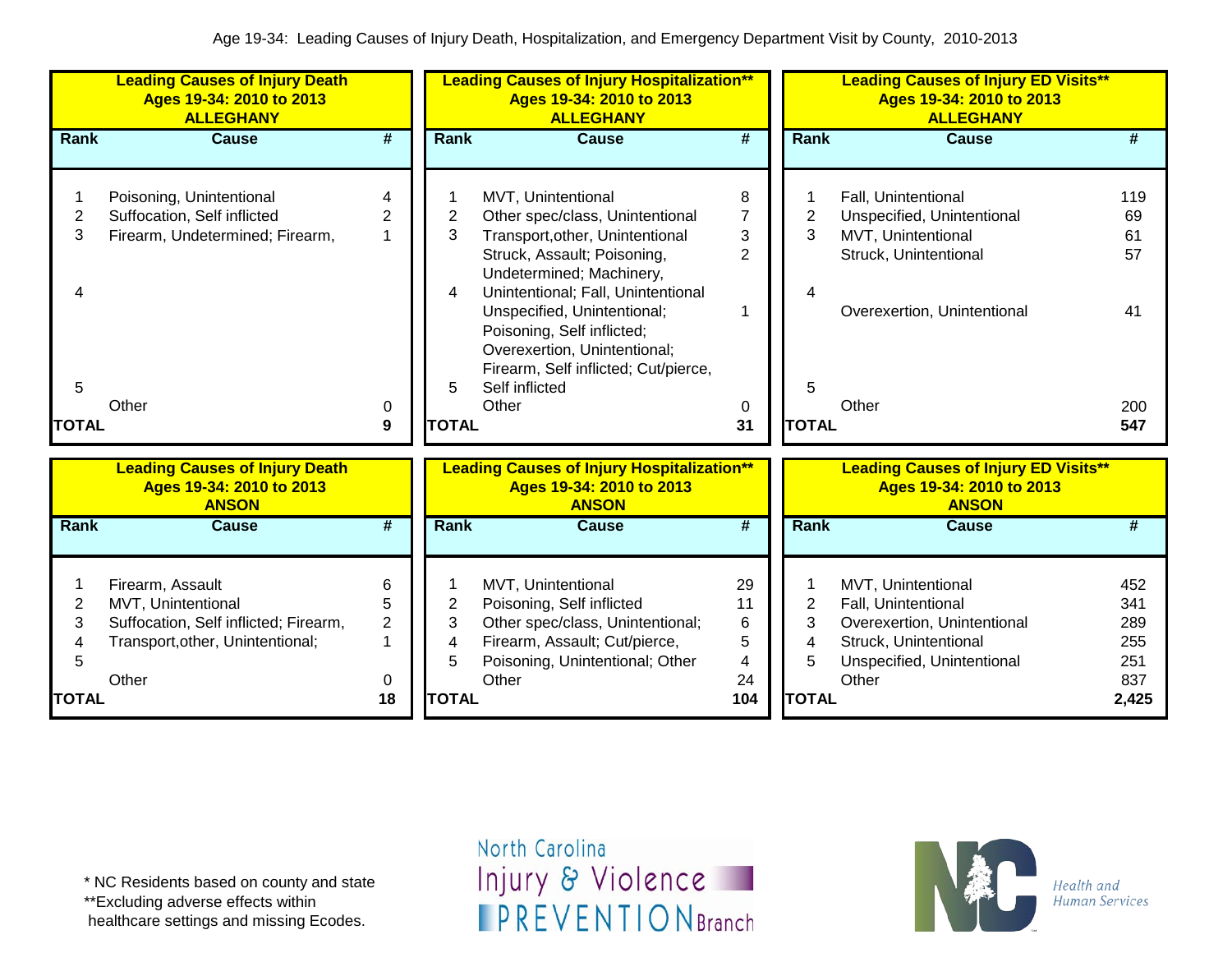|                             | <b>Leading Causes of Injury Death</b><br>Ages 19-34: 2010 to 2013<br><b>ASHE</b>                      |                   | <b>Leading Causes of Injury Hospitalization**</b><br>Ages 19-34: 2010 to 2013<br><b>ASHE</b> |                                                                                                                                                                                                                           |                                                  |                             | <b>Leading Causes of Injury ED Visits**</b><br>Ages 19-34: 2010 to 2013<br><b>ASHE</b>                                                   |                                                 |  |  |
|-----------------------------|-------------------------------------------------------------------------------------------------------|-------------------|----------------------------------------------------------------------------------------------|---------------------------------------------------------------------------------------------------------------------------------------------------------------------------------------------------------------------------|--------------------------------------------------|-----------------------------|------------------------------------------------------------------------------------------------------------------------------------------|-------------------------------------------------|--|--|
| <b>Rank</b>                 | <b>Cause</b>                                                                                          | #                 | Rank                                                                                         | <b>Cause</b>                                                                                                                                                                                                              | #                                                | Rank                        | Cause                                                                                                                                    | #                                               |  |  |
| 2<br>3<br>5<br><b>TOTAL</b> | Poisoning, Unintentional; MVT,<br>Firearm, Self inflicted<br>Other spec/NEC, Self inflicted;<br>Other | 6<br>5<br>0<br>19 | 2<br>3<br>4<br>5<br><b>TOTAL</b>                                                             | Poisoning, Self inflicted<br>MVT, Unintentional<br>Fall, Unintentional<br>Transport, other, Unintentional<br>Poisoning, Undetermined<br>Other                                                                             | 22<br>17<br>11<br>10<br>8<br>25<br>93            | 2<br>3<br>4<br><b>TOTAL</b> | Fall, Unintentional<br>Struck, Unintentional<br>Overexertion, Unintentional<br>MVT, Unintentional<br>Unspecified, Unintentional<br>Other | 429<br>302<br>283<br>271<br>248<br>825<br>2,358 |  |  |
|                             | <b>Leading Causes of Injury Death</b><br>Ages 19-34: 2010 to 2013<br><b>AVERY</b>                     |                   |                                                                                              | <b>Leading Causes of Injury Hospitalization**</b><br>Ages 19-34: 2010 to 2013<br><b>AVERY</b>                                                                                                                             |                                                  |                             | <b>Leading Causes of Injury ED Visits**</b><br>Ages 19-34: 2010 to 2013<br><b>AVERY</b>                                                  |                                                 |  |  |
| Rank                        | <b>Cause</b>                                                                                          | #                 | Rank                                                                                         | <b>Cause</b>                                                                                                                                                                                                              | #                                                | <b>Rank</b>                 | <b>Cause</b>                                                                                                                             | #                                               |  |  |
| 2<br>3<br>5                 | Poisoning, Unintentional<br>Firearm, Self inflicted<br>Suffocation, Unintentional<br>Other            | 3<br>0            | 2<br>3<br>4<br>5                                                                             | Fall, Unintentional<br>Poisoning, Self inflicted; MVT,<br>Struck, Unintentional; Other<br>spec/class, Unintentional<br>Unspecified, Unintentional;<br>Natural/Environ, Unintentional<br>Poisoning, Unintentional<br>Other | 8<br>6<br>4<br>3<br>$\overline{\mathbf{c}}$<br>8 | $\overline{2}$<br>3<br>5    | Fall, Unintentional<br>Overexertion, Unintentional<br>Struck, Unintentional<br>MVT, Unintentional<br>Cut/pierce, Unintentional<br>Other  | 476<br>292<br>224<br>223<br>204<br>617          |  |  |
| <b>TOTAL</b>                |                                                                                                       | 6                 | <b>TOTAL</b>                                                                                 |                                                                                                                                                                                                                           | 44                                               | <b>TOTAL</b>                |                                                                                                                                          | 2,036                                           |  |  |

\*\*Excluding adverse effects within

healthcare settings and missing Ecodes.

North Carolina Injury & Violence **IPREVENTIONBranch** 

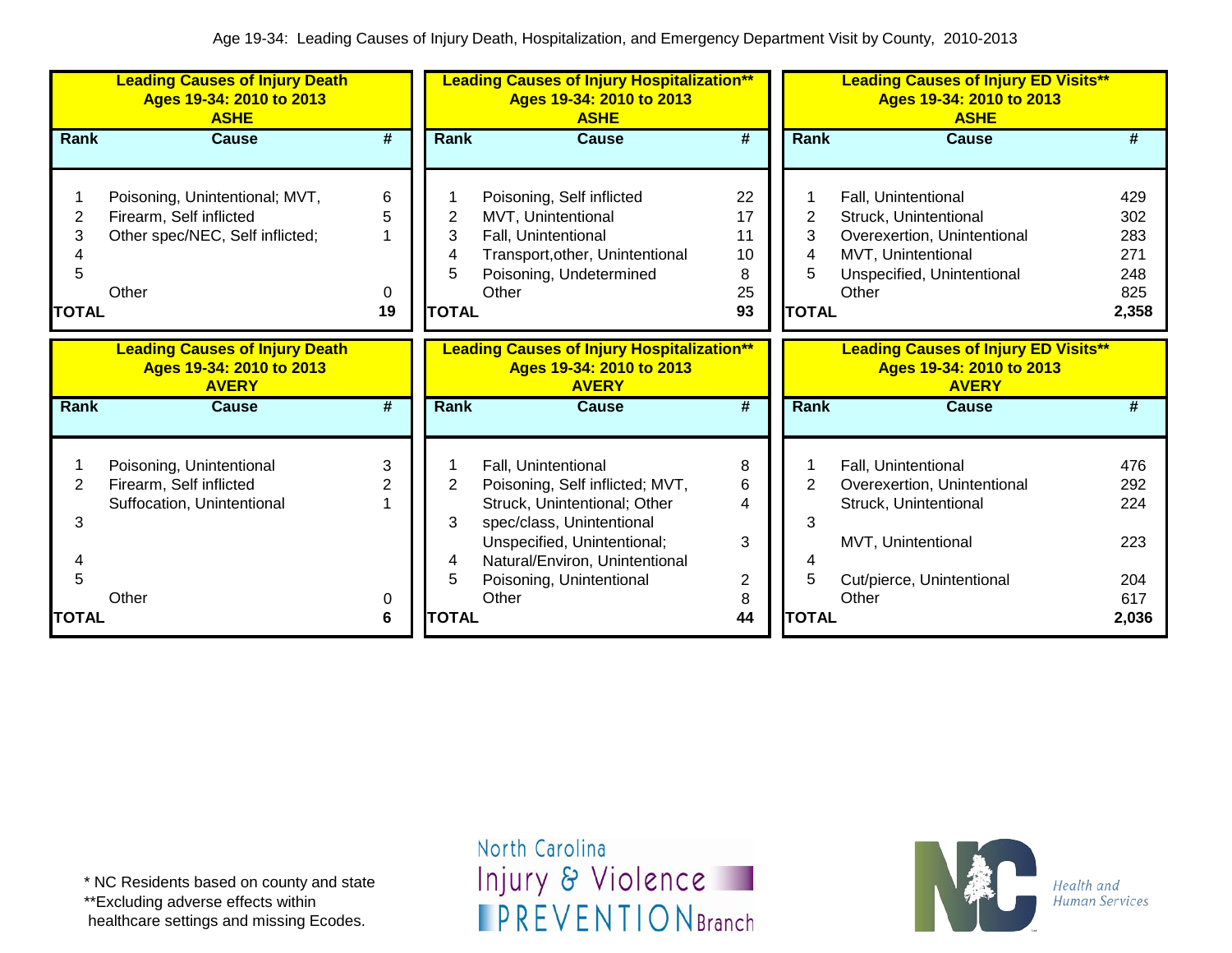|              | <b>Leading Causes of Injury Death</b><br>Ages 19-34: 2010 to 2013<br><b>BEAUFORT</b> |        | <b>Leading Causes of Injury Hospitalization**</b><br>Ages 19-34: 2010 to 2013<br><b>BEAUFORT</b> |                                                                                                |          |              | <b>Leading Causes of Injury ED Visits**</b><br>Ages 19-34: 2010 to 2013<br><b>BEAUFORT</b> |              |  |  |
|--------------|--------------------------------------------------------------------------------------|--------|--------------------------------------------------------------------------------------------------|------------------------------------------------------------------------------------------------|----------|--------------|--------------------------------------------------------------------------------------------|--------------|--|--|
| <b>Rank</b>  | <b>Cause</b>                                                                         | #      | <b>Rank</b>                                                                                      | <b>Cause</b>                                                                                   | #        | <b>Rank</b>  | <b>Cause</b>                                                                               | #            |  |  |
|              |                                                                                      |        |                                                                                                  |                                                                                                |          |              |                                                                                            |              |  |  |
|              | MVT, Unintentional                                                                   | 10     |                                                                                                  | Poisoning, Self inflicted                                                                      | 42       |              | Fall, Unintentional                                                                        | 796          |  |  |
| 2            | Poisoning, Unintentional                                                             | 6      | 2                                                                                                | MVT, Unintentional                                                                             | 32       | 2            | MVT, Unintentional                                                                         | 795          |  |  |
| 3            | Firearm, Self inflicted                                                              | 2      | 3                                                                                                | Poisoning, Unintentional                                                                       | 13       | 3            | Unspecified, Unintentional                                                                 | 565          |  |  |
| 4            | Unspecified, Assault; Suffocation,                                                   | 1      | 4                                                                                                | Cut/pierce, Self inflicted                                                                     | 10       | 4            | Overexertion, Unintentional                                                                | 544          |  |  |
|              |                                                                                      |        |                                                                                                  | Fire/Burn, Unintentional; Fall,                                                                | 8        |              | Struck, Unintentional                                                                      | 537          |  |  |
| 5            |                                                                                      |        | 5                                                                                                | Unintentional                                                                                  |          | 5            |                                                                                            |              |  |  |
|              | Other                                                                                | 0      |                                                                                                  | Other                                                                                          | 57       |              | Other                                                                                      | 1,746        |  |  |
| <b>TOTAL</b> |                                                                                      | 24     | <b>TOTAL</b>                                                                                     |                                                                                                | 170      | <b>TOTAL</b> |                                                                                            | 4,983        |  |  |
|              | <b>Leading Causes of Injury Death</b><br>Ages 19-34: 2010 to 2013<br><b>BERTIE</b>   |        |                                                                                                  | <b>Leading Causes of Injury Hospitalization**</b><br>Ages 19-34: 2010 to 2013<br><b>BERTIE</b> |          |              | <b>Leading Causes of Injury ED Visits**</b><br>Ages 19-34: 2010 to 2013<br><b>BERTIE</b>   |              |  |  |
| Rank         | <b>Cause</b>                                                                         | #      | Rank                                                                                             | <b>Cause</b>                                                                                   | #        | Rank         | <b>Cause</b>                                                                               | #            |  |  |
|              |                                                                                      |        |                                                                                                  |                                                                                                |          |              |                                                                                            |              |  |  |
|              | MVT, Unintentional                                                                   | 3      |                                                                                                  | MVT, Unintentional                                                                             | 29       |              | MVT, Unintentional                                                                         | 362          |  |  |
|              | Transport, other, Unintentional;                                                     |        | 2                                                                                                | Poisoning, Self inflicted                                                                      | 7        | 2            | Fall, Unintentional                                                                        | 229          |  |  |
|              |                                                                                      |        |                                                                                                  | Poisoning, Unintentional; Firearm,                                                             | 6        |              | Unspecified, Unintentional                                                                 | 211          |  |  |
| 3            |                                                                                      |        | 3                                                                                                | Assault                                                                                        |          |              |                                                                                            |              |  |  |
|              |                                                                                      |        |                                                                                                  |                                                                                                |          | 3            |                                                                                            |              |  |  |
|              |                                                                                      |        | 4                                                                                                | Unspecified, Unintentional                                                                     | 5        | 4            | Struck, Unintentional                                                                      | 169          |  |  |
|              |                                                                                      |        |                                                                                                  | Fall, Unintentional; Cut/pierce,                                                               | 4        |              | Overexertion, Unintentional                                                                | 138          |  |  |
| 5            |                                                                                      |        | 5                                                                                                | Assault                                                                                        |          | 5            |                                                                                            |              |  |  |
| TOTAL        | Other                                                                                | 0<br>8 | <b>TOTAL</b>                                                                                     | Other                                                                                          | 17<br>78 | <b>TOTAL</b> | Other                                                                                      | 713<br>1,822 |  |  |

\*\*Excluding adverse effects within

healthcare settings and missing Ecodes.

North Carolina Injury & Violence **IPREVENTIONBranch** 

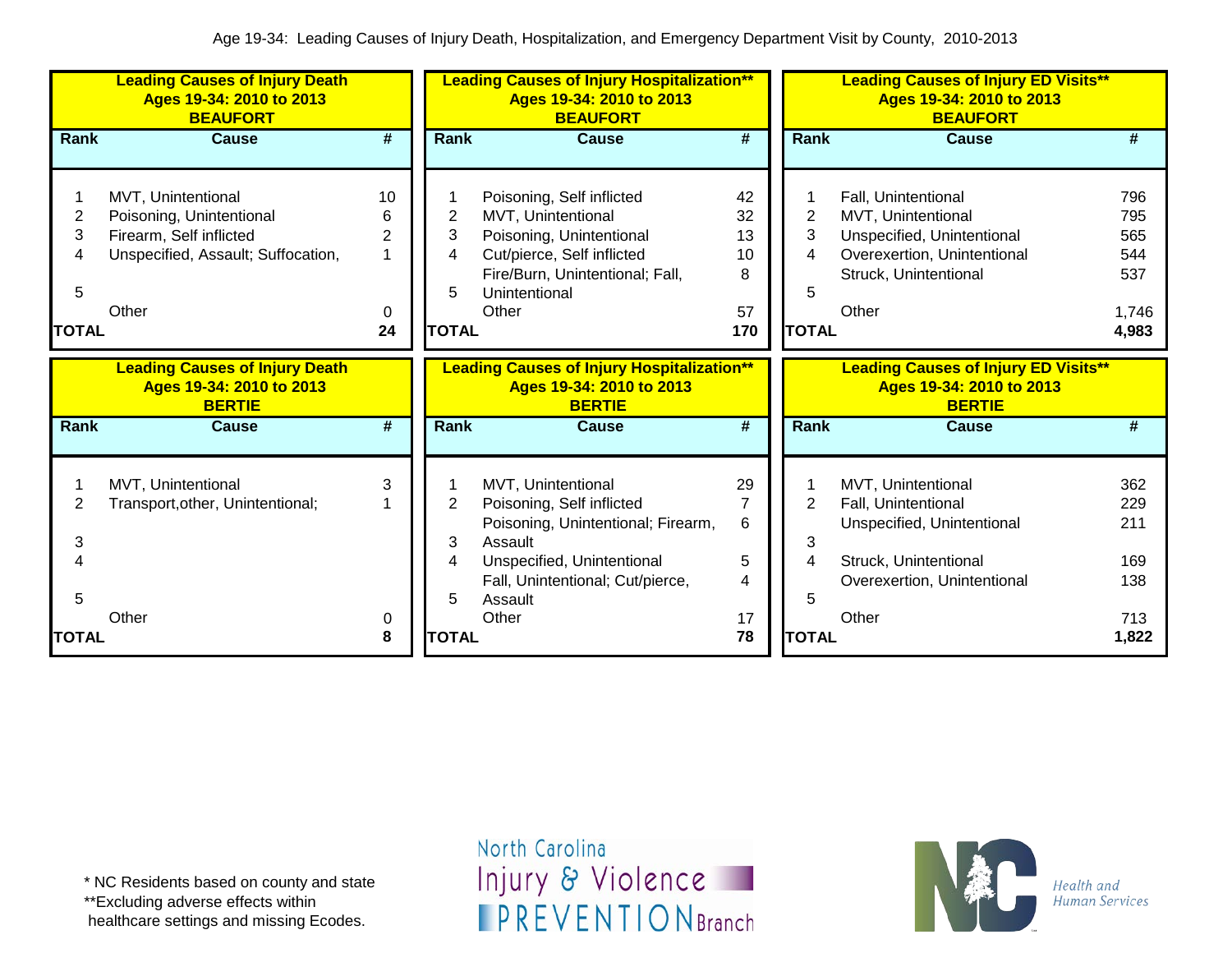|                                       | <b>Leading Causes of Injury Death</b><br>Ages 19-34: 2010 to 2013<br><b>BLADEN</b>                                                                                                                                                                                                             |                                           | <b>Leading Causes of Injury Hospitalization**</b><br>Ages 19-34: 2010 to 2013<br><b>BLADEN</b> |                                                                                                                                                                                                                                      |                                         |                                  | <b>Leading Causes of Injury ED Visits**</b><br>Ages 19-34: 2010 to 2013<br><b>BLADEN</b>                                                 |                                                   |  |  |
|---------------------------------------|------------------------------------------------------------------------------------------------------------------------------------------------------------------------------------------------------------------------------------------------------------------------------------------------|-------------------------------------------|------------------------------------------------------------------------------------------------|--------------------------------------------------------------------------------------------------------------------------------------------------------------------------------------------------------------------------------------|-----------------------------------------|----------------------------------|------------------------------------------------------------------------------------------------------------------------------------------|---------------------------------------------------|--|--|
| Rank                                  | <b>Cause</b>                                                                                                                                                                                                                                                                                   | #                                         | <b>Rank</b>                                                                                    | <b>Cause</b>                                                                                                                                                                                                                         | #                                       | <b>Rank</b>                      | <b>Cause</b>                                                                                                                             | #                                                 |  |  |
| 1<br>2<br>3<br>4<br>5<br><b>TOTAL</b> | MVT, Unintentional<br>Poisoning, Unintentional<br>Firearm, Self inflicted; Firearm,<br>Unspecified, Unintentional;<br>Other                                                                                                                                                                    | 12<br>4<br>3<br>0<br>24                   | 2<br>3<br>4<br>5<br><b>TOTAL</b>                                                               | MVT, Unintentional<br>Unspecified, Unintentional;<br>Poisoning, Unintentional; Other<br>spec/class, Unintentional<br>Poisoning, Self inflicted<br>Struck, Assault<br>Natural/Environ, Unintentional;<br>Fall, Unintentional<br>Other | 44<br>14<br>12<br>11<br>10<br>44<br>173 | 2<br>3<br>4<br>5<br><b>TOTAL</b> | MVT, Unintentional<br>Fall, Unintentional<br>Unspecified, Unintentional<br>Overexertion, Unintentional<br>Struck, Unintentional<br>Other | 713<br>470<br>406<br>363<br>308<br>1,112<br>3,372 |  |  |
|                                       | <b>Leading Causes of Injury Death</b><br>Ages 19-34: 2010 to 2013<br><b>BRUNSWICK</b>                                                                                                                                                                                                          |                                           |                                                                                                | <b>Leading Causes of Injury Hospitalization**</b><br>Ages 19-34: 2010 to 2013<br><b>BRUNSWICK</b>                                                                                                                                    |                                         |                                  | <b>Leading Causes of Injury ED Visits**</b><br>Ages 19-34: 2010 to 2013<br><b>BRUNSWICK</b>                                              |                                                   |  |  |
| Rank                                  | <b>Cause</b>                                                                                                                                                                                                                                                                                   | #                                         | Rank                                                                                           | <b>Cause</b>                                                                                                                                                                                                                         | #                                       | Rank                             | <b>Cause</b>                                                                                                                             | $\overline{\boldsymbol{t}}$                       |  |  |
| 1<br>$\overline{c}$<br>3<br>4<br>5    | Poisoning, Unintentional<br>MVT, Unintentional<br>Firearm, Self inflicted<br>Suffocation, Self inflicted; Firearm,<br>Suffocation, Assault; Poisoning,<br>Undetermined; Poisoning, Self<br>inflicted; Firearm, Legal intervention;<br>Fall, Unintentional; Drowning,<br>Unintentional<br>Other | 24<br>23<br>6<br>3<br>$\overline{ }$<br>0 | 2<br>3<br>4<br>5                                                                               | MVT, Unintentional<br>Poisoning, Self inflicted<br>Poisoning, Unintentional<br>Fall, Unintentional<br>Other spec/class, Unintentional<br>Other                                                                                       | 90<br>53<br>26<br>23<br>21<br>120       | $\overline{c}$<br>3<br>4<br>5    | Fall, Unintentional<br>Overexertion, Unintentional<br>MVT, Unintentional<br>Struck, Unintentional<br>Unspecified, Unintentional<br>Other | 1,478<br>1,202<br>1,152<br>933<br>675<br>2,753    |  |  |
| <b>TOTAL</b>                          |                                                                                                                                                                                                                                                                                                | 65                                        | <b>TOTAL</b>                                                                                   |                                                                                                                                                                                                                                      | 333                                     | <b>TOTAL</b>                     |                                                                                                                                          | 8,193                                             |  |  |

\* NC Residents based on county and state

\*\*Excluding adverse effects within

healthcare settings and missing Ecodes.

North Carolina Injury & Violence **IPREVENTIONBranch** 

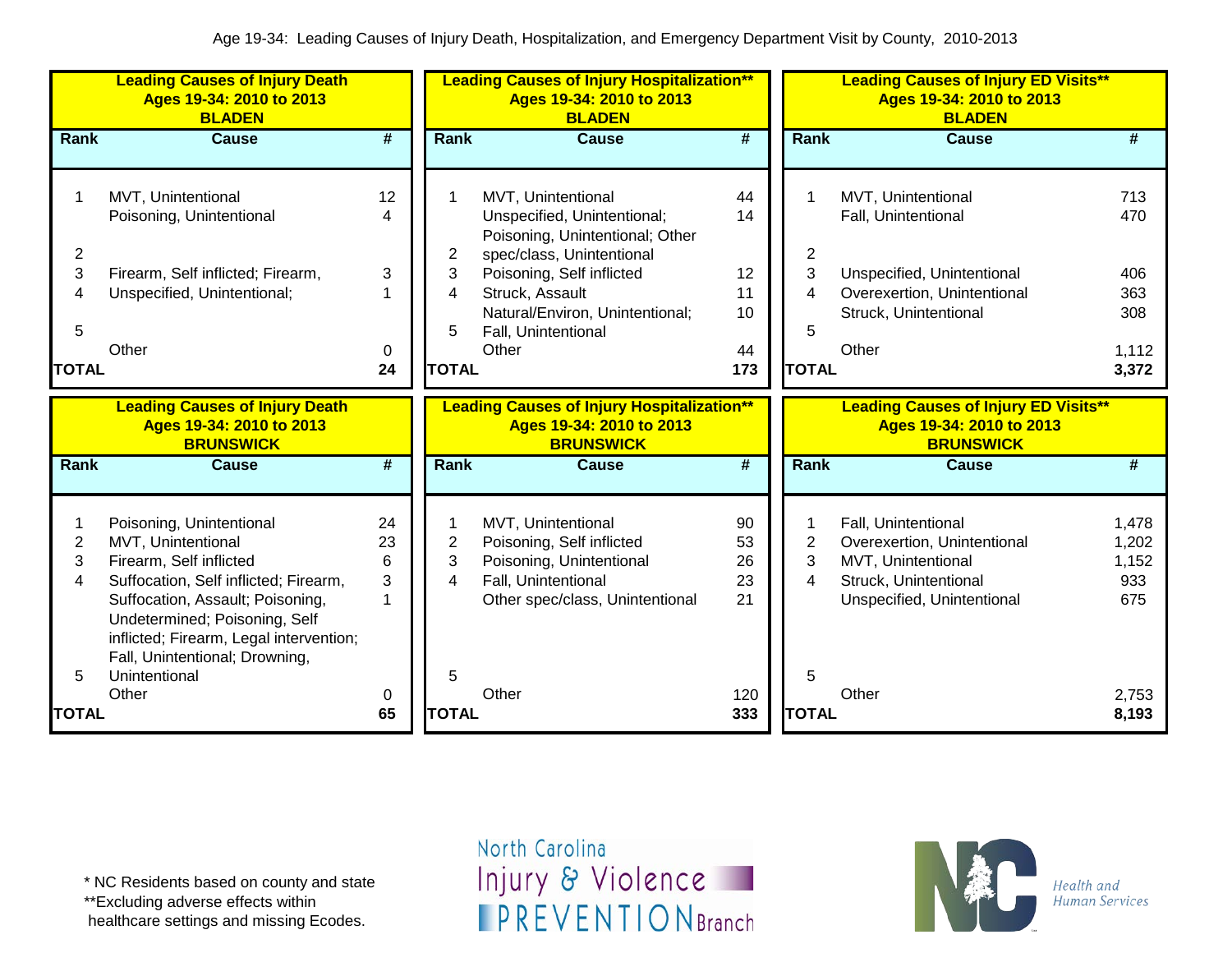|                | <b>Leading Causes of Injury Death</b><br>Ages 19-34: 2010 to 2013<br><b>BUNCOMBE</b> |                             | <b>Leading Causes of Injury Hospitalization**</b><br>Ages 19-34: 2010 to 2013<br><b>BUNCOMBE</b> |                                                   |                             |                | <b>Leading Causes of Injury ED Visits**</b><br>Ages 19-34: 2010 to 2013<br><b>BUNCOMBE</b> |                 |  |  |
|----------------|--------------------------------------------------------------------------------------|-----------------------------|--------------------------------------------------------------------------------------------------|---------------------------------------------------|-----------------------------|----------------|--------------------------------------------------------------------------------------------|-----------------|--|--|
| Rank           | <b>Cause</b>                                                                         | $\overline{\boldsymbol{t}}$ | Rank                                                                                             | <b>Cause</b>                                      | $\overline{\boldsymbol{t}}$ | <b>Rank</b>    | <b>Cause</b>                                                                               | #               |  |  |
|                |                                                                                      |                             |                                                                                                  |                                                   |                             |                |                                                                                            |                 |  |  |
|                | Poisoning, Unintentional; MVT,                                                       | 31                          |                                                                                                  | MVT, Unintentional                                | 164                         |                | MVT, Unintentional                                                                         | 1,569           |  |  |
| $\overline{2}$ | Firearm, Self inflicted                                                              | 21                          | $\overline{2}$                                                                                   | Poisoning, Self inflicted                         | 152                         | $\overline{2}$ | Fall, Unintentional                                                                        | 1,372           |  |  |
| 3              | Suffocation, Self inflicted                                                          | 6                           | 3                                                                                                | Fall, Unintentional                               | 125                         | 3              | Struck, Unintentional                                                                      | 570             |  |  |
| 4              | Cut/pierce, Assault                                                                  | 4                           | 4                                                                                                | Cut/pierce, Self inflicted                        | 58                          | 4              | Unspecified, Unintentional                                                                 | 546             |  |  |
|                | Poisoning, Self inflicted; Fall,                                                     | 3                           |                                                                                                  | Poisoning, Unintentional                          | 53                          |                | Overexertion, Unintentional                                                                | 534             |  |  |
|                | Unintentional; Drowning,                                                             |                             |                                                                                                  |                                                   |                             |                |                                                                                            |                 |  |  |
| 5              | Unintentional                                                                        |                             | 5                                                                                                |                                                   |                             | 5              |                                                                                            |                 |  |  |
|                | Other                                                                                | 14                          |                                                                                                  | Other                                             | 343                         |                | Other                                                                                      | 2,551           |  |  |
| <b>TOTAL</b>   |                                                                                      | 116                         | <b>TOTAL</b>                                                                                     |                                                   | 895                         | <b>TOTAL</b>   |                                                                                            | 7,142           |  |  |
|                |                                                                                      |                             |                                                                                                  |                                                   |                             |                |                                                                                            |                 |  |  |
|                | <b>Leading Causes of Injury Death</b>                                                |                             |                                                                                                  | <b>Leading Causes of Injury Hospitalization**</b> |                             |                | <b>Leading Causes of Injury ED Visits**</b>                                                |                 |  |  |
|                |                                                                                      |                             |                                                                                                  |                                                   |                             |                |                                                                                            |                 |  |  |
|                | Ages 19-34: 2010 to 2013                                                             |                             |                                                                                                  | Ages 19-34: 2010 to 2013                          |                             |                | Ages 19-34: 2010 to 2013                                                                   |                 |  |  |
| Rank           | <b>BURKE</b><br><b>Cause</b>                                                         | $\overline{\boldsymbol{t}}$ | Rank                                                                                             | <b>BURKE</b><br><b>Cause</b>                      | $\overline{\boldsymbol{t}}$ | Rank           | <b>BURKE</b><br><b>Cause</b>                                                               | #               |  |  |
|                |                                                                                      |                             |                                                                                                  |                                                   |                             |                |                                                                                            |                 |  |  |
|                |                                                                                      |                             |                                                                                                  |                                                   |                             |                |                                                                                            |                 |  |  |
|                | Poisoning, Unintentional                                                             | 26                          |                                                                                                  | Poisoning, Self inflicted                         | 77                          |                | Fall, Unintentional                                                                        | 1,990           |  |  |
| $\overline{2}$ | MVT, Unintentional                                                                   | 14                          | $\overline{c}$                                                                                   | MVT, Unintentional                                | 40                          | $\overline{2}$ | MVT, Unintentional                                                                         | 1,417           |  |  |
| 3              | Firearm, Self inflicted                                                              | 6                           | 3                                                                                                | Poisoning, Unintentional                          | 26                          | 3              | Overexertion, Unintentional                                                                | 1,310           |  |  |
| 4              | Suffocation, Self inflicted                                                          | 4                           | 4                                                                                                | Other spec/class, Unintentional                   | 23                          | 4              | Struck, Unintentional                                                                      | 1,260           |  |  |
|                | Unspecified, Unintentional;                                                          |                             |                                                                                                  | Fall, Unintentional                               | 22                          |                | Unspecified, Unintentional                                                                 | 882             |  |  |
|                | Unspecified, Assault;                                                                |                             |                                                                                                  |                                                   |                             |                |                                                                                            |                 |  |  |
|                | Pedestrian, other, Unintentional;                                                    |                             |                                                                                                  |                                                   |                             |                |                                                                                            |                 |  |  |
|                | Other spec/NEC, Self inflicted;                                                      |                             |                                                                                                  |                                                   |                             |                |                                                                                            |                 |  |  |
| 5              | Drowning, Unintentional                                                              |                             | 5                                                                                                |                                                   |                             | 5              |                                                                                            |                 |  |  |
| TOTAL          | Other                                                                                | 0<br>55                     | <b>TOTAL</b>                                                                                     | Other                                             | 133<br>321                  | <b>TOTAL</b>   | Other                                                                                      | 3,490<br>10,349 |  |  |

\*\*Excluding adverse effects within

healthcare settings and missing Ecodes.

North Carolina Injury & Violence **IPREVENTIONBranch** 

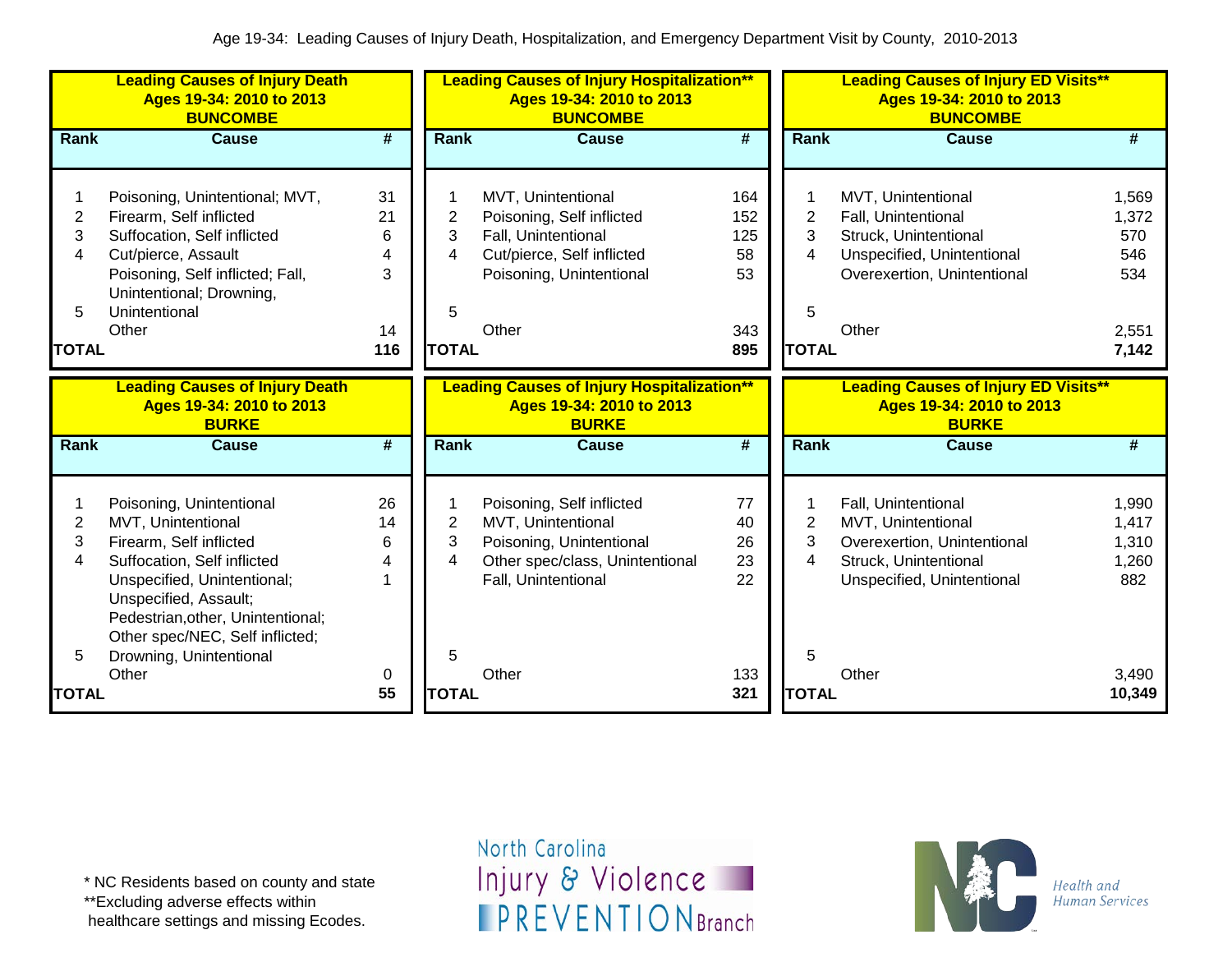|                                  | <b>Leading Causes of Injury Death</b><br>Ages 19-34: 2010 to 2013<br><b>CABARRUS</b>                                                                     |                                    | <b>Leading Causes of Injury Hospitalization**</b><br>Ages 19-34: 2010 to 2013<br><b>CABARRUS</b> |                                                                                                                                                |                                           |                                  | <b>Leading Causes of Injury ED Visits**</b><br>Ages 19-34: 2010 to 2013<br><b>CABARRUS</b>                                               |                                                            |  |  |
|----------------------------------|----------------------------------------------------------------------------------------------------------------------------------------------------------|------------------------------------|--------------------------------------------------------------------------------------------------|------------------------------------------------------------------------------------------------------------------------------------------------|-------------------------------------------|----------------------------------|------------------------------------------------------------------------------------------------------------------------------------------|------------------------------------------------------------|--|--|
| Rank                             | <b>Cause</b>                                                                                                                                             | #                                  | Rank                                                                                             | <b>Cause</b>                                                                                                                                   | #                                         | Rank                             | <b>Cause</b>                                                                                                                             | #                                                          |  |  |
| 2<br>3<br>4<br>5<br><b>TOTAL</b> | Poisoning, Unintentional<br>MVT, Unintentional<br>Firearm, Assault<br>Suffocation, Self inflicted<br>Firearm, Self inflicted<br>Other                    | 27<br>15<br>9<br>6<br>14<br>78     | 2<br>3<br>4<br>5.<br><b>TOTAL</b>                                                                | MVT, Unintentional<br>Poisoning, Self inflicted<br>Poisoning, Unintentional<br>Fall, Unintentional<br>Other spec/class, Unintentional<br>Other | 100<br>84<br>72<br>50<br>30<br>170<br>506 | 2<br>3<br>4<br>5<br><b>TOTAL</b> | MVT, Unintentional<br>Fall, Unintentional<br>Overexertion, Unintentional<br>Struck, Unintentional<br>Unspecified, Unintentional<br>Other | 2,483<br>1,781<br>1,555<br>1,309<br>866<br>3,913<br>11,907 |  |  |
|                                  | <b>Leading Causes of Injury Death</b><br>Ages 19-34: 2010 to 2013<br><b>CALDWELL</b>                                                                     |                                    |                                                                                                  | <b>Leading Causes of Injury Hospitalization**</b><br>Ages 19-34: 2010 to 2013<br><b>CALDWELL</b>                                               |                                           |                                  | <b>Leading Causes of Injury ED Visits**</b><br>Ages 19-34: 2010 to 2013<br><b>CALDWELL</b>                                               |                                                            |  |  |
| <b>Rank</b>                      | <b>Cause</b>                                                                                                                                             | #                                  | Rank                                                                                             | <b>Cause</b>                                                                                                                                   | #                                         | Rank                             | <b>Cause</b>                                                                                                                             | #                                                          |  |  |
| 2<br>3<br>4<br>5<br><b>TOTAL</b> | MVT, Unintentional<br>Poisoning, Unintentional<br>Firearm, Self inflicted<br>Poisoning, Self inflicted; Firearm,<br>Suffocation, Self inflicted<br>Other | 17<br>10<br>9<br>5<br>4<br>9<br>59 | 2<br>3<br>4<br>5<br><b>TOTAL</b>                                                                 | Poisoning, Self inflicted<br>MVT, Unintentional<br>Poisoning, Unintentional<br>Fall, Unintentional<br>Other spec/class, Unintentional<br>Other | 55<br>54<br>28<br>24<br>21<br>81<br>263   | 2<br>3<br>4<br>5<br><b>TOTAL</b> | Fall, Unintentional<br>MVT, Unintentional<br>Struck, Unintentional<br>Overexertion, Unintentional<br>Cut/pierce, Unintentional<br>Other  | 2,128<br>1,473<br>1,216<br>1,179<br>807<br>3,158<br>9,961  |  |  |

\*\*Excluding adverse effects within

healthcare settings and missing Ecodes.

North Carolina Injury & Violence **IPREVENTIONBranch** 

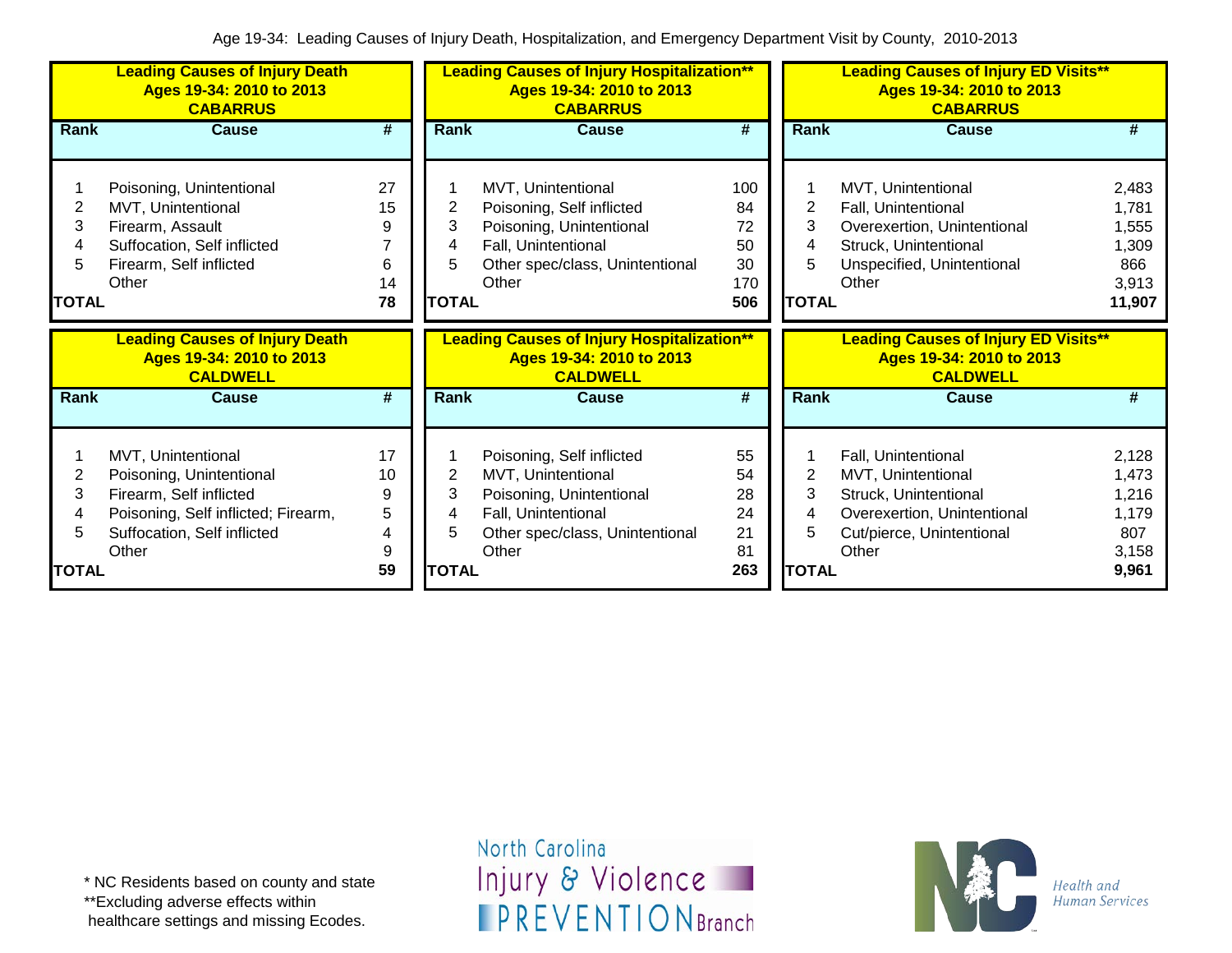|                                  | <b>Leading Causes of Injury Death</b><br>Ages 19-34: 2010 to 2013<br><b>CAMDEN</b>                                                                             |                             |                                  | <b>Leading Causes of Injury Hospitalization**</b><br>Ages 19-34: 2010 to 2013<br><b>CAMDEN</b>                                                                                                            |                                         |                                  | <b>Leading Causes of Injury ED Visits**</b><br>Ages 19-34: 2010 to 2013<br><b>CAMDEN</b>                                                                                        |                                                     |
|----------------------------------|----------------------------------------------------------------------------------------------------------------------------------------------------------------|-----------------------------|----------------------------------|-----------------------------------------------------------------------------------------------------------------------------------------------------------------------------------------------------------|-----------------------------------------|----------------------------------|---------------------------------------------------------------------------------------------------------------------------------------------------------------------------------|-----------------------------------------------------|
| Rank                             | <b>Cause</b>                                                                                                                                                   | $\overline{\boldsymbol{r}}$ | Rank                             | <b>Cause</b>                                                                                                                                                                                              | $\overline{\boldsymbol{t}}$             | Rank                             | <b>Cause</b>                                                                                                                                                                    | #                                                   |
| 2<br>3<br>5                      | Firearm, Self inflicted<br>Other                                                                                                                               | 1<br>0                      | 3<br>5                           | Poisoning, Self inflicted<br>Unspecified, Unintentional; MVT,<br>Unintentional; Fall, Unintentional<br>Other                                                                                              | 4<br>1<br>0                             | 2<br>3<br>4<br>5                 | MVT, Unintentional<br>Fall, Unintentional<br>Unspecified, Unintentional<br>Transport, other, Unintentional<br>Struck, Unintentional;<br>Natural/Environ, Unintentional<br>Other | 33<br>16<br>11<br>8<br>23                           |
| <b>TOTAL</b>                     |                                                                                                                                                                | 1                           | <b>TOTAL</b>                     |                                                                                                                                                                                                           | $\overline{7}$                          | <b>TOTAL</b>                     |                                                                                                                                                                                 | 108                                                 |
|                                  | <b>Leading Causes of Injury Death</b><br>Ages 19-34: 2010 to 2013<br><b>CARTERET</b>                                                                           |                             |                                  | <b>Leading Causes of Injury Hospitalization**</b><br>Ages 19-34: 2010 to 2013                                                                                                                             |                                         |                                  | <b>Leading Causes of Injury ED Visits**</b><br>Ages 19-34: 2010 to 2013                                                                                                         |                                                     |
| Rank                             |                                                                                                                                                                |                             |                                  | <b>CARTERET</b>                                                                                                                                                                                           |                                         |                                  | <b>CARTERET</b>                                                                                                                                                                 |                                                     |
|                                  | <b>Cause</b>                                                                                                                                                   | $\overline{\boldsymbol{t}}$ | Rank                             | <b>Cause</b>                                                                                                                                                                                              | #                                       | <b>Rank</b>                      | <b>Cause</b>                                                                                                                                                                    | #                                                   |
| 2<br>3<br>4<br>5<br><b>TOTAL</b> | Poisoning, Unintentional<br>MVT, Unintentional<br>Suffocation, Self inflicted<br>Firearm, Self inflicted<br>Unspecified, Assault; Firearm,<br>Assault<br>Other | 14<br>6<br>5<br>0<br>34     | 2<br>3<br>4<br>5<br><b>TOTAL</b> | Poisoning, Self inflicted<br>MVT, Unintentional<br>Fall, Unintentional<br>Poisoning, Unintentional<br>Unspecified, Unintentional;<br>Poisoning, Undetermined; Other<br>spec/class, Unintentional<br>Other | 54<br>39<br>22<br>16<br>11<br>79<br>243 | 2<br>3<br>4<br>5<br><b>TOTAL</b> | Fall, Unintentional<br>Struck, Unintentional<br>MVT, Unintentional<br>Overexertion, Unintentional<br>Unspecified, Unintentional<br>Other                                        | 1,261<br>889<br>859<br>808<br>774<br>2,751<br>7,342 |

\*\*Excluding adverse effects within

healthcare settings and missing Ecodes.

North Carolina Injury & Violence **IPREVENTIONBranch** 

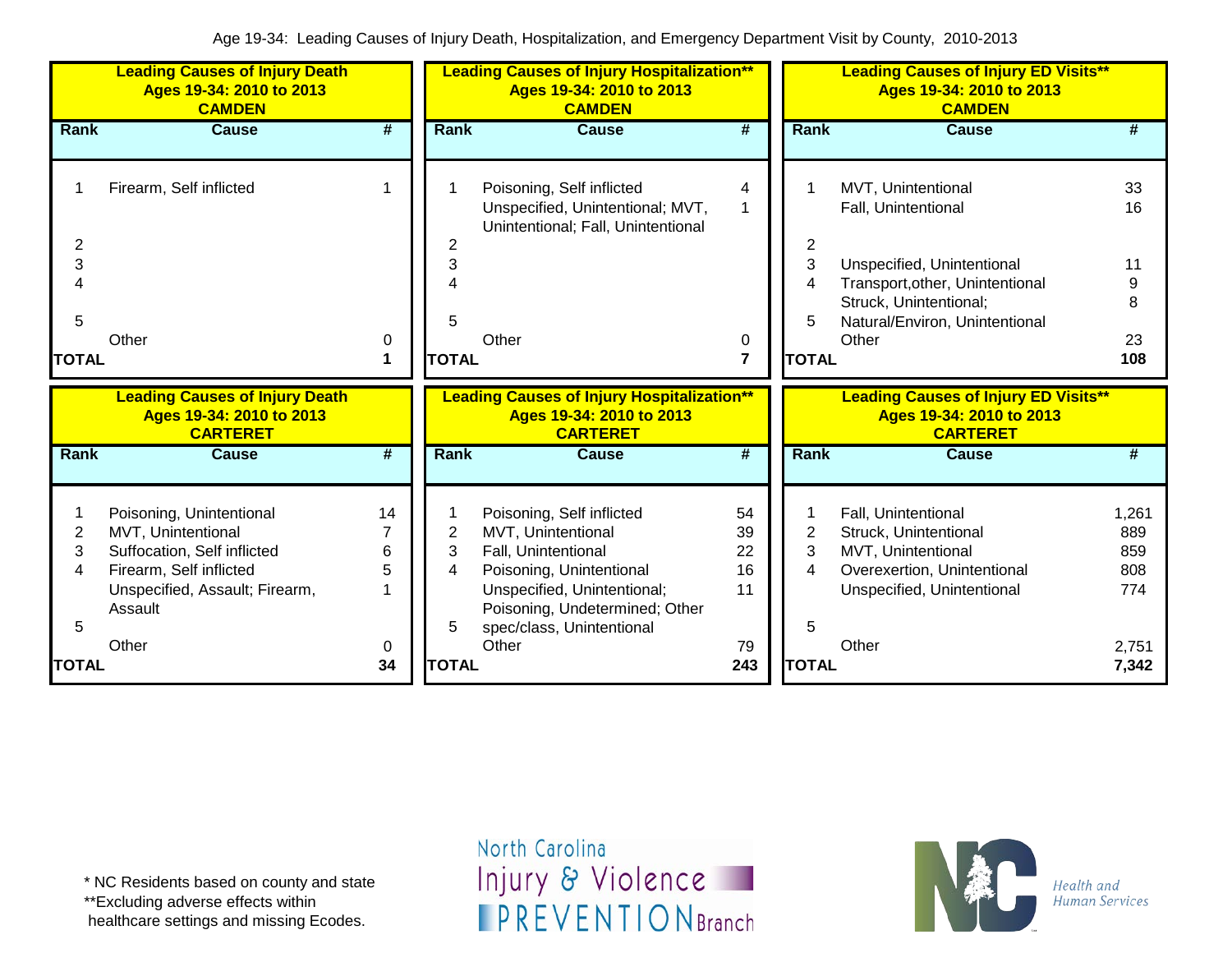|                      | <b>Leading Causes of Injury Death</b><br>Ages 19-34: 2010 to 2013<br><b>CASWELL</b>                                                                           |                                 | <b>Leading Causes of Injury Hospitalization**</b><br>Ages 19-34: 2010 to 2013<br><b>CASWELL</b> |                                                                                                                                                                                            |                                     |                                  | <b>Leading Causes of Injury ED Visits**</b><br>Ages 19-34: 2010 to 2013<br><b>CASWELL</b>                                                |                                                    |  |  |
|----------------------|---------------------------------------------------------------------------------------------------------------------------------------------------------------|---------------------------------|-------------------------------------------------------------------------------------------------|--------------------------------------------------------------------------------------------------------------------------------------------------------------------------------------------|-------------------------------------|----------------------------------|------------------------------------------------------------------------------------------------------------------------------------------|----------------------------------------------------|--|--|
| Rank                 | <b>Cause</b>                                                                                                                                                  | $\overline{\boldsymbol{r}}$     | Rank                                                                                            | <b>Cause</b>                                                                                                                                                                               | $\overline{\boldsymbol{r}}$         | Rank                             | <b>Cause</b>                                                                                                                             | #                                                  |  |  |
| 2<br>3<br>5<br>TOTAL | MVT, Unintentional<br>Firearm, Self inflicted<br>Poisoning, Unintentional; Other land<br>Other                                                                | 5<br>2<br>0<br>9                | 2<br>3<br>4<br>5<br><b>TOTAL</b>                                                                | MVT, Unintentional<br>Poisoning, Self inflicted<br>Fire/Burn, Unintentional<br>Other spec/class, Unintentional<br>Transport, other, Unintentional;<br>Overexertion, Unintentional<br>Other | 15<br>6<br>4<br>3<br>15<br>53       | 2<br>3<br>4<br>5<br><b>TOTAL</b> | MVT, Unintentional<br>Fall, Unintentional<br>Overexertion, Unintentional<br>Struck, Unintentional<br>Unspecified, Unintentional<br>Other | 154<br>150<br>114<br>89<br>88<br>317<br>912        |  |  |
|                      | <b>Leading Causes of Injury Death</b><br>Ages 19-34: 2010 to 2013<br><b>CATAWBA</b>                                                                           |                                 |                                                                                                 | <b>Leading Causes of Injury Hospitalization**</b><br>Ages 19-34: 2010 to 2013<br><b>CATAWBA</b>                                                                                            |                                     |                                  | <b>Leading Causes of Injury ED Visits**</b><br>Ages 19-34: 2010 to 2013<br><b>CATAWBA</b>                                                |                                                    |  |  |
| <b>Rank</b>          | <b>Cause</b>                                                                                                                                                  | $\overline{\boldsymbol{t}}$     | <b>Rank</b>                                                                                     | <b>Cause</b>                                                                                                                                                                               | #                                   | Rank                             | <b>Cause</b>                                                                                                                             | #                                                  |  |  |
|                      |                                                                                                                                                               |                                 |                                                                                                 |                                                                                                                                                                                            |                                     |                                  |                                                                                                                                          |                                                    |  |  |
| 2<br>3<br>4<br>5     | MVT, Unintentional<br>Poisoning, Unintentional<br>Firearm, Self inflicted<br>Firearm, Assault<br>Suffocation, Self inflicted;<br>Cut/pierce, Assault<br>Other | 20<br>18<br>12<br>11<br>5<br>12 | 2<br>3<br>4<br>5                                                                                | MVT, Unintentional<br>Poisoning, Self inflicted<br>Cut/pierce, Self inflicted<br>Fall, Unintentional<br>Other spec/class, Unintentional<br>Other                                           | 115<br>104<br>42<br>37<br>35<br>207 | $\overline{2}$<br>3<br>4<br>5    | Fall, Unintentional<br>MVT, Unintentional<br>Overexertion, Unintentional<br>Struck, Unintentional<br>Unspecified, Unintentional<br>Other | 3,133<br>2,511<br>1,845<br>1,810<br>1,465<br>5,610 |  |  |

\* NC Residents based on county and state

\*\*Excluding adverse effects within

healthcare settings and missing Ecodes.

North Carolina Injury & Violence **IPREVENTIONBranch** 

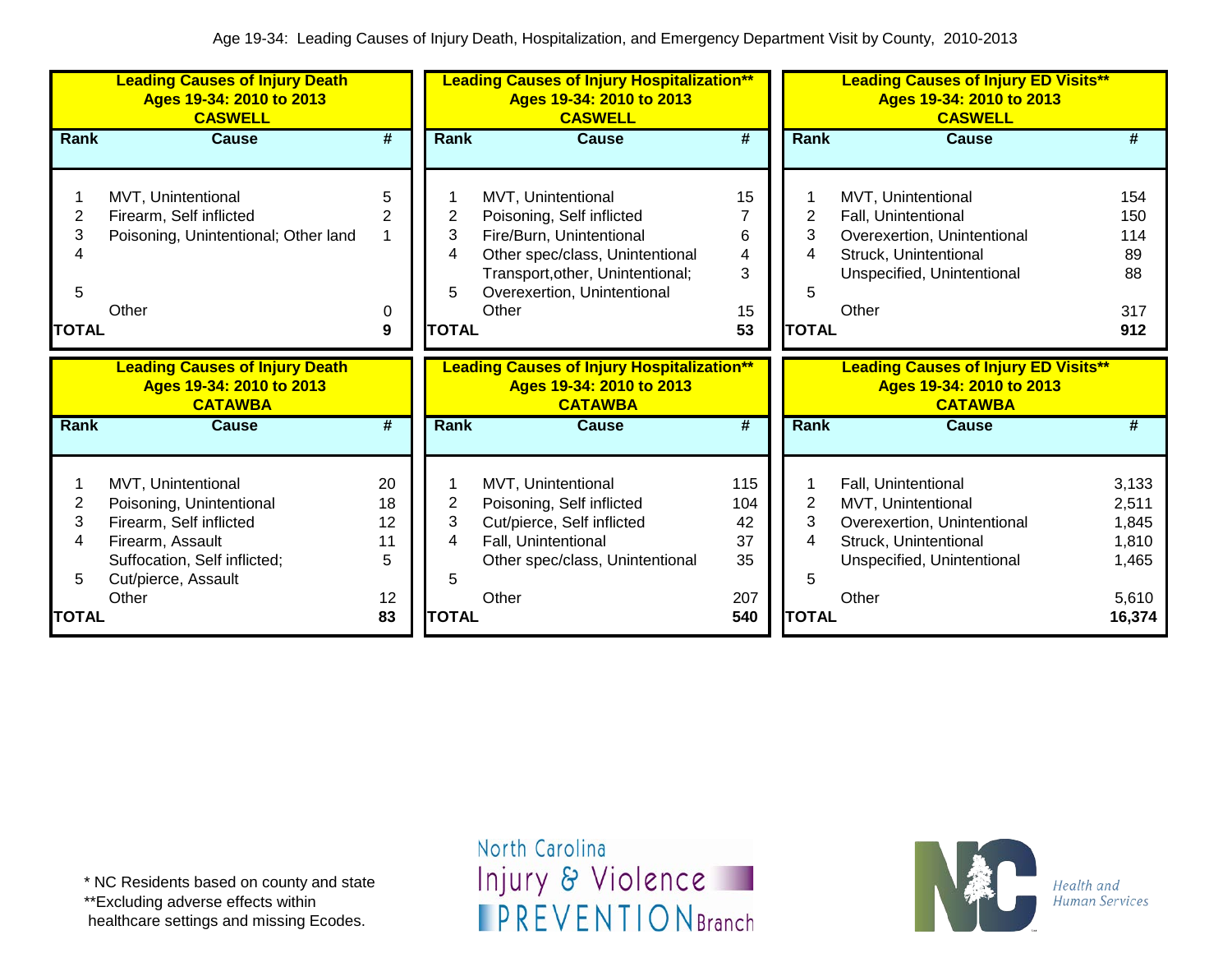|                                  | <b>Leading Causes of Injury Death</b><br>Ages 19-34: 2010 to 2013<br><b>CHATHAM</b>                                                     |                                            | <b>Leading Causes of Injury Hospitalization**</b><br>Ages 19-34: 2010 to 2013<br><b>CHATHAM</b> |                                                                                                                                                                                                                     |                                       |              | <b>Leading Causes of Injury ED Visits**</b><br>Ages 19-34: 2010 to 2013<br><b>CHATHAM</b> |                                                                                                                                          |                                                   |  |
|----------------------------------|-----------------------------------------------------------------------------------------------------------------------------------------|--------------------------------------------|-------------------------------------------------------------------------------------------------|---------------------------------------------------------------------------------------------------------------------------------------------------------------------------------------------------------------------|---------------------------------------|--------------|-------------------------------------------------------------------------------------------|------------------------------------------------------------------------------------------------------------------------------------------|---------------------------------------------------|--|
| <b>Rank</b>                      | <b>Cause</b>                                                                                                                            | #                                          | Rank                                                                                            | <b>Cause</b>                                                                                                                                                                                                        | #                                     |              | <b>Rank</b>                                                                               | <b>Cause</b>                                                                                                                             | #                                                 |  |
| 2<br>3<br>4<br>5<br><b>TOTAL</b> | MVT, Unintentional<br>Poisoning, Unintentional<br>Suffocation, Self inflicted; Firearm,<br>Poisoning, Self inflicted; Firearm,<br>Other | 15<br>11<br>$\overline{2}$<br>1<br>0<br>32 | 2<br>3<br>4<br>5<br><b>TOTAL</b>                                                                | MVT, Unintentional<br>Poisoning, Unintentional<br>Poisoning, Self inflicted<br>Other spec/class, Unintentional;<br>Transport, other, Unintentional<br>Other                                                         | 36<br>18<br>16<br>9<br>8<br>41<br>137 | <b>TOTAL</b> | $\overline{2}$<br>3<br>4<br>5                                                             | MVT, Unintentional<br>Fall, Unintentional<br>Overexertion, Unintentional<br>Struck, Unintentional<br>Unspecified, Unintentional<br>Other | 448<br>386<br>297<br>277<br>244<br>1,000<br>2,652 |  |
|                                  | <b>Leading Causes of Injury Death</b><br>Ages 19-34: 2010 to 2013<br><b>CHEROKEE</b>                                                    |                                            |                                                                                                 | <b>Leading Causes of Injury Hospitalization**</b><br>Ages 19-34: 2010 to 2013<br><b>CHEROKEE</b>                                                                                                                    |                                       |              |                                                                                           | <b>Leading Causes of Injury ED Visits**</b><br>Ages 19-34: 2010 to 2013<br><b>CHEROKEE</b>                                               |                                                   |  |
| <b>Rank</b>                      | <b>Cause</b>                                                                                                                            | #                                          | <b>Rank</b>                                                                                     | <b>Cause</b>                                                                                                                                                                                                        | #                                     | Rank         |                                                                                           | <b>Cause</b>                                                                                                                             | #                                                 |  |
| $\overline{2}$                   | Poisoning, Unintentional<br>MVT, Unintentional                                                                                          | 8<br>3                                     | $\overline{2}$                                                                                  | Poisoning, Unintentional<br>Poisoning, Self inflicted; Fall,<br>Unintentional                                                                                                                                       | 19<br>9                               |              | $\overline{2}$                                                                            | Fall, Unintentional<br>MVT, Unintentional                                                                                                | 198<br>82                                         |  |
| 3<br>4                           | Firearm, Self inflicted<br>Unspecified, Unintentional;                                                                                  | $\overline{2}$                             | 3<br>4                                                                                          | Other spec/class, Unintentional;<br>MVT, Unintentional<br>Natural/Environ, Unintentional<br>Unspecified, Unintentional;<br>Struck, Assault; Other<br>spec/notclass, Unintentional;<br>Other spec/notclass, Assault; | 6<br>5<br>$\overline{2}$              |              | 3<br>4                                                                                    | Unspecified, Unintentional<br>Struck, Unintentional<br>Overexertion, Unintentional                                                       | 74<br>65<br>53                                    |  |
| 5<br>TOTAL                       | Other                                                                                                                                   | 0<br>19                                    | 5<br><b>TOTAL</b>                                                                               | Cut/pierce, Self inflicted<br>Other                                                                                                                                                                                 | 8<br>72                               | <b>TOTAL</b> | 5                                                                                         | Other                                                                                                                                    | 278<br>750                                        |  |

\*\*Excluding adverse effects within

healthcare settings and missing Ecodes.

North Carolina Injury & Violence **IPREVENTIONBranch** 

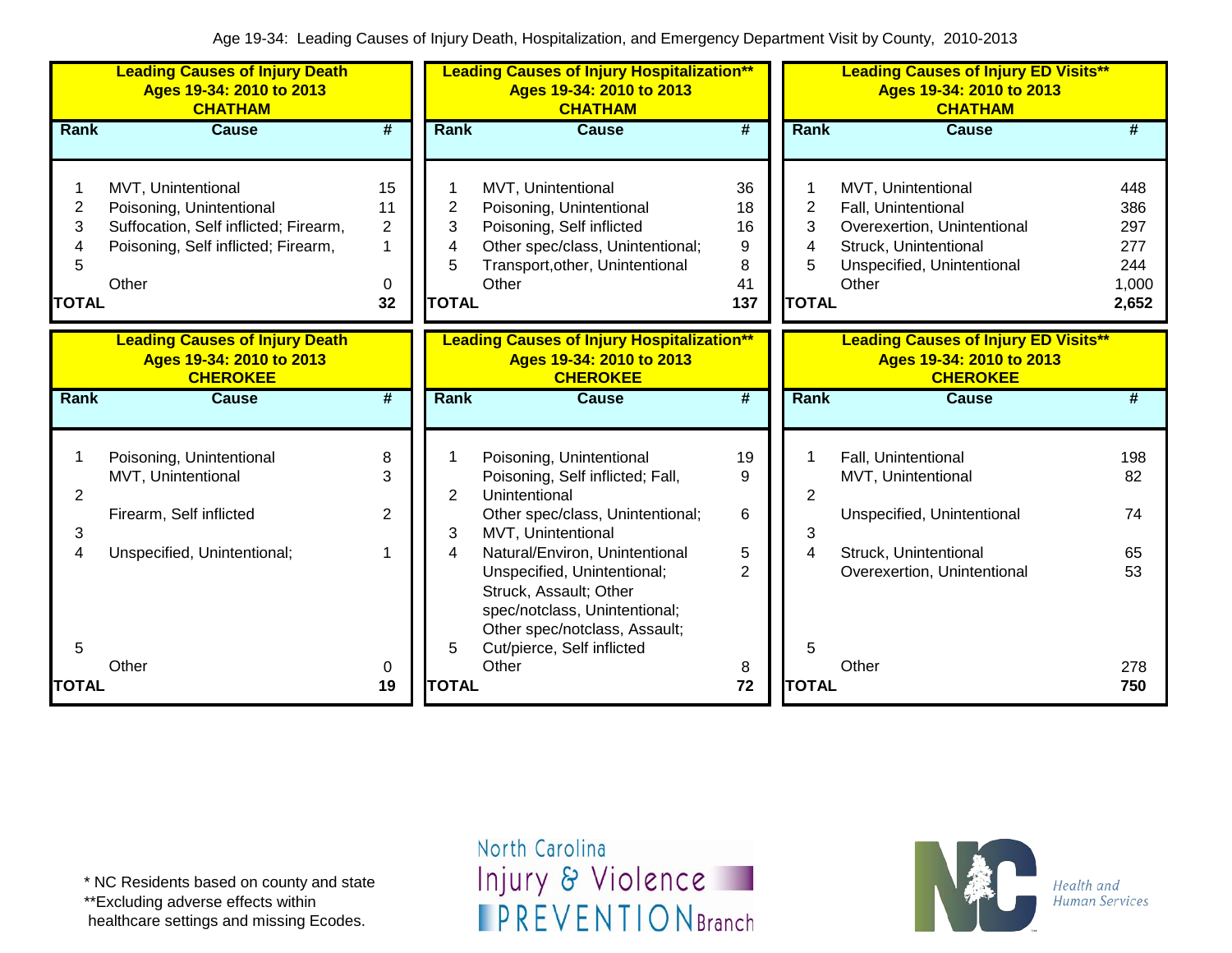|                     | <b>Leading Causes of Injury Death</b><br>Ages 19-34: 2010 to 2013<br><b>CHOWAN</b>                                        |                             | <b>Leading Causes of Injury Hospitalization**</b><br>Ages 19-34: 2010 to 2013<br><b>CHOWAN</b> |                                                                                                                                                                                                                                                                          |                                               | <b>Leading Causes of Injury ED Visits**</b><br>Ages 19-34: 2010 to 2013<br><b>CHOWAN</b> |                                                                                                                                 |                                     |  |
|---------------------|---------------------------------------------------------------------------------------------------------------------------|-----------------------------|------------------------------------------------------------------------------------------------|--------------------------------------------------------------------------------------------------------------------------------------------------------------------------------------------------------------------------------------------------------------------------|-----------------------------------------------|------------------------------------------------------------------------------------------|---------------------------------------------------------------------------------------------------------------------------------|-------------------------------------|--|
| <b>Rank</b>         | <b>Cause</b>                                                                                                              | #                           | <b>Rank</b>                                                                                    | <b>Cause</b>                                                                                                                                                                                                                                                             | $\overline{\boldsymbol{H}}$                   | Rank                                                                                     | <b>Cause</b>                                                                                                                    | #                                   |  |
| 1<br>2<br>3<br>4    | MVT, Unintentional<br>Firearm, Assault<br>Unspecified, Unintentional                                                      | 4<br>$\overline{2}$         | $\overline{2}$<br>3<br>4                                                                       | MVT, Unintentional<br>Poisoning, Self inflicted<br>Poisoning, Unintentional; Firearm,<br>Assault<br>Unspecified, Unintentional; Other<br>Transport, other, Unintentional;<br>Pedal cyclist, other, Unintentional;<br>Firearm, Unintentional; Fire/Burn,<br>Unintentional | 9<br>5<br>3<br>$\overline{c}$<br>$\mathbf{1}$ | $\overline{2}$<br>3<br>4                                                                 | MVT, Unintentional<br>Unspecified, Unintentional<br>Fall, Unintentional<br>Overexertion, Unintentional<br>Struck, Unintentional | 199<br>197<br>161<br>128<br>124     |  |
| 5                   |                                                                                                                           |                             | 5                                                                                              |                                                                                                                                                                                                                                                                          |                                               | 5                                                                                        |                                                                                                                                 |                                     |  |
| <b>TOTAL</b>        | Other                                                                                                                     | 0<br>7                      | <b>TOTAL</b>                                                                                   | Other                                                                                                                                                                                                                                                                    | 0<br>34                                       | <b>TOTAL</b>                                                                             | Other                                                                                                                           | 410<br>1,219                        |  |
|                     | <b>Leading Causes of Injury Death</b><br>Ages 19-34: 2010 to 2013<br><b>CLAY</b>                                          |                             |                                                                                                | <b>Leading Causes of Injury Hospitalization**</b><br>Ages 19-34: 2010 to 2013<br><b>CLAY</b>                                                                                                                                                                             |                                               |                                                                                          | <b>Leading Causes of Injury ED Visits**</b><br>Ages 19-34: 2010 to 2013<br><b>CLAY</b>                                          |                                     |  |
| <b>Rank</b>         | <b>Cause</b>                                                                                                              | $\overline{\boldsymbol{r}}$ | <b>Rank</b>                                                                                    | <b>Cause</b>                                                                                                                                                                                                                                                             | $\overline{\boldsymbol{t}}$                   | Rank                                                                                     | <b>Cause</b>                                                                                                                    | #                                   |  |
| 1                   | Poisoning, Unintentional<br>Firearm, Assault                                                                              | 3                           |                                                                                                | Transport, other, Unintentional;<br>Poisoning, Unintentional;<br>Poisoning, Self inflicted;<br>Cut/pierce, Unintentional<br>Unspecified, Unintentional; Other                                                                                                            | $\overline{2}$<br>1                           |                                                                                          | Fall, Unintentional<br>MVT, Unintentional                                                                                       | 43<br>30                            |  |
|                     |                                                                                                                           |                             |                                                                                                | spec/notclass, Unintentional;<br>Other spec/notclass, Self inflicted;<br>Natural/Environ, Unintentional;<br>MVT, Unintentional; Firearm,<br>Unintentional; Fall, Unintentional                                                                                           |                                               |                                                                                          |                                                                                                                                 |                                     |  |
| $\overline{2}$<br>3 |                                                                                                                           |                             | $\overline{c}$<br>3                                                                            |                                                                                                                                                                                                                                                                          |                                               | 2<br>3                                                                                   | Overexertion, Unintentional                                                                                                     | 18                                  |  |
| 4<br>5              |                                                                                                                           |                             | 4<br>5                                                                                         |                                                                                                                                                                                                                                                                          |                                               | 4<br>5                                                                                   | Unspecified, Unintentional<br>Struck, Unintentional                                                                             | 17<br>10                            |  |
| <b>TOTAL</b>        | Other                                                                                                                     | 0<br>4                      |                                                                                                | Other                                                                                                                                                                                                                                                                    | 0<br>15                                       | <b>TOTAL</b>                                                                             | Other                                                                                                                           | 62<br>180                           |  |
|                     | * NC Residents based on county and state<br>**Excluding adverse effects within<br>healthcare settings and missing Ecodes. |                             |                                                                                                | TOTAL North Carolina<br>Injury & Violence<br><b>IPREVENTIONBranch</b>                                                                                                                                                                                                    |                                               |                                                                                          |                                                                                                                                 | Health and<br><b>Human Services</b> |  |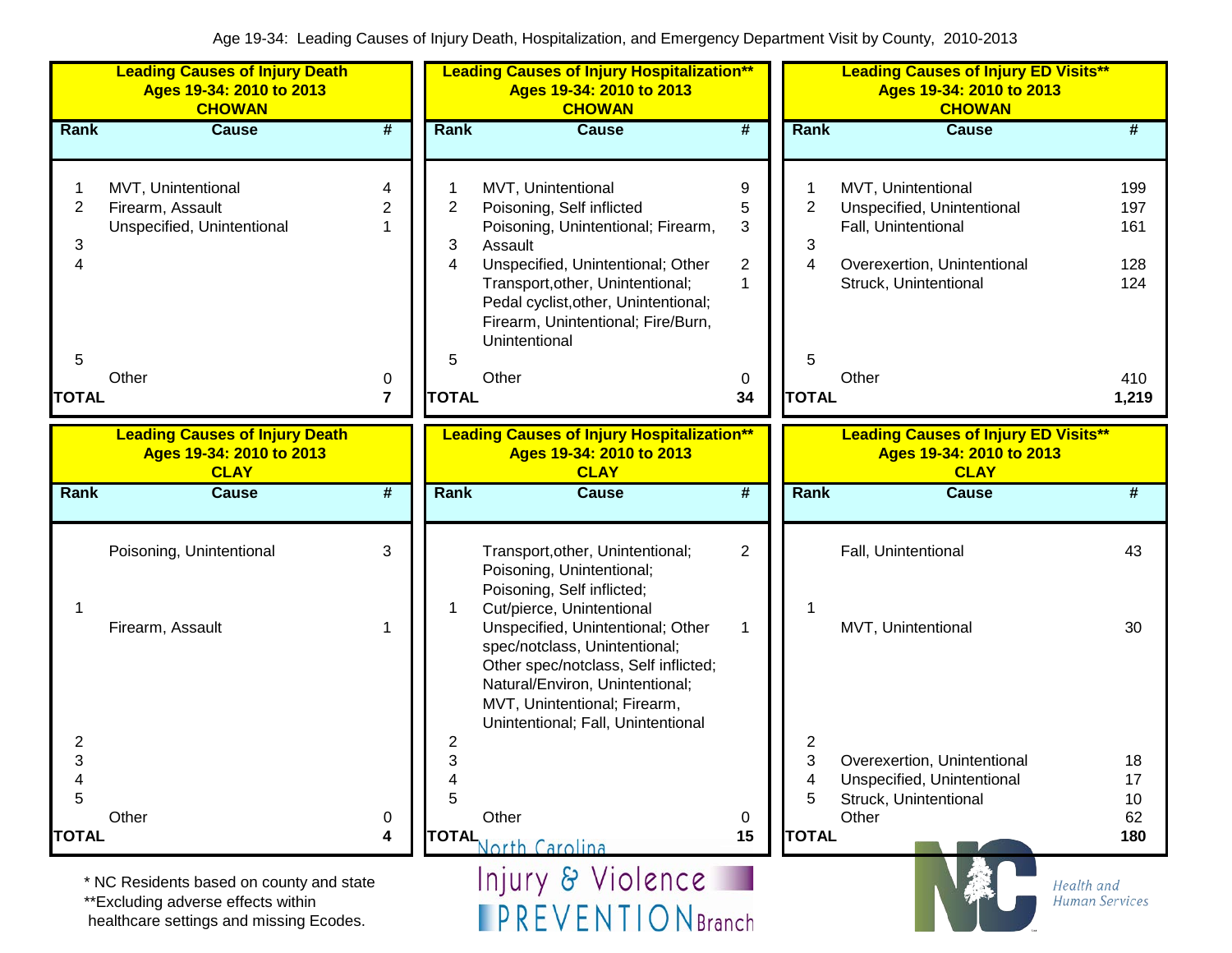|                                  | <b>Leading Causes of Injury Death</b><br>Ages 19-34: 2010 to 2013<br><b>CLEVELAND</b>                                                 |                               | <b>Leading Causes of Injury Hospitalization**</b><br>Ages 19-34: 2010 to 2013<br><b>CLEVELAND</b> |                                                                                                                                                                               |                                          | <b>Leading Causes of Injury ED Visits**</b><br>Ages 19-34: 2010 to 2013<br><b>CLEVELAND</b> |                                                                                                                                          |                                                              |  |
|----------------------------------|---------------------------------------------------------------------------------------------------------------------------------------|-------------------------------|---------------------------------------------------------------------------------------------------|-------------------------------------------------------------------------------------------------------------------------------------------------------------------------------|------------------------------------------|---------------------------------------------------------------------------------------------|------------------------------------------------------------------------------------------------------------------------------------------|--------------------------------------------------------------|--|
| Rank                             | <b>Cause</b>                                                                                                                          | #                             | Rank                                                                                              | <b>Cause</b>                                                                                                                                                                  | $\overline{\boldsymbol{t}}$              | <b>Rank</b>                                                                                 | <b>Cause</b>                                                                                                                             | #                                                            |  |
| 2<br>3<br>4<br>5<br><b>TOTAL</b> | MVT, Unintentional<br>Poisoning, Unintentional<br>Firearm, Self inflicted<br>Firearm, Assault<br>Suffocation, Self inflicted<br>Other | 13<br>11<br>9<br>6<br>5<br>51 | 2<br>3<br>4<br>5<br><b>TOTAL</b>                                                                  | Poisoning, Self inflicted<br>MVT, Unintentional<br>Poisoning, Unintentional<br>Fall, Unintentional<br>Other spec/class, Unintentional<br>Other                                | 85<br>75<br>43<br>31<br>21<br>166<br>421 | 2<br>3<br><b>TOTAL</b>                                                                      | Fall, Unintentional<br>MVT, Unintentional<br>Overexertion, Unintentional<br>Unspecified, Unintentional<br>Struck, Unintentional<br>Other | 2,157<br>2,096<br>1,549<br>1,334<br>1,311<br>4,574<br>13,021 |  |
|                                  | <b>Leading Causes of Injury Death</b><br>Ages 19-34: 2010 to 2013<br><b>COLUMBUS</b>                                                  |                               |                                                                                                   | <b>Leading Causes of Injury Hospitalization**</b><br>Ages 19-34: 2010 to 2013<br><b>COLUMBUS</b>                                                                              |                                          |                                                                                             | <b>Leading Causes of Injury ED Visits**</b><br>Ages 19-34: 2010 to 2013<br><b>COLUMBUS</b>                                               |                                                              |  |
| <b>Rank</b>                      | <b>Cause</b>                                                                                                                          | #                             | Rank                                                                                              | <b>Cause</b>                                                                                                                                                                  | #                                        | <b>Rank</b>                                                                                 | Cause                                                                                                                                    | #                                                            |  |
| 2<br>3<br>4<br>5                 | MVT, Unintentional<br>Poisoning, Unintentional; Firearm,<br>Firearm, Self inflicted<br>Unspecified, Unintentional;<br>Other           | 18<br>9<br>4<br>1<br>0        | 2<br>3<br>4<br>5                                                                                  | MVT, Unintentional<br>Other spec/class, Unintentional<br>Poisoning, Self inflicted; Fall,<br>Unintentional<br>Poisoning, Unintentional<br>Unspecified, Unintentional<br>Other | 75<br>28<br>25<br>24<br>14<br>94         | 2<br>3<br>4                                                                                 | MVT, Unintentional<br>Fall, Unintentional<br>Overexertion, Unintentional<br>Struck, Unintentional<br>Unspecified, Unintentional<br>Other | 1,193<br>817<br>791<br>552<br>527<br>1,983                   |  |
| <b>TOTAL</b>                     |                                                                                                                                       | 46                            | <b>TOTAL</b>                                                                                      |                                                                                                                                                                               | 285                                      | <b>TOTAL</b>                                                                                |                                                                                                                                          | 5,863                                                        |  |

\*\*Excluding adverse effects within

healthcare settings and missing Ecodes.

North Carolina Injury & Violence **IPREVENTIONBranch** 

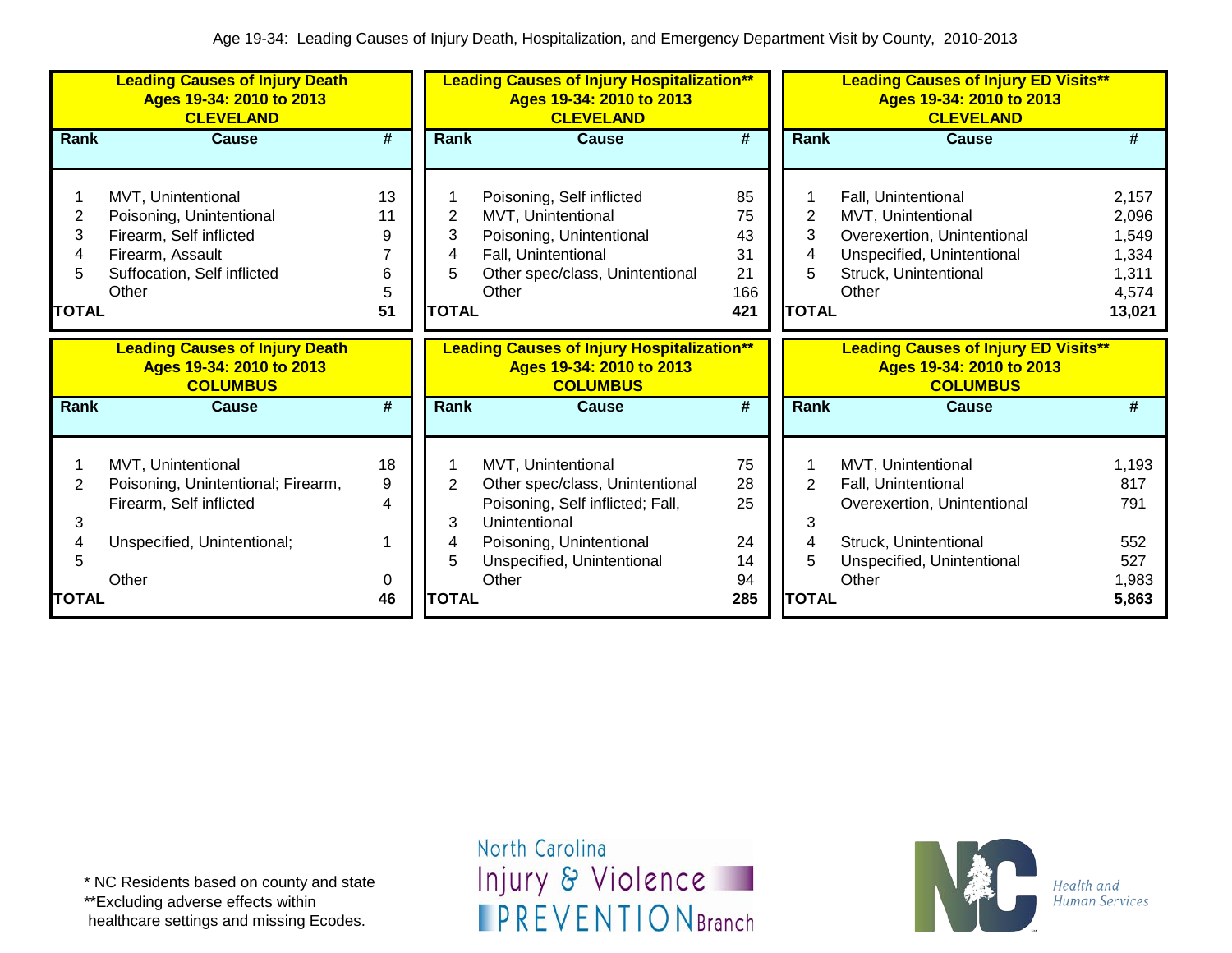|                                  | <b>Leading Causes of Injury Death</b><br>Ages 19-34: 2010 to 2013<br><b>CRAVEN</b>                                                                                                  |                                         |                                               | <b>Leading Causes of Injury Hospitalization**</b><br>Ages 19-34: 2010 to 2013<br><b>CRAVEN</b>                                                                                |                                                |                                               | <b>Leading Causes of Injury ED Visits**</b><br>Ages 19-34: 2010 to 2013<br><b>CRAVEN</b>                                                 |                                                              |
|----------------------------------|-------------------------------------------------------------------------------------------------------------------------------------------------------------------------------------|-----------------------------------------|-----------------------------------------------|-------------------------------------------------------------------------------------------------------------------------------------------------------------------------------|------------------------------------------------|-----------------------------------------------|------------------------------------------------------------------------------------------------------------------------------------------|--------------------------------------------------------------|
| Rank                             | <b>Cause</b>                                                                                                                                                                        | $\overline{\boldsymbol{t}}$             | <b>Rank</b>                                   | <b>Cause</b>                                                                                                                                                                  | $\overline{\boldsymbol{t}}$                    | Rank                                          | <b>Cause</b>                                                                                                                             | #                                                            |
| 2<br>3<br>4<br>5<br><b>TOTAL</b> | MVT, Unintentional<br>Poisoning, Unintentional; Firearm,<br>Suffocation, Self inflicted<br>Firearm, Assault<br>Other land transport, Unintentional;<br>Fall, Unintentional<br>Other | 16<br>15<br>6<br>5<br>0<br>59           | $\overline{2}$<br>3<br>4<br>5<br><b>TOTAL</b> | Poisoning, Self inflicted<br>MVT, Unintentional<br>Other spec/class, Unintentional;<br>Cut/pierce, Self inflicted<br>Fall, Unintentional<br>Poisoning, Unintentional<br>Other | 126<br>88<br>29<br>28<br>25<br>165<br>490      | $\overline{2}$<br>3<br>4<br>5<br><b>TOTAL</b> | Fall, Unintentional<br>Overexertion, Unintentional<br>MVT, Unintentional<br>Struck, Unintentional<br>Unspecified, Unintentional<br>Other | 1,664<br>1,468<br>1,420<br>1,414<br>1,297<br>4,065<br>11,328 |
|                                  | <b>Leading Causes of Injury Death</b><br>Ages 19-34: 2010 to 2013<br><b>CUMBERLAND</b>                                                                                              |                                         |                                               | <b>Leading Causes of Injury Hospitalization**</b><br>Ages 19-34: 2010 to 2013<br><b>CUMBERLAND</b>                                                                            |                                                |                                               | <b>Leading Causes of Injury ED Visits**</b><br>Ages 19-34: 2010 to 2013<br><b>CUMBERLAND</b>                                             |                                                              |
| Rank                             | <b>Cause</b>                                                                                                                                                                        | #                                       | Rank                                          | <b>Cause</b>                                                                                                                                                                  | #                                              | Rank                                          | <b>Cause</b>                                                                                                                             | #                                                            |
| 2<br>3<br>4<br>5<br><b>TOTAL</b> | MVT, Unintentional<br>Firearm, Assault<br>Firearm, Self inflicted<br>Poisoning, Unintentional<br>Suffocation, Self inflicted<br>Other                                               | 76<br>59<br>49<br>47<br>18<br>54<br>303 | 2<br>3<br>4<br>5<br><b>TOTAL</b>              | MVT, Unintentional<br>Poisoning, Self inflicted<br>Unspecified, Unintentional<br>Fall, Unintentional<br>Firearm, Assault<br>Other                                             | 361<br>281<br>175<br>103<br>95<br>774<br>1,789 | 2<br>3<br>4<br>5<br><b>TOTAL</b>              | MVT, Unintentional<br>Unspecified, Unintentional<br>Fall, Unintentional<br>Struck, Unintentional<br>Overexertion, Unintentional<br>Other | 5,488<br>3,088<br>2,745<br>1,989<br>1,892<br>7,592<br>22,794 |
|                                  |                                                                                                                                                                                     |                                         |                                               |                                                                                                                                                                               |                                                |                                               |                                                                                                                                          |                                                              |

\* NC Residents based on county and state

\*\*Excluding adverse effects within

healthcare settings and missing Ecodes.

North Carolina Injury & Violence **IPREVENTIONBranch** 

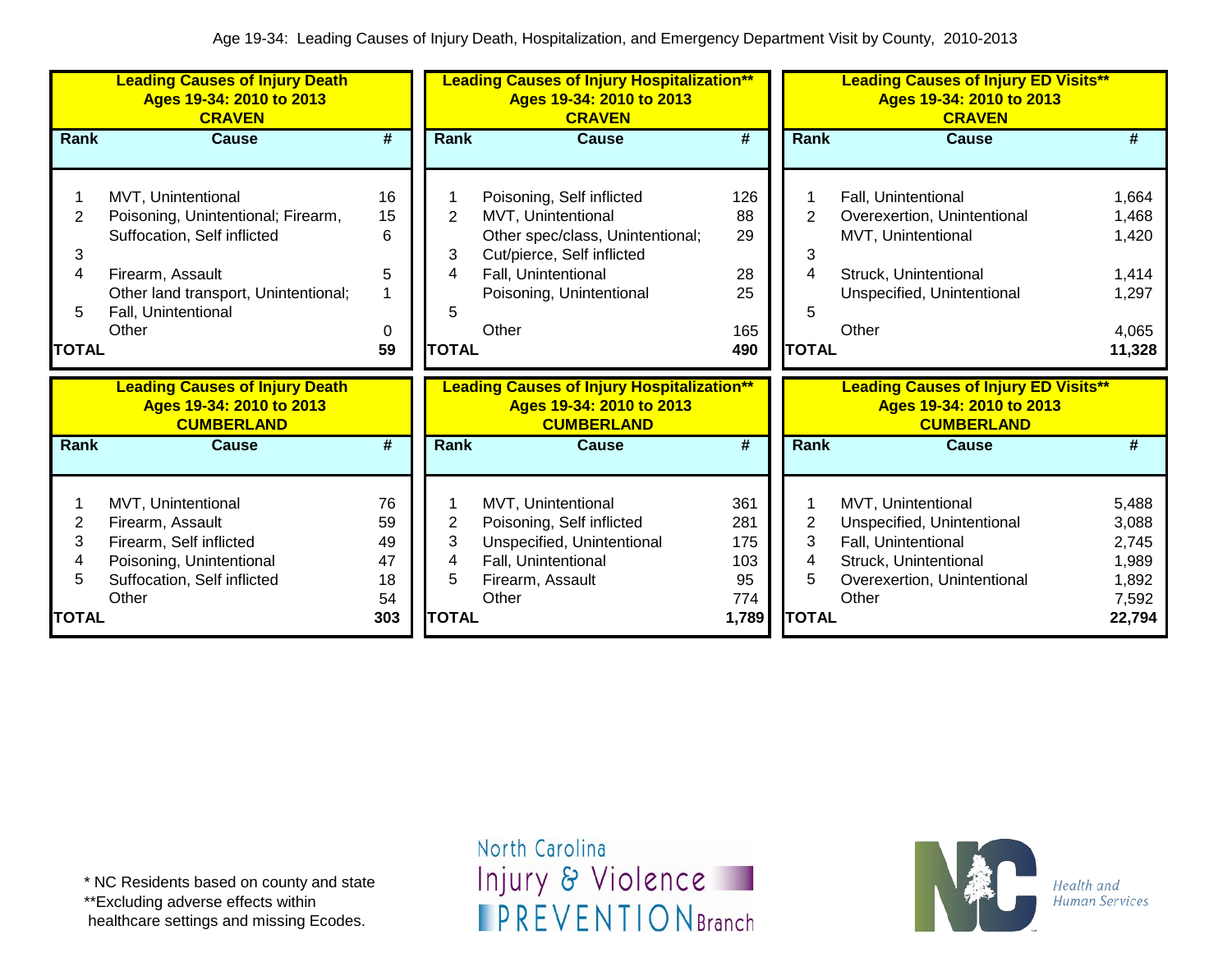|                             | <b>Leading Causes of Injury Death</b><br>Ages 19-34: 2010 to 2013<br><b>CURRITUCK</b> |                             |                             | <b>Leading Causes of Injury Hospitalization**</b><br>Ages 19-34: 2010 to 2013<br><b>CURRITUCK</b>  |                        |                                  | <b>Leading Causes of Injury ED Visits**</b><br>Ages 19-34: 2010 to 2013<br><b>CURRITUCK</b>                                               |                                           |
|-----------------------------|---------------------------------------------------------------------------------------|-----------------------------|-----------------------------|----------------------------------------------------------------------------------------------------|------------------------|----------------------------------|-------------------------------------------------------------------------------------------------------------------------------------------|-------------------------------------------|
| Rank                        | <b>Cause</b>                                                                          | #                           | Rank                        | <b>Cause</b>                                                                                       | #                      | <b>Rank</b>                      | <b>Cause</b>                                                                                                                              | #                                         |
| 2<br>3<br>5<br><b>TOTAL</b> | MVT, Unintentional<br>Transport, other, Unintentional;<br>Other                       | 5<br>0<br>11                | 2<br>3<br>5<br><b>TOTAL</b> | Poisoning, Self inflicted<br>Poisoning, Unintentional<br>Transport, other, Unintentional;<br>Other | 4<br>3<br>1<br>0<br>15 | 2<br>3<br>4<br>5<br><b>TOTAL</b> | Fall, Unintentional<br>MVT, Unintentional<br>Unspecified, Unintentional;<br>Struck, Unintentional<br>Overexertion, Unintentional<br>Other | 106<br>91<br>53<br>52<br>49<br>142<br>546 |
|                             | <b>Leading Causes of Injury Death</b><br>Ages 19-34: 2010 to 2013<br><b>DARE</b>      |                             |                             | <b>Leading Causes of Injury Hospitalization**</b><br>Ages 19-34: 2010 to 2013<br><b>DARE</b>       |                        |                                  | <b>Leading Causes of Injury ED Visits**</b><br>Ages 19-34: 2010 to 2013<br><b>DARE</b>                                                    |                                           |
| Rank                        | <b>Cause</b>                                                                          | $\overline{\boldsymbol{H}}$ | Rank                        | <b>Cause</b>                                                                                       | #                      | Rank                             | <b>Cause</b>                                                                                                                              | #                                         |
|                             | Firearm, Self inflicted                                                               | 5                           |                             | Other spec/class, Unintentional;<br>Fall, Unintentional                                            | 5                      |                                  | Fall, Unintentional                                                                                                                       | 348                                       |
| 2                           | Poisoning, Unintentional                                                              | 4                           | 2                           | Unspecified, Unintentional;<br>Poisoning, Self inflicted; MVT,<br>Unintentional                    | 4                      | 2                                | MVT, Unintentional                                                                                                                        | 208                                       |
| 3                           | Suffocation, Self inflicted; MVT,                                                     | 3                           | 3                           | Transport, other, Unintentional                                                                    | $\overline{2}$         | 3                                | Cut/pierce, Unintentional                                                                                                                 | 193                                       |
| 4<br>5                      | Transport, other, Unintentional;                                                      |                             | 4<br>5                      | Poisoning, Undetermined; Other                                                                     | 1                      | 5                                | Struck, Unintentional<br>Unspecified, Unintentional                                                                                       | 190<br>167                                |
|                             | Other                                                                                 | 0                           |                             | Other                                                                                              | 0                      |                                  | Other                                                                                                                                     | 681                                       |
| TOTAL                       |                                                                                       | 19                          | <b>TOTAL</b>                |                                                                                                    | 28                     | <b>TOTAL</b>                     |                                                                                                                                           | 1,787                                     |

\*\*Excluding adverse effects within

healthcare settings and missing Ecodes.

North Carolina Injury & Violence **IPREVENTIONBranch** 

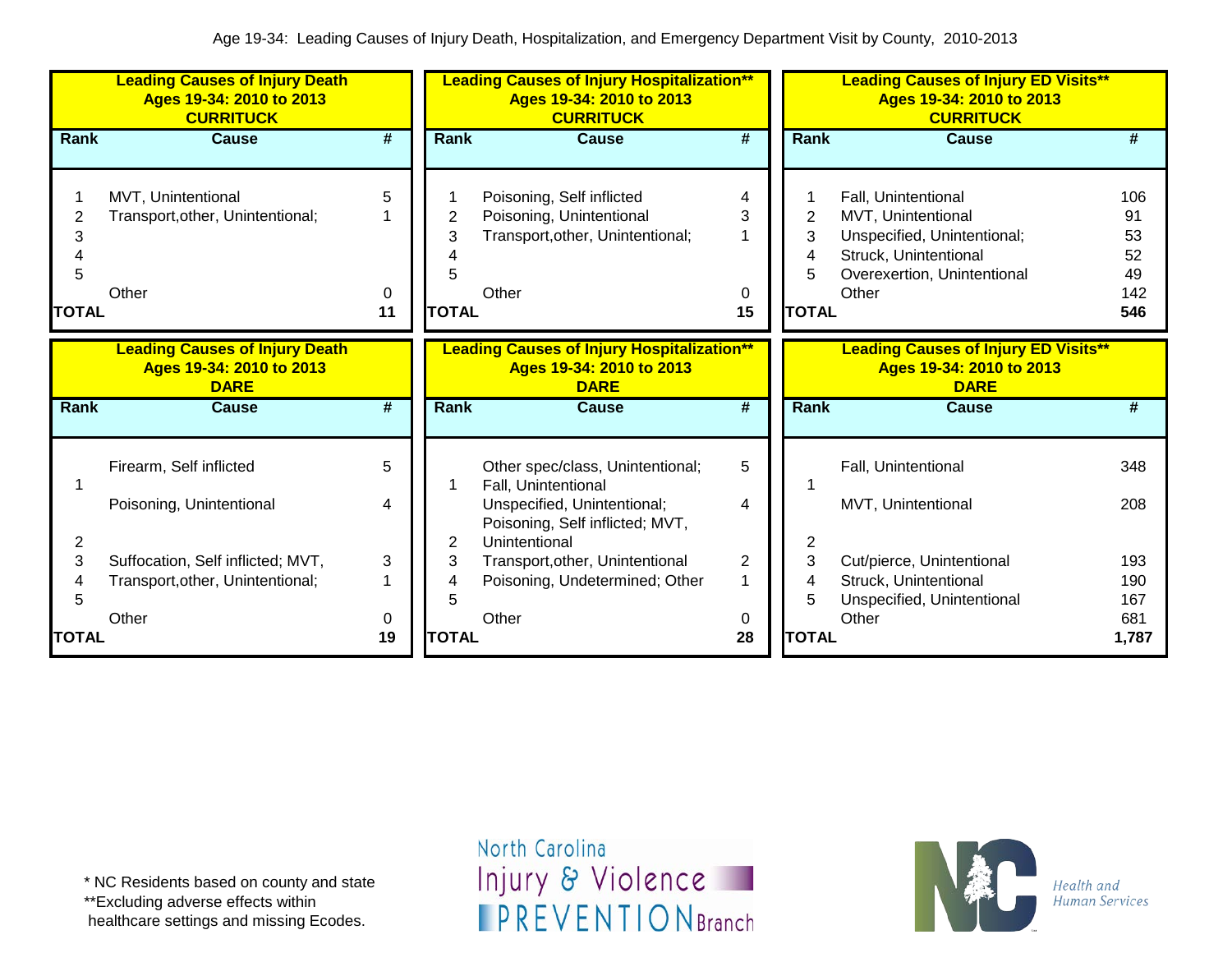|                              | <b>Leading Causes of Injury Death</b><br>Ages 19-34: 2010 to 2013<br><b>DAVIDSON</b>                                                                      |                                          |                                  | <b>Leading Causes of Injury Hospitalization**</b><br>Ages 19-34: 2010 to 2013<br><b>DAVIDSON</b>                                               |                                           |                                  | <b>Leading Causes of Injury ED Visits**</b><br>Ages 19-34: 2010 to 2013<br><b>DAVIDSON</b>                                               |                                                              |
|------------------------------|-----------------------------------------------------------------------------------------------------------------------------------------------------------|------------------------------------------|----------------------------------|------------------------------------------------------------------------------------------------------------------------------------------------|-------------------------------------------|----------------------------------|------------------------------------------------------------------------------------------------------------------------------------------|--------------------------------------------------------------|
| Rank                         | <b>Cause</b>                                                                                                                                              | $\overline{\#}$                          | Rank                             | <b>Cause</b>                                                                                                                                   | $\overline{\boldsymbol{t}}$               | <b>Rank</b>                      | <b>Cause</b>                                                                                                                             | #                                                            |
| 2<br>3<br>5<br><b>TOTAL</b>  | Poisoning, Unintentional<br>MVT, Unintentional<br>Firearm, Self inflicted<br>Suffocation, Self inflicted; Firearm,<br>Suffocation, Unintentional<br>Other | 29<br>23<br>8<br>6<br>3<br>14<br>89      | 2<br>3<br>4<br>5<br><b>TOTAL</b> | MVT, Unintentional<br>Poisoning, Self inflicted<br>Poisoning, Unintentional<br>Fall, Unintentional<br>Other spec/class, Unintentional<br>Other | 125<br>86<br>45<br>35<br>27<br>162<br>480 | 2<br>3<br>4<br>5<br><b>TOTAL</b> | Fall, Unintentional<br>Overexertion, Unintentional<br>MVT, Unintentional<br>Unspecified, Unintentional<br>Struck, Unintentional<br>Other | 3,443<br>3,064<br>2,586<br>2,452<br>2,134<br>6,029<br>19,708 |
|                              |                                                                                                                                                           |                                          |                                  |                                                                                                                                                |                                           |                                  |                                                                                                                                          |                                                              |
|                              | <b>Leading Causes of Injury Death</b><br>Ages 19-34: 2010 to 2013<br><b>DAVIE</b>                                                                         |                                          |                                  | <b>Leading Causes of Injury Hospitalization**</b><br>Ages 19-34: 2010 to 2013<br><b>DAVIE</b>                                                  |                                           |                                  | <b>Leading Causes of Injury ED Visits**</b><br>Ages 19-34: 2010 to 2013<br><b>DAVIE</b>                                                  |                                                              |
| Rank                         | <b>Cause</b>                                                                                                                                              | #                                        | Rank                             | <b>Cause</b>                                                                                                                                   | #                                         | Rank                             | <b>Cause</b>                                                                                                                             | #                                                            |
| 2<br>3<br>5.<br><b>TOTAL</b> | MVT, Unintentional<br>Poisoning, Unintentional; Firearm,<br>Suffocation, Self inflicted<br>Poisoning, Self inflicted; Firearm,<br>Other                   | 6<br>4<br>$\overline{2}$<br>1<br>0<br>20 | 2<br>3<br>4<br>5<br><b>TOTAL</b> | Poisoning, Self inflicted<br>MVT, Unintentional<br>Fall, Unintentional<br>Poisoning, Unintentional<br>Other spec/class, Unintentional<br>Other | 23<br>14<br>13<br>7<br>6<br>37<br>100     | 2<br>3<br>4<br><b>TOTAL</b>      | Fall, Unintentional<br>MVT, Unintentional<br>Unspecified, Unintentional<br>Overexertion, Unintentional<br>Struck, Unintentional<br>Other | 357<br>348<br>200<br>194<br>176<br>609<br>1,884              |

\*\*Excluding adverse effects within

healthcare settings and missing Ecodes.

North Carolina Injury & Violence **IPREVENTIONBranch** 

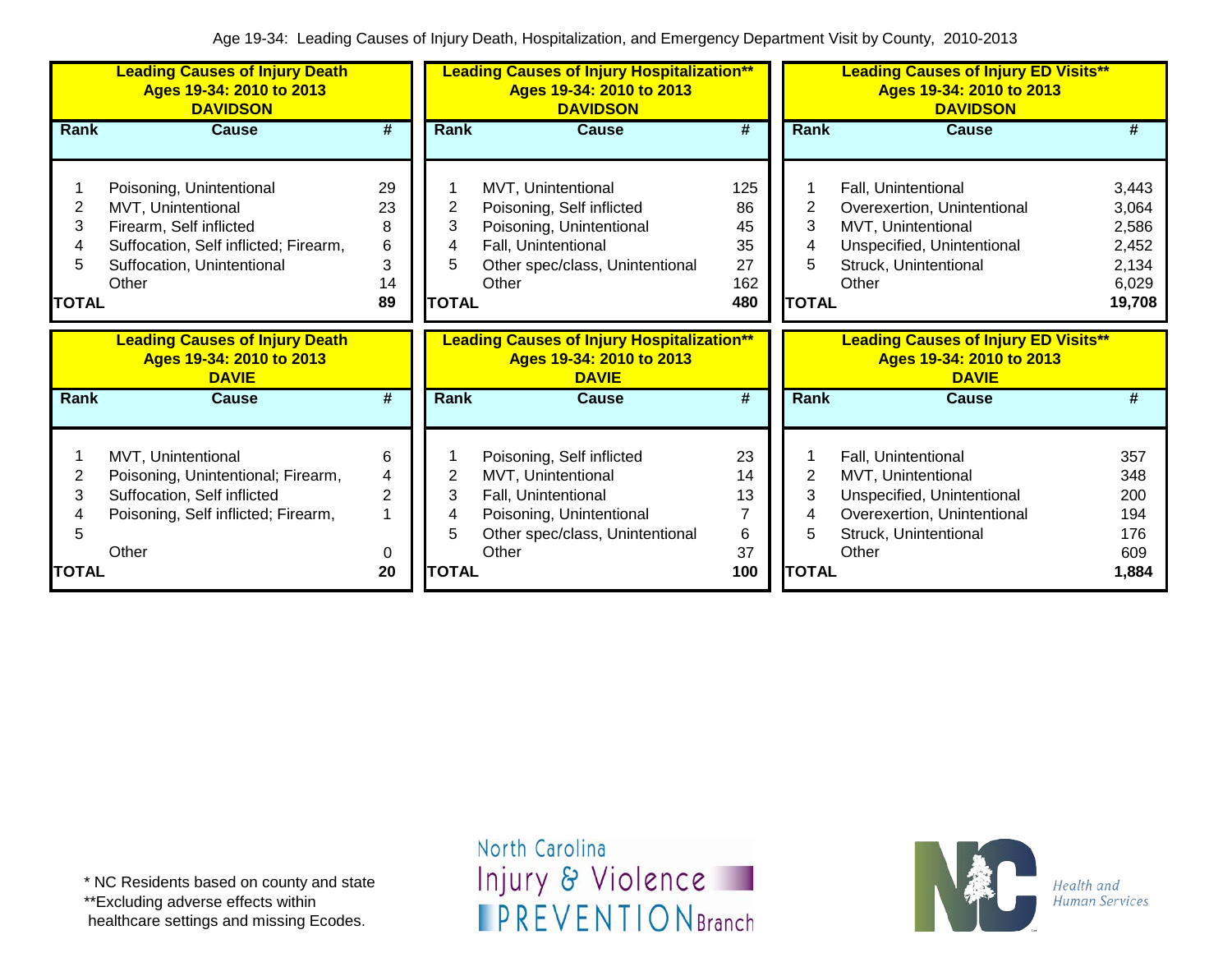|                                  | <b>Leading Causes of Injury Death</b><br>Ages 19-34: 2010 to 2013<br><b>DUPLIN</b>                                                                                                                 |                                |                                  | <b>Leading Causes of Injury Hospitalization**</b><br>Ages 19-34: 2010 to 2013<br><b>DUPLIN</b>                                                 |                                         |                                  | <b>Leading Causes of Injury ED Visits**</b><br>Ages 19-34: 2010 to 2013<br><b>DUPLIN</b>                                                 |                                                              |
|----------------------------------|----------------------------------------------------------------------------------------------------------------------------------------------------------------------------------------------------|--------------------------------|----------------------------------|------------------------------------------------------------------------------------------------------------------------------------------------|-----------------------------------------|----------------------------------|------------------------------------------------------------------------------------------------------------------------------------------|--------------------------------------------------------------|
| Rank                             | <b>Cause</b>                                                                                                                                                                                       | $\overline{\boldsymbol{t}}$    | Rank                             | <b>Cause</b>                                                                                                                                   | #                                       | Rank                             | <b>Cause</b>                                                                                                                             | #                                                            |
| 2<br>3<br>4<br>5<br><b>TOTAL</b> | MVT, Unintentional<br>Poisoning, Unintentional<br>Firearm, Self inflicted<br>Suffocation, Self inflicted<br>Suffocation, Unintentional;<br>Poisoning, Self inflicted; Firearm,<br>Assault<br>Other | 9<br>3<br>0<br>26              | 2<br>3<br>4<br>5<br><b>TOTAL</b> | MVT, Unintentional<br>Poisoning, Self inflicted<br>Fall, Unintentional<br>Fire/Burn, Unintentional<br>Other spec/class, Unintentional<br>Other | 58<br>25<br>15<br>12<br>11<br>97<br>218 | 2<br>3<br>4<br>5<br><b>TOTAL</b> | MVT, Unintentional<br>Unspecified, Unintentional<br>Fall, Unintentional<br>Overexertion, Unintentional<br>Struck, Unintentional<br>Other | 986<br>657<br>580<br>421<br>331<br>1,367<br>4,342            |
|                                  | <b>Leading Causes of Injury Death</b><br>Ages 19-34: 2010 to 2013<br><b>DURHAM</b>                                                                                                                 |                                |                                  | <b>Leading Causes of Injury Hospitalization**</b><br>Ages 19-34: 2010 to 2013<br><b>DURHAM</b>                                                 |                                         |                                  | <b>Leading Causes of Injury ED Visits**</b><br>Ages 19-34: 2010 to 2013<br><b>DURHAM</b>                                                 |                                                              |
| Rank                             | <b>Cause</b>                                                                                                                                                                                       | $\overline{\boldsymbol{H}}$    | Rank                             | <b>Cause</b>                                                                                                                                   | #                                       | <b>Rank</b>                      | <b>Cause</b>                                                                                                                             | #                                                            |
| 2<br>3<br>4<br>5                 | Firearm, Assault<br>MVT, Unintentional<br>Poisoning, Unintentional<br>Suffocation, Self inflicted;<br>Firearm, Self inflicted<br>Other                                                             | 49<br>27<br>22<br>8<br>7<br>15 | 2<br>3<br>4<br>5                 | MVT, Unintentional<br>Poisoning, Self inflicted<br>Fall, Unintentional<br>Firearm, Assault<br>Other spec/class, Unintentional<br>Other         | 185<br>151<br>99<br>72<br>58<br>448     | $\overline{2}$<br>3<br>4<br>5    | MVT, Unintentional<br>Fall, Unintentional<br>Overexertion, Unintentional<br>Struck, Unintentional<br>Unspecified, Unintentional<br>Other | 4,550<br>2,200<br>1,660<br>1,456<br>1,293<br>6,158<br>17,317 |
| TOTAL                            |                                                                                                                                                                                                    | 136                            | <b>TOTAL</b>                     |                                                                                                                                                | 1,013                                   | <b>TOTAL</b>                     |                                                                                                                                          |                                                              |

\* NC Residents based on county and state

\*\*Excluding adverse effects within

healthcare settings and missing Ecodes.

North Carolina Injury & Violence **IPREVENTIONBranch** 

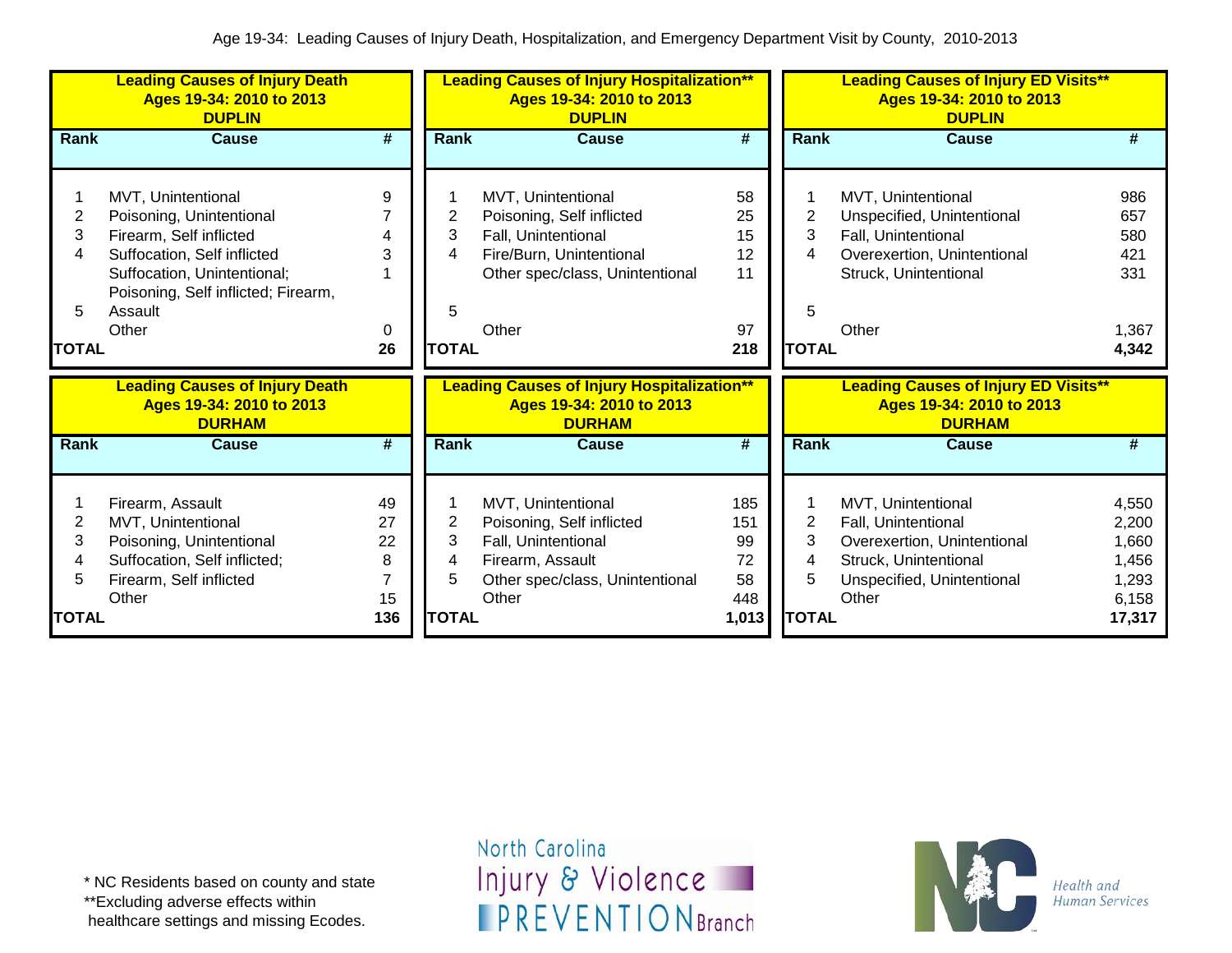|                        | <b>Leading Causes of Injury Death</b><br>Ages 19-34: 2010 to 2013<br><b>EDGECOMBE</b>                                                 |                                  |                        | <b>Leading Causes of Injury Hospitalization**</b><br>Ages 19-34: 2010 to 2013<br><b>EDGECOMBE</b>                                                                          |                                         |                                          | <b>Leading Causes of Injury ED Visits**</b><br>Ages 19-34: 2010 to 2013<br><b>EDGECOMBE</b>                                              |                                                    |
|------------------------|---------------------------------------------------------------------------------------------------------------------------------------|----------------------------------|------------------------|----------------------------------------------------------------------------------------------------------------------------------------------------------------------------|-----------------------------------------|------------------------------------------|------------------------------------------------------------------------------------------------------------------------------------------|----------------------------------------------------|
| Rank                   | Cause                                                                                                                                 | #                                | Rank                   | <b>Cause</b>                                                                                                                                                               | #                                       | Rank                                     | Cause                                                                                                                                    | #                                                  |
| 2<br>3<br><b>TOTAL</b> | Firearm, Assault<br>MVT, Unintentional<br>Poisoning, Unintentional<br>Poisoning, Self inflicted<br>Cut/pierce, Assault<br>Other       | 12<br>5<br>3<br>2<br>3<br>32     | 2<br>3<br><b>TOTAL</b> | MVT, Unintentional<br>Poisoning, Self inflicted<br>Firearm, Assault<br>Poisoning, Unintentional; Other<br>spec/class, Unintentional<br>Cut/pierce, Self inflicted<br>Other | 60<br>59<br>26<br>19<br>18<br>99<br>300 | $\overline{c}$<br>3<br>5<br><b>TOTAL</b> | MVT, Unintentional<br>Fall, Unintentional<br>Unspecified, Unintentional<br>Overexertion, Unintentional<br>Struck, Unintentional<br>Other | 636<br>350<br>320<br>267<br>246<br>1,096<br>2,915  |
|                        | <b>Leading Causes of Injury Death</b><br>Ages 19-34: 2010 to 2013                                                                     |                                  |                        | <b>Leading Causes of Injury Hospitalization**</b>                                                                                                                          |                                         |                                          | <b>Leading Causes of Injury ED Visits**</b>                                                                                              |                                                    |
|                        | <b>FORSYTH</b>                                                                                                                        |                                  |                        | Ages 19-34: 2010 to 2013<br><b>FORSYTH</b>                                                                                                                                 |                                         |                                          | Ages 19-34: 2010 to 2013<br><b>FORSYTH</b>                                                                                               |                                                    |
| Rank                   | Cause                                                                                                                                 | #                                | <b>Rank</b>            | <b>Cause</b>                                                                                                                                                               | #                                       | Rank                                     | <b>Cause</b>                                                                                                                             | #                                                  |
| 2<br>3                 | MVT, Unintentional<br>Poisoning, Unintentional<br>Firearm, Assault<br>Firearm, Self inflicted<br>Suffocation, Self inflicted<br>Other | 40<br>34<br>24<br>12<br>10<br>26 | 2<br>3<br>4<br>5       | MVT, Unintentional<br>Poisoning, Self inflicted<br>Fall, Unintentional<br>Poisoning, Unintentional<br>Poisoning, Undetermined<br>Other                                     | 279<br>247<br>112<br>72<br>58<br>476    | 2<br>3<br>4                              | MVT, Unintentional<br>Fall, Unintentional<br>Overexertion, Unintentional<br>Struck, Unintentional<br>Unspecified, Unintentional<br>Other | 4,907<br>4,087<br>3,040<br>2,701<br>2,495<br>8,809 |

\*\*Excluding adverse effects within

healthcare settings and missing Ecodes.

North Carolina Injury & Violence **IPREVENTIONBranch** 

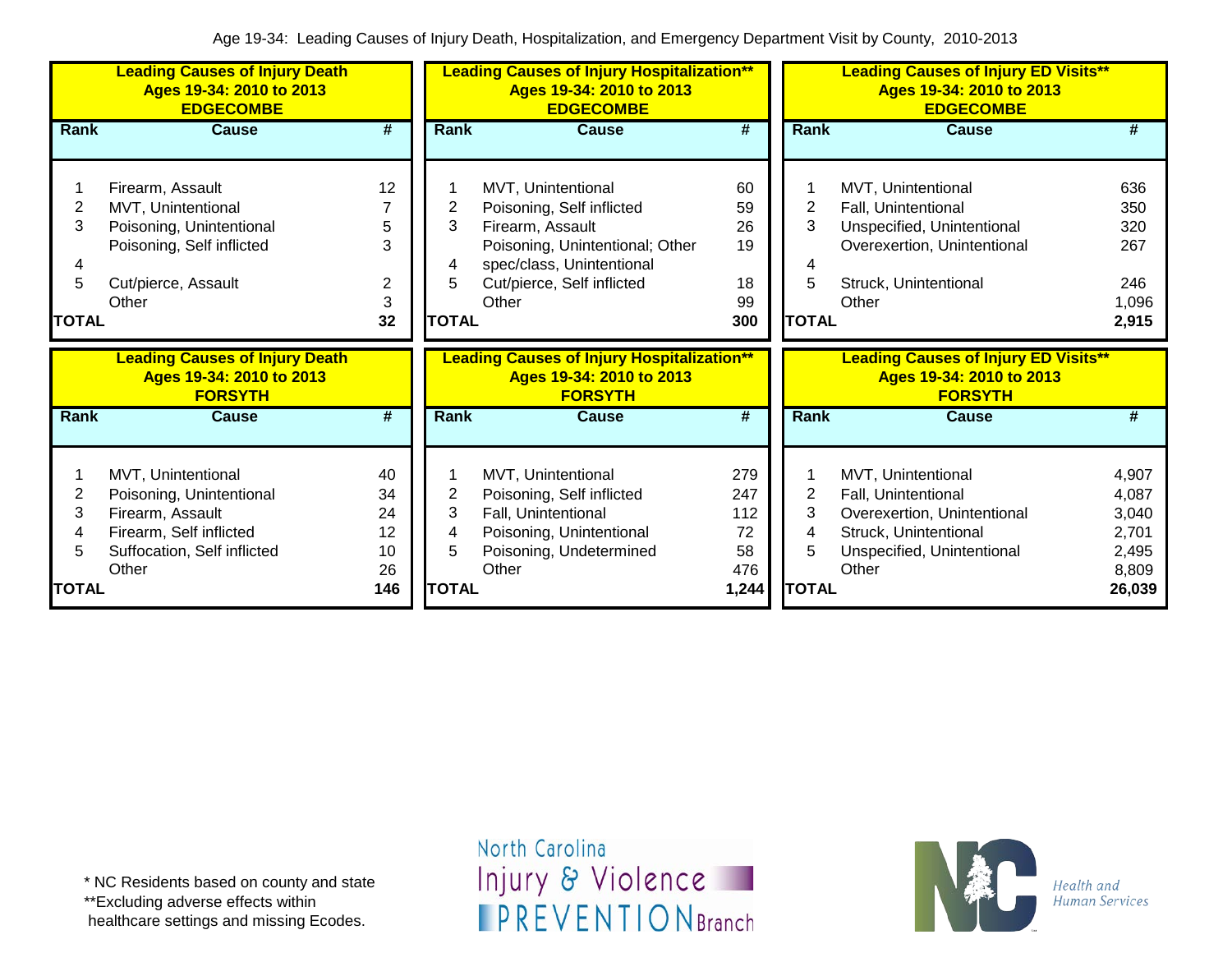|                               | <b>Leading Causes of Injury Death</b><br>Ages 19-34: 2010 to 2013<br><b>FRANKLIN</b>                                                                                                                                                   |                                     |                  | <b>Leading Causes of Injury Hospitalization**</b><br>Ages 19-34: 2010 to 2013<br><b>FRANKLIN</b>                                               |                                     |                               | <b>Leading Causes of Injury ED Visits**</b><br>Ages 19-34: 2010 to 2013<br><b>FRANKLIN</b>                                               |                                                    |
|-------------------------------|----------------------------------------------------------------------------------------------------------------------------------------------------------------------------------------------------------------------------------------|-------------------------------------|------------------|------------------------------------------------------------------------------------------------------------------------------------------------|-------------------------------------|-------------------------------|------------------------------------------------------------------------------------------------------------------------------------------|----------------------------------------------------|
| Rank                          | <b>Cause</b>                                                                                                                                                                                                                           | $\overline{\boldsymbol{t}}$         | Rank             | <b>Cause</b>                                                                                                                                   | $\overline{\boldsymbol{t}}$         | Rank                          | <b>Cause</b>                                                                                                                             | #                                                  |
| 2<br>3<br>4<br>5              | MVT, Unintentional<br>Poisoning, Unintentional; Firearm,<br>Firearm, Assault<br>Suffocation, Self inflicted; Fire/Burn,<br>Other spec/NEC, Self inflicted;<br>Other land transport, Unintentional;<br>Drowning, Unintentional<br>Other | 12<br>7<br>6<br>$\overline{c}$<br>0 | 2<br>3<br>4<br>5 | MVT, Unintentional<br>Poisoning, Self inflicted<br>Poisoning, Unintentional<br>Fire/Burn, Unintentional<br>Fall, Unintentional<br>Other        | 33<br>25<br>16<br>13<br>12<br>68    | 2<br>3<br>4<br>5              | MVT, Unintentional<br>Fall, Unintentional<br>Overexertion, Unintentional<br>Unspecified, Unintentional<br>Struck, Unintentional<br>Other | 774<br>494<br>463<br>438<br>384<br>1,141           |
| <b>TOTAL</b>                  |                                                                                                                                                                                                                                        | 39                                  | <b>TOTAL</b>     |                                                                                                                                                | 167                                 | <b>TOTAL</b>                  |                                                                                                                                          | 3,694                                              |
|                               | <b>Leading Causes of Injury Death</b><br>Ages 19-34: 2010 to 2013<br><b>GASTON</b>                                                                                                                                                     |                                     |                  | <b>Leading Causes of Injury Hospitalization**</b><br>Ages 19-34: 2010 to 2013<br><b>GASTON</b>                                                 |                                     |                               | <b>Leading Causes of Injury ED Visits**</b><br>Ages 19-34: 2010 to 2013<br><b>GASTON</b>                                                 |                                                    |
| Rank                          | <b>Cause</b>                                                                                                                                                                                                                           | #                                   | Rank             | <b>Cause</b>                                                                                                                                   | #                                   | Rank                          | <b>Cause</b>                                                                                                                             | #                                                  |
| $\overline{2}$<br>3<br>4<br>5 | Poisoning, Unintentional<br>MVT, Unintentional<br>Firearm, Assault<br>Suffocation, Self inflicted<br>Firearm, Self inflicted<br>Other                                                                                                  | 40<br>28<br>13<br>6<br>5<br>15      | 2<br>3<br>4<br>5 | Poisoning, Self inflicted<br>MVT, Unintentional<br>Poisoning, Unintentional<br>Fall, Unintentional<br>Other spec/class, Unintentional<br>Other | 253<br>132<br>86<br>76<br>50<br>329 | $\overline{2}$<br>3<br>4<br>5 | MVT, Unintentional<br>Fall, Unintentional<br>Overexertion, Unintentional<br>Struck, Unintentional<br>Unspecified, Unintentional<br>Other | 3,991<br>3,988<br>2,747<br>2,372<br>1,711<br>7,117 |
| <b>TOTAL</b>                  |                                                                                                                                                                                                                                        | 107                                 | <b>TOTAL</b>     |                                                                                                                                                | 926                                 | <b>TOTAL</b>                  |                                                                                                                                          | 21,926                                             |

\*\*Excluding adverse effects within

healthcare settings and missing Ecodes.

North Carolina Injury & Violence **IPREVENTIONBranch** 

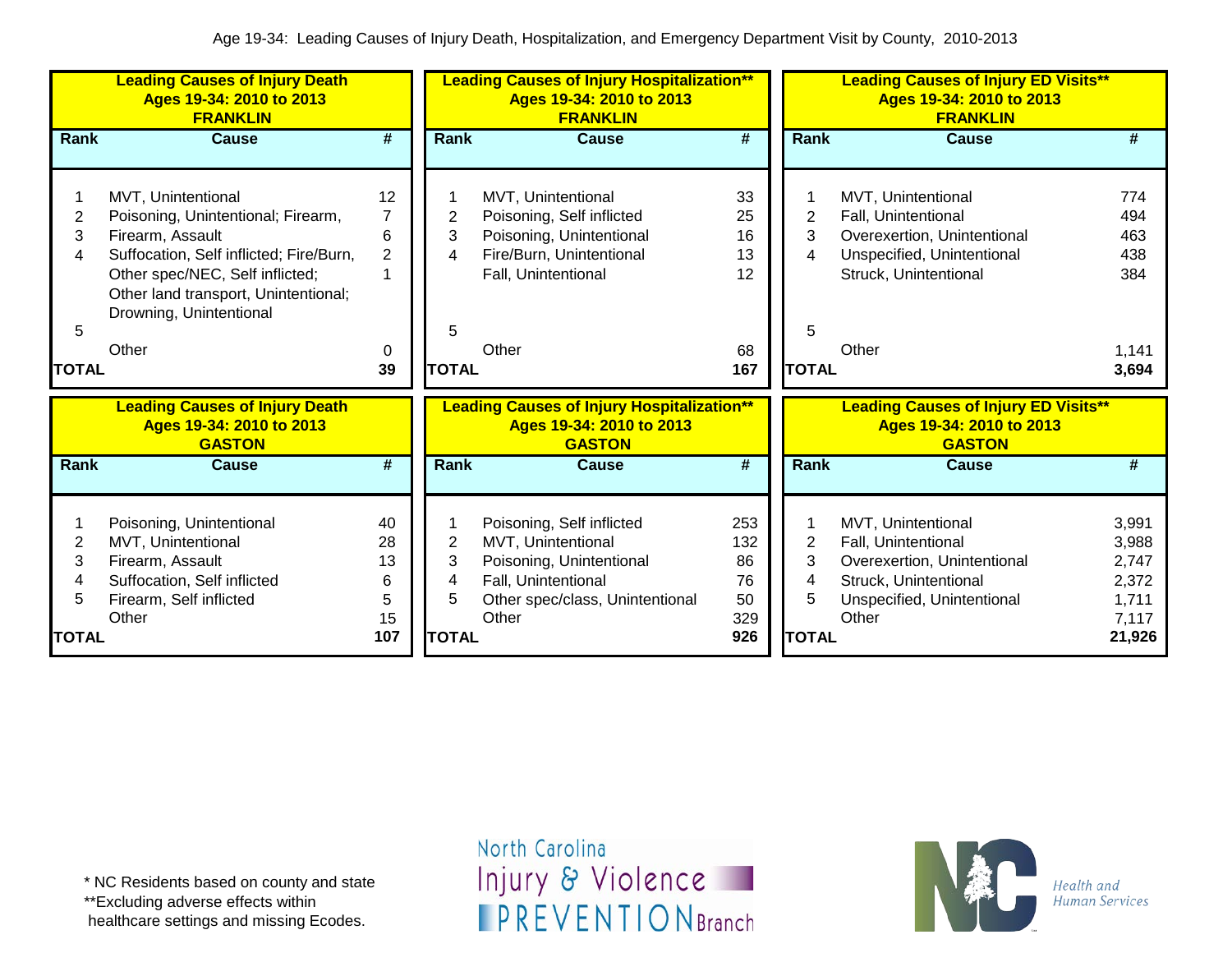|                                                        | <b>Leading Causes of Injury Death</b><br>Ages 19-34: 2010 to 2013<br><b>GATES</b>              |                                     |                                  | <b>Leading Causes of Injury Hospitalization**</b><br>Ages 19-34: 2010 to 2013<br><b>GATES</b>                                                                                                   |                                     |                             | <b>Leading Causes of Injury ED Visits**</b><br>Ages 19-34: 2010 to 2013<br><b>GATES</b>                                                                   |                                           |
|--------------------------------------------------------|------------------------------------------------------------------------------------------------|-------------------------------------|----------------------------------|-------------------------------------------------------------------------------------------------------------------------------------------------------------------------------------------------|-------------------------------------|-----------------------------|-----------------------------------------------------------------------------------------------------------------------------------------------------------|-------------------------------------------|
| Rank                                                   | <b>Cause</b>                                                                                   | $\overline{\#}$                     | <b>Rank</b>                      | <b>Cause</b>                                                                                                                                                                                    | $\overline{\boldsymbol{H}}$         | Rank                        | <b>Cause</b>                                                                                                                                              | #                                         |
| 2<br>3<br>4<br>5<br>TOTAL                              | MVT, Unintentional<br>Poisoning, Self inflicted;<br>Other                                      | 2<br>0<br>4                         | 2<br>3<br>5<br><b>TOTAL</b>      | Poisoning, Unintentional<br>Poisoning, Self inflicted; MVT,<br>Suffocation, Unintentional; Other<br>spec/class, Unintentional;<br>Natural/Environ, Unintentional<br>Other                       | 3<br>$\overline{2}$<br>1<br>0<br>10 | 2<br>3<br><b>TOTAL</b>      | Struck, Unintentional<br>MVT, Unintentional; Fall,<br>Cut/pierce, Unintentional<br>Overexertion, Unintentional<br>Natural/Environ, Unintentional<br>Other | 43<br>39<br>28<br>24<br>23<br>81<br>277   |
|                                                        |                                                                                                |                                     |                                  |                                                                                                                                                                                                 |                                     |                             |                                                                                                                                                           |                                           |
|                                                        | <b>Leading Causes of Injury Death</b><br>Ages 19-34: 2010 to 2013<br><b>GRAHAM</b>             |                                     |                                  | <b>Leading Causes of Injury Hospitalization**</b><br>Ages 19-34: 2010 to 2013<br><b>GRAHAM</b>                                                                                                  |                                     |                             | <b>Leading Causes of Injury ED Visits**</b><br>Ages 19-34: 2010 to 2013<br><b>GRAHAM</b>                                                                  |                                           |
| Rank                                                   | <b>Cause</b>                                                                                   | #                                   | <b>Rank</b>                      | <b>Cause</b>                                                                                                                                                                                    | #                                   | <b>Rank</b>                 | <b>Cause</b>                                                                                                                                              | #                                         |
| $\overline{\mathbf{c}}$<br>3<br>4<br>5<br><b>TOTAL</b> | Poisoning, Unintentional<br>Firearm, Self inflicted<br>Poisoning, Undetermined; Other<br>Other | 5<br>$\overline{2}$<br>1<br>0<br>12 | 2<br>3<br>4<br>5<br><b>TOTAL</b> | MVT, Unintentional<br>Poisoning, Unintentional;<br>Poisoning, Self inflicted<br>Other spec/class, Unintentional<br>Unspecified, Unintentional<br>Other spec/notclass,<br>Unintentional<br>Other | 10<br>9<br>8<br>5<br>3<br>11<br>55  | 2<br>3<br>5<br><b>TOTAL</b> | Fall, Unintentional<br>MVT, Unintentional<br>Overexertion, Unintentional<br>Unspecified, Unintentional<br>Struck, Unintentional<br>Other                  | 124<br>98<br>93<br>66<br>62<br>210<br>653 |

\*\*Excluding adverse effects within

healthcare settings and missing Ecodes.

North Carolina Injury & Violence **IPREVENTIONBranch** 

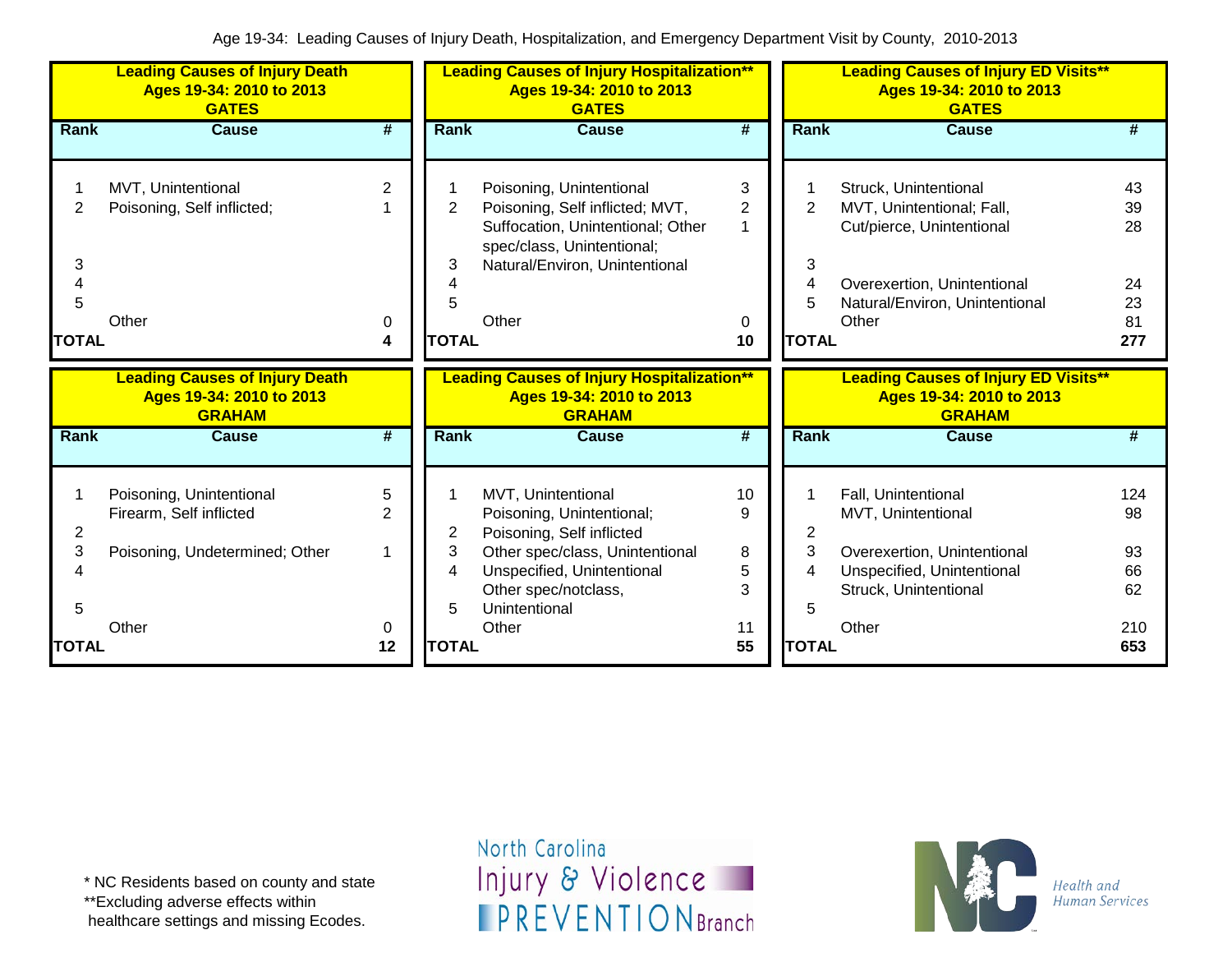|                                  | <b>Leading Causes of Injury Death</b><br>Ages 19-34: 2010 to 2013<br><b>GRANVILLE</b>                                                 |                   |                                  | <b>Leading Causes of Injury Hospitalization**</b><br>Ages 19-34: 2010 to 2013<br><b>GRANVILLE</b>                                                     |                                         | <b>Leading Causes of Injury ED Visits**</b><br>Ages 19-34: 2010 to 2013<br><b>GRANVILLE</b> |                                                                                                                                          |                                                   |
|----------------------------------|---------------------------------------------------------------------------------------------------------------------------------------|-------------------|----------------------------------|-------------------------------------------------------------------------------------------------------------------------------------------------------|-----------------------------------------|---------------------------------------------------------------------------------------------|------------------------------------------------------------------------------------------------------------------------------------------|---------------------------------------------------|
| <b>Rank</b>                      | <b>Cause</b>                                                                                                                          | #                 | Rank                             | Cause                                                                                                                                                 | #                                       | Rank                                                                                        | Cause                                                                                                                                    | #                                                 |
| 2<br>3<br>4<br>5<br>TOTAL        | MVT, Unintentional<br>Poisoning, Unintentional<br>Firearm, Self inflicted<br>Firearm, Assault<br>Suffocation, Self inflicted<br>Other | 9<br>0<br>24      | 2<br>3<br>4<br>5<br><b>TOTAL</b> | MVT, Unintentional<br>Poisoning, Self inflicted<br>Other spec/class, Unintentional<br>Fall, Unintentional<br>Poisoning, Unintentional<br>Other        | 47<br>26<br>20<br>13<br>12<br>68<br>186 | 2<br>3<br>4<br><b>TOTAL</b>                                                                 | MVT, Unintentional<br>Fall, Unintentional<br>Overexertion, Unintentional<br>Struck, Unintentional<br>Cut/pierce, Unintentional<br>Other  | 667<br>546<br>448<br>384<br>256<br>1,266<br>3,567 |
|                                  | <b>Leading Causes of Injury Death</b><br>Ages 19-34: 2010 to 2013<br><b>GREENE</b>                                                    |                   |                                  | <b>Leading Causes of Injury Hospitalization**</b><br>Ages 19-34: 2010 to 2013<br><b>GREENE</b>                                                        |                                         |                                                                                             | <b>Leading Causes of Injury ED Visits**</b><br>Ages 19-34: 2010 to 2013<br><b>GREENE</b>                                                 |                                                   |
| Rank                             | <b>Cause</b>                                                                                                                          | #                 | Rank                             | <b>Cause</b>                                                                                                                                          | #                                       | <b>Rank</b>                                                                                 | <b>Cause</b>                                                                                                                             | #                                                 |
| 2<br>3<br>4<br>5<br><b>TOTAL</b> | MVT, Unintentional<br>Firearm, Assault<br>Poisoning, Unintentional<br>Suffocation, Self inflicted; Firearm,<br>Other                  | 5<br>3<br>0<br>16 | 2<br>3<br>4<br>5<br><b>TOTAL</b> | MVT, Unintentional<br>Poisoning, Self inflicted<br>Other spec/class, Unintentional<br>Fall, Unintentional<br>Transport, other, Unintentional<br>Other | 21<br>12<br>10<br>8<br>4<br>34<br>89    | 2<br>3<br>4<br>5<br><b>TOTAL</b>                                                            | MVT, Unintentional<br>Fall, Unintentional<br>Overexertion, Unintentional<br>Unspecified, Unintentional<br>Struck, Unintentional<br>Other | 283<br>199<br>168<br>157<br>139<br>528<br>1,474   |

\*\*Excluding adverse effects within

healthcare settings and missing Ecodes.

North Carolina Injury & Violence **IPREVENTIONBranch** 

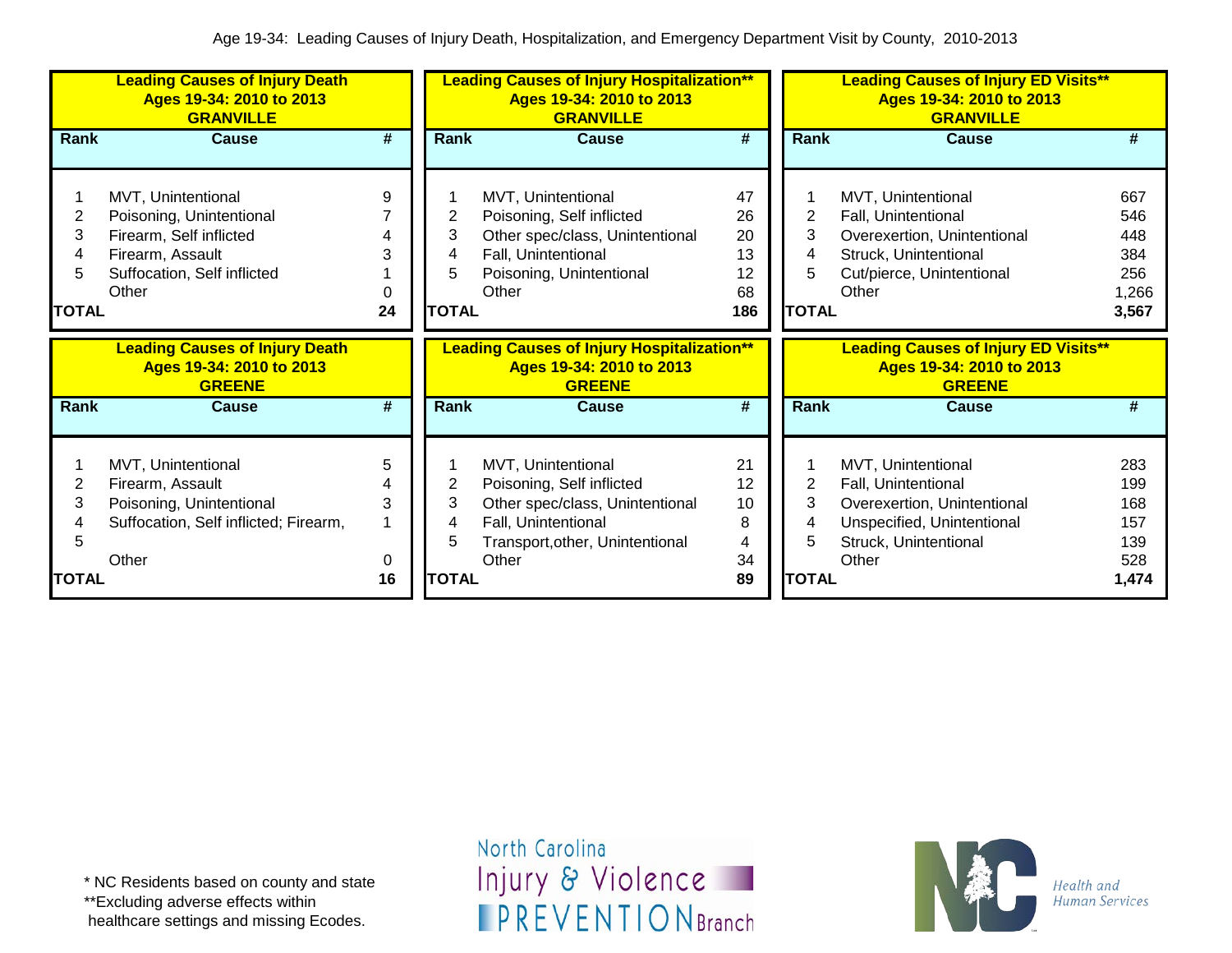|                                               | <b>Leading Causes of Injury Death</b><br>Ages 19-34: 2010 to 2013<br><b>GUILFORD</b>                                                                                                  |                                         |                                  | <b>Leading Causes of Injury Hospitalization**</b><br>Ages 19-34: 2010 to 2013<br><b>GUILFORD</b>                                          |                                               | <b>Leading Causes of Injury ED Visits**</b><br>Ages 19-34: 2010 to 2013<br><b>GUILFORD</b> |                                                                                                                                          |                                                              |
|-----------------------------------------------|---------------------------------------------------------------------------------------------------------------------------------------------------------------------------------------|-----------------------------------------|----------------------------------|-------------------------------------------------------------------------------------------------------------------------------------------|-----------------------------------------------|--------------------------------------------------------------------------------------------|------------------------------------------------------------------------------------------------------------------------------------------|--------------------------------------------------------------|
| Rank                                          | <b>Cause</b>                                                                                                                                                                          | #                                       | Rank                             | <b>Cause</b>                                                                                                                              | $\overline{\boldsymbol{r}}$                   | <b>Rank</b>                                                                                | <b>Cause</b>                                                                                                                             | #                                                            |
| $\overline{2}$<br>3<br>4<br>5<br><b>TOTAL</b> | MVT, Unintentional<br>Poisoning, Unintentional<br>Firearm, Assault<br>Firearm, Self inflicted<br>Suffocation, Self inflicted<br>Other                                                 | 62<br>49<br>48<br>26<br>13<br>43<br>241 | 2<br>3<br>4<br>5<br><b>TOTAL</b> | Poisoning, Self inflicted<br>MVT, Unintentional<br>Fall, Unintentional<br>Poisoning, Unintentional<br>Unspecified, Unintentional<br>Other | 586<br>297<br>179<br>99<br>85<br>782<br>2,028 | $\overline{2}$<br>3<br>5<br><b>TOTAL</b>                                                   | MVT, Unintentional<br>Fall, Unintentional<br>Unspecified, Unintentional<br>Struck, Unintentional<br>Overexertion, Unintentional<br>Other | 4,959<br>3,468<br>2,382<br>2,235<br>1,878<br>8,856<br>23,778 |
|                                               | <b>Leading Causes of Injury Death</b><br>Ages 19-34: 2010 to 2013<br><b>HALIFAX</b>                                                                                                   |                                         |                                  | <b>Leading Causes of Injury Hospitalization**</b><br>Ages 19-34: 2010 to 2013<br><b>HALIFAX</b>                                           |                                               |                                                                                            | <b>Leading Causes of Injury ED Visits**</b><br>Ages 19-34: 2010 to 2013<br><b>HALIFAX</b>                                                |                                                              |
| Rank                                          | <b>Cause</b>                                                                                                                                                                          | $\overline{\boldsymbol{t}}$             | Rank                             | <b>Cause</b>                                                                                                                              | #                                             | <b>Rank</b>                                                                                | <b>Cause</b>                                                                                                                             | #                                                            |
| 2<br>3<br>4<br>5                              | Firearm, Assault<br>MVT, Unintentional<br>Firearm, Self inflicted<br>Poisoning, Unintentional<br>Other spec/class, Unintentional;<br>Fire/Burn, Unintentional; Cut/pierce,<br>Assault | 18<br>16<br>6<br>4<br>$\overline{2}$    | 2<br>3<br>4<br>5                 | Poisoning, Self inflicted<br>MVT, Unintentional<br>Cut/pierce, Self inflicted<br>Firearm, Assault<br>Fall, Unintentional                  | 72<br>59<br>21<br>20<br>15                    | 2<br>3<br>4<br>5                                                                           | MVT, Unintentional<br>Unspecified, Unintentional<br>Fall, Unintentional<br>Other spec/notclass, Unintentional<br>Struck, Unintentional   | 1,278<br>1,018<br>925<br>605<br>554                          |
| TOTAL                                         | Other                                                                                                                                                                                 | 4<br>54                                 | <b>TOTAL</b>                     | Other                                                                                                                                     | 121<br>308                                    | <b>TOTAL</b>                                                                               | Other                                                                                                                                    | 2,806<br>7,186                                               |

\*\*Excluding adverse effects within

healthcare settings and missing Ecodes.

North Carolina Injury & Violence **IPREVENTIONBranch** 

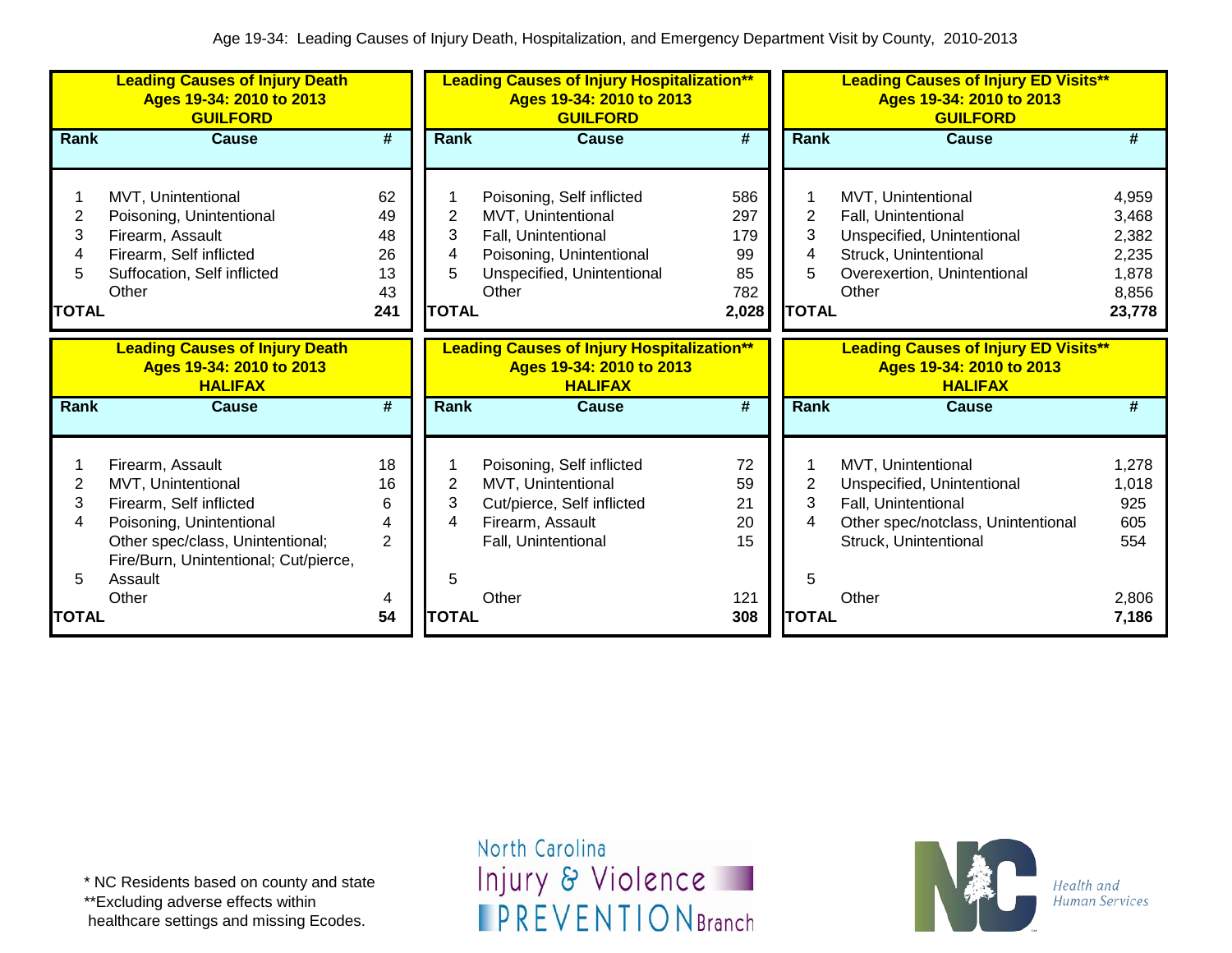|                                  | <b>Leading Causes of Injury Death</b><br>Ages 19-34: 2010 to 2013<br><b>HARNETT</b>                                                                                                                                       |                                       |                                  | <b>Leading Causes of Injury Hospitalization**</b><br>Ages 19-34: 2010 to 2013<br><b>HARNETT</b>                                                                                   |                                          |                                  | <b>Leading Causes of Injury ED Visits**</b><br>Ages 19-34: 2010 to 2013<br><b>HARNETT</b>                                                    |                                                         |
|----------------------------------|---------------------------------------------------------------------------------------------------------------------------------------------------------------------------------------------------------------------------|---------------------------------------|----------------------------------|-----------------------------------------------------------------------------------------------------------------------------------------------------------------------------------|------------------------------------------|----------------------------------|----------------------------------------------------------------------------------------------------------------------------------------------|---------------------------------------------------------|
| Rank                             | <b>Cause</b>                                                                                                                                                                                                              | $\overline{\boldsymbol{H}}$           | Rank                             | <b>Cause</b>                                                                                                                                                                      | $\overline{\boldsymbol{t}}$              | Rank                             | <b>Cause</b>                                                                                                                                 | #                                                       |
| 2<br>3<br>4<br>5<br><b>TOTAL</b> | MVT, Unintentional<br>Firearm, Assault<br>Firearm, Self inflicted<br>Poisoning, Unintentional<br>Suffocation, Self inflicted<br>Other                                                                                     | 20<br>19<br>12<br>11<br>4<br>11<br>77 | 2<br>3<br>4<br>5<br><b>TOTAL</b> | Poisoning, Self inflicted; MVT,<br>Unintentional<br>Poisoning, Unintentional<br>Other spec/class, Unintentional<br>Fall, Unintentional<br>Natural/Environ, Unintentional<br>Other | 75<br>45<br>42<br>26<br>20<br>163<br>446 | 2<br>3<br>4<br>5<br><b>TOTAL</b> | MVT, Unintentional<br>Unspecified, Unintentional<br>Fall, Unintentional<br>Overexertion, Unintentional<br>Struck, Unintentional<br>Other     | 1,514<br>1,399<br>1,223<br>971<br>815<br>2,722<br>8,644 |
|                                  | <b>Leading Causes of Injury Death</b><br>Ages 19-34: 2010 to 2013<br><b>HAYWOOD</b>                                                                                                                                       |                                       |                                  | <b>Leading Causes of Injury Hospitalization**</b><br>Ages 19-34: 2010 to 2013<br><b>HAYWOOD</b>                                                                                   |                                          |                                  | <b>Leading Causes of Injury ED Visits**</b><br>Ages 19-34: 2010 to 2013<br><b>HAYWOOD</b>                                                    |                                                         |
| Rank                             | <b>Cause</b>                                                                                                                                                                                                              | $\overline{\boldsymbol{t}}$           | Rank                             | <b>Cause</b>                                                                                                                                                                      | $\overline{\boldsymbol{t}}$              | Rank                             | <b>Cause</b>                                                                                                                                 | #                                                       |
| 2<br>3<br>4<br>5                 | Poisoning, Unintentional<br>MVT, Unintentional<br>Firearm, Self inflicted<br>Suffocation, Self inflicted; Firearm,<br>Suffocation, Unintentional;<br>Natural/Environ, Unintentional;<br>Fire/Burn, Unintentional<br>Other | 15<br>6<br>$\overline{2}$<br>0        | 2<br>3<br>4<br>5                 | Poisoning, Self inflicted<br>MVT, Unintentional<br>Fall, Unintentional<br>Poisoning, Unintentional<br>Poisoning, Undetermined<br>Other                                            | 42<br>35<br>16<br>14<br>12<br>79         | 2<br>3<br>4<br>5                 | Fall, Unintentional<br>Unspecified, Unintentional<br>MVT, Unintentional<br>Overexertion, Unintentional<br>Cut/pierce, Unintentional<br>Other | 962<br>712<br>629<br>480<br>408<br>1,713                |
| <b>TOTAL</b>                     |                                                                                                                                                                                                                           | 35                                    | <b>TOTAL</b>                     |                                                                                                                                                                                   | 198                                      | <b>TOTAL</b>                     |                                                                                                                                              | 4,904                                                   |

\*\*Excluding adverse effects within

healthcare settings and missing Ecodes.

North Carolina Injury & Violence **IPREVENTIONBranch** 

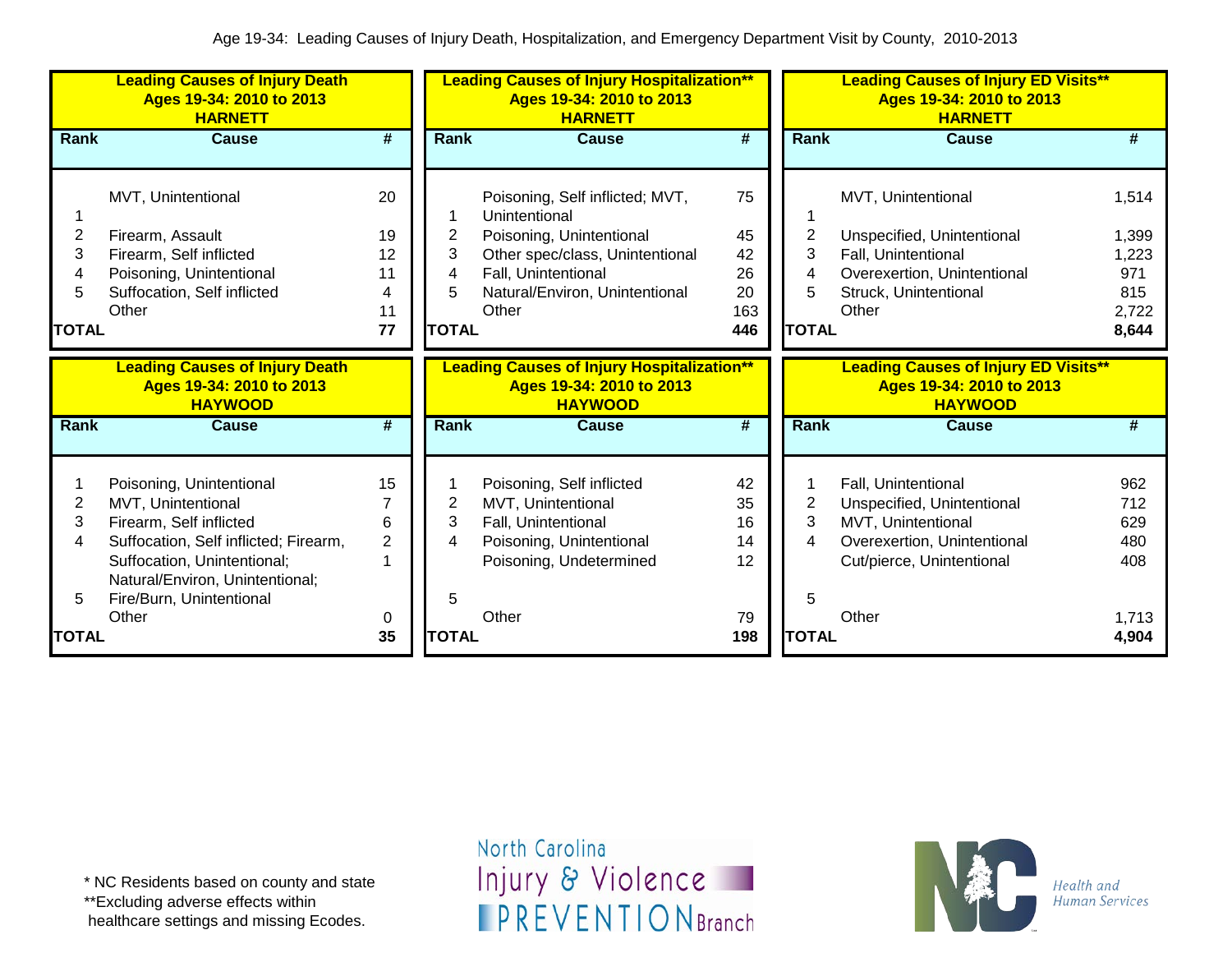|                                  | <b>Leading Causes of Injury Death</b><br>Ages 19-34: 2010 to 2013<br><b>HENDERSON</b>                                                                                                      |                                                 |                                             | <b>Leading Causes of Injury Hospitalization**</b><br>Ages 19-34: 2010 to 2013<br><b>HENDERSON</b>                                                                                                                                                                                  |                                           |                                  | <b>Leading Causes of Injury ED Visits**</b><br>Ages 19-34: 2010 to 2013<br><b>HENDERSON</b>                                              |                                                   |
|----------------------------------|--------------------------------------------------------------------------------------------------------------------------------------------------------------------------------------------|-------------------------------------------------|---------------------------------------------|------------------------------------------------------------------------------------------------------------------------------------------------------------------------------------------------------------------------------------------------------------------------------------|-------------------------------------------|----------------------------------|------------------------------------------------------------------------------------------------------------------------------------------|---------------------------------------------------|
| Rank                             | <b>Cause</b>                                                                                                                                                                               | $\overline{\boldsymbol{H}}$                     | Rank                                        | <b>Cause</b>                                                                                                                                                                                                                                                                       | $\overline{\boldsymbol{H}}$               | Rank                             | <b>Cause</b>                                                                                                                             | #                                                 |
| 2<br>3<br>4<br>5<br><b>TOTAL</b> | Poisoning, Unintentional<br>MVT, Unintentional<br>Firearm, Self inflicted<br>Suffocation, Self inflicted<br>Poisoning, Undetermined; Firearm,<br>Assault; Drowning, Unintentional<br>Other | 22<br>12<br>6<br>3<br>$\overline{2}$<br>4<br>53 | $\mathbf{2}$<br>3<br>4<br>5<br><b>TOTAL</b> | Poisoning, Self inflicted<br>MVT, Unintentional<br>Poisoning, Undetermined<br>Fall, Unintentional<br>Poisoning, Unintentional<br>Other                                                                                                                                             | 134<br>54<br>34<br>32<br>26<br>107<br>387 | 2<br>3<br>4<br>5<br><b>TOTAL</b> | Fall, Unintentional<br>MVT, Unintentional<br>Overexertion, Unintentional<br>Struck, Unintentional<br>Unspecified, Unintentional<br>Other | 908<br>861<br>398<br>386<br>348<br>1,326<br>4,227 |
|                                  | <b>Leading Causes of Injury Death</b><br>Ages 19-34: 2010 to 2013<br><b>HERTFORD</b>                                                                                                       |                                                 |                                             | <b>Leading Causes of Injury Hospitalization**</b><br>Ages 19-34: 2010 to 2013<br><b>HERTFORD</b>                                                                                                                                                                                   |                                           |                                  | <b>Leading Causes of Injury ED Visits**</b><br>Ages 19-34: 2010 to 2013<br><b>HERTFORD</b>                                               |                                                   |
| Rank                             | <b>Cause</b>                                                                                                                                                                               | $\overline{\boldsymbol{t}}$                     | Rank                                        | <b>Cause</b>                                                                                                                                                                                                                                                                       | $\overline{\boldsymbol{t}}$               | Rank                             | <b>Cause</b>                                                                                                                             | $\overline{\textbf{t}}$                           |
| $\overline{2}$<br>3<br>Δ         | MVT, Unintentional<br>Poisoning, Unintentional; Firearm,<br>Fall, Unintentional                                                                                                            | 5<br>$\overline{2}$<br>1                        | $\overline{2}$<br>3<br>4                    | MVT, Unintentional<br>Poisoning, Self inflicted<br>Unspecified, Unintentional;<br>Struck, Assault; Firearm, Assault<br>Poisoning, Unintentional; Other<br>Transport, other, Unintentional;<br>Firearm, Unintentional;<br>Cut/pierce, Unintentional;<br>Cut/pierce, Self inflicted; | 23<br>9<br>5<br>3<br>$\overline{2}$       | $\overline{2}$<br>3<br>4         | MVT, Unintentional<br>Fall, Unintentional<br>Struck, Unintentional<br>Unspecified, Unintentional<br>Cut/pierce, Unintentional            | 396<br>290<br>215<br>174<br>168                   |
| 5<br><b>TOTAL</b>                | Other                                                                                                                                                                                      | 0<br>12                                         | 5<br><b>TOTAL</b>                           | Cut/pierce, Assault<br>Other                                                                                                                                                                                                                                                       | 3<br>72                                   | 5<br><b>TOTAL</b>                | Other                                                                                                                                    | 769<br>2,012                                      |

\*\*Excluding adverse effects within

healthcare settings and missing Ecodes.

North Carolina Injury & Violence **IPREVENTIONBranch** 

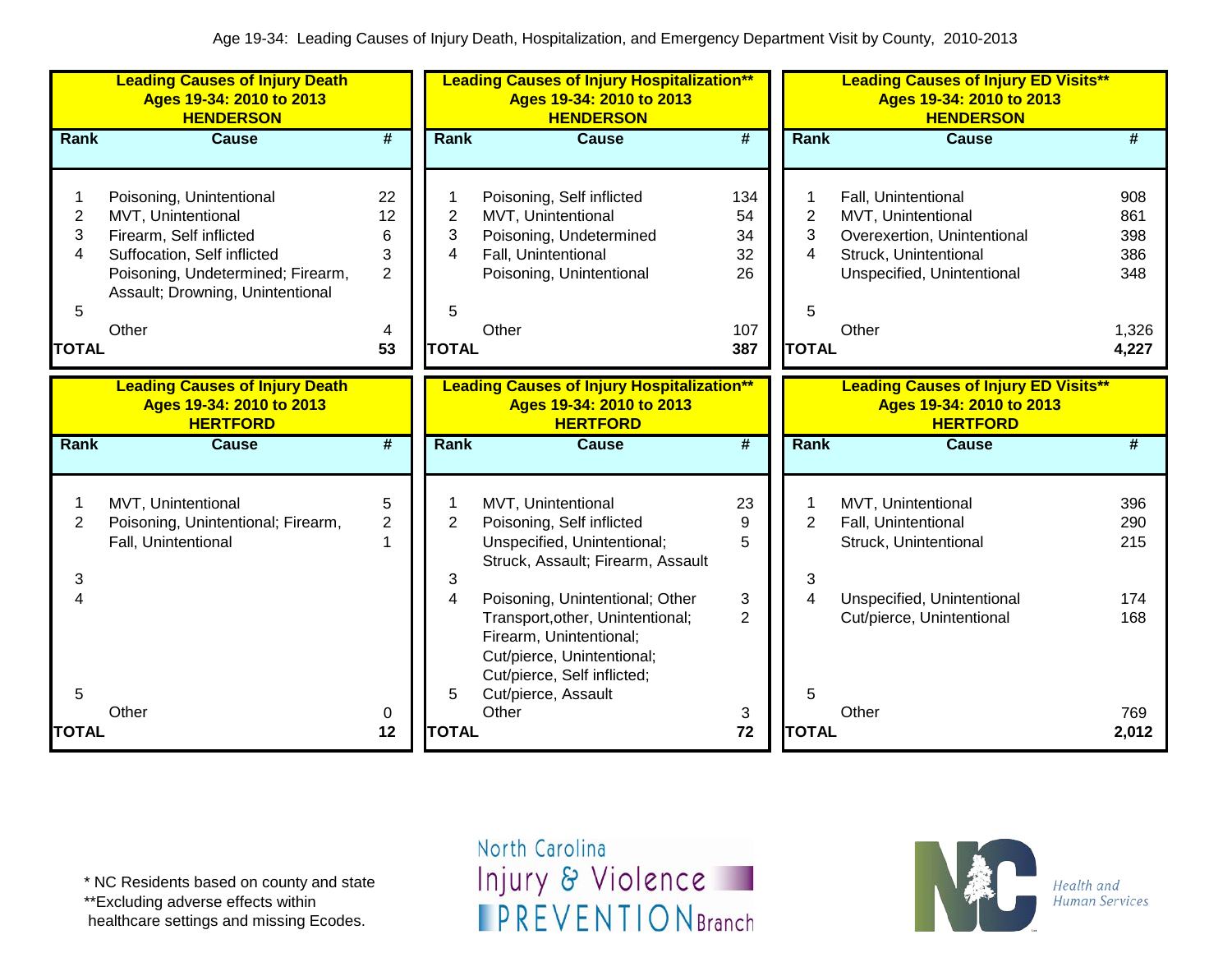|                                  | <b>Leading Causes of Injury Death</b><br>Ages 19-34: 2010 to 2013<br><b>HOKE</b>                                                                                                                              |                                                |                                  | <b>Leading Causes of Injury Hospitalization**</b><br>Ages 19-34: 2010 to 2013<br><b>HOKE</b>                                                           |                                         |                                  | <b>Leading Causes of Injury ED Visits**</b><br>Ages 19-34: 2010 to 2013<br><b>HOKE</b>                                                   |                                                 |
|----------------------------------|---------------------------------------------------------------------------------------------------------------------------------------------------------------------------------------------------------------|------------------------------------------------|----------------------------------|--------------------------------------------------------------------------------------------------------------------------------------------------------|-----------------------------------------|----------------------------------|------------------------------------------------------------------------------------------------------------------------------------------|-------------------------------------------------|
| Rank                             | <b>Cause</b>                                                                                                                                                                                                  | $\overline{\boldsymbol{t}}$                    | Rank                             | <b>Cause</b>                                                                                                                                           | $\overline{\boldsymbol{H}}$             | Rank                             | <b>Cause</b>                                                                                                                             | #                                               |
| 2<br>3<br>4<br>5<br><b>TOTAL</b> | MVT, Unintentional<br>Firearm, Self inflicted<br>Poisoning, Unintentional; Firearm,<br>Firearm, Unintentional<br>Suffocation, Self inflicted; Struck,<br>Unintentional; Poisoning, Self<br>inflicted<br>Other | 10<br>6<br>4<br>$\overline{2}$<br>1<br>0<br>29 | 2<br>3<br>4<br>5<br><b>TOTAL</b> | MVT, Unintentional<br>Poisoning, Self inflicted<br>Other spec/class, Unintentional;<br>Unspecified, Unintentional<br>Poisoning, Unintentional<br>Other | 50<br>22<br>13<br>12<br>10<br>60<br>180 | 2<br>3<br>4<br>5<br><b>TOTAL</b> | MVT, Unintentional<br>Fall, Unintentional<br>Overexertion, Unintentional<br>Unspecified, Unintentional<br>Struck, Unintentional<br>Other | 767<br>415<br>320<br>292<br>250<br>899<br>2,943 |
|                                  | <b>Leading Causes of Injury Death</b><br>Ages 19-34: 2010 to 2013<br><b>HYDE</b>                                                                                                                              |                                                |                                  | <b>Leading Causes of Injury Hospitalization**</b><br>Ages 19-34: 2010 to 2013<br><b>HYDE</b>                                                           |                                         |                                  | <b>Leading Causes of Injury ED Visits**</b><br>Ages 19-34: 2010 to 2013<br><b>HYDE</b>                                                   |                                                 |
| Rank                             | <b>Cause</b>                                                                                                                                                                                                  | $\overline{\#}$                                | Rank                             | <b>Cause</b>                                                                                                                                           | #                                       | <b>Rank</b>                      | <b>Cause</b>                                                                                                                             | #                                               |
| 2                                | MVT, Unintentional                                                                                                                                                                                            | $\overline{2}$                                 | 2                                | Transport, other, Unintentional;<br>Poisoning, Self inflicted<br>Fire/Burn, Unintentional                                                              | 3<br>2                                  | $\overline{2}$                   | Fall, Unintentional<br>MVT, Unintentional                                                                                                | 59<br>52                                        |
| 3<br>4                           |                                                                                                                                                                                                               |                                                | 3                                | Other spec/notclass, Assault;<br>MVT, Unintentional; Fall,<br>Unintentional                                                                            |                                         | 3<br>4                           | Unspecified, Unintentional                                                                                                               | 47                                              |
| 5                                | Other                                                                                                                                                                                                         | 0                                              | 5                                | Other                                                                                                                                                  | 0                                       | 5                                | Struck, Unintentional<br>Overexertion, Unintentional<br>Other                                                                            | 38<br>34<br>145                                 |
| <b>TOTAL</b>                     |                                                                                                                                                                                                               | $\mathbf{2}$                                   | <b>TOTAL</b>                     |                                                                                                                                                        | 11                                      | <b>TOTAL</b>                     |                                                                                                                                          | 375                                             |

\*\*Excluding adverse effects within

healthcare settings and missing Ecodes.

North Carolina Injury & Violence **IPREVENTIONBranch** 

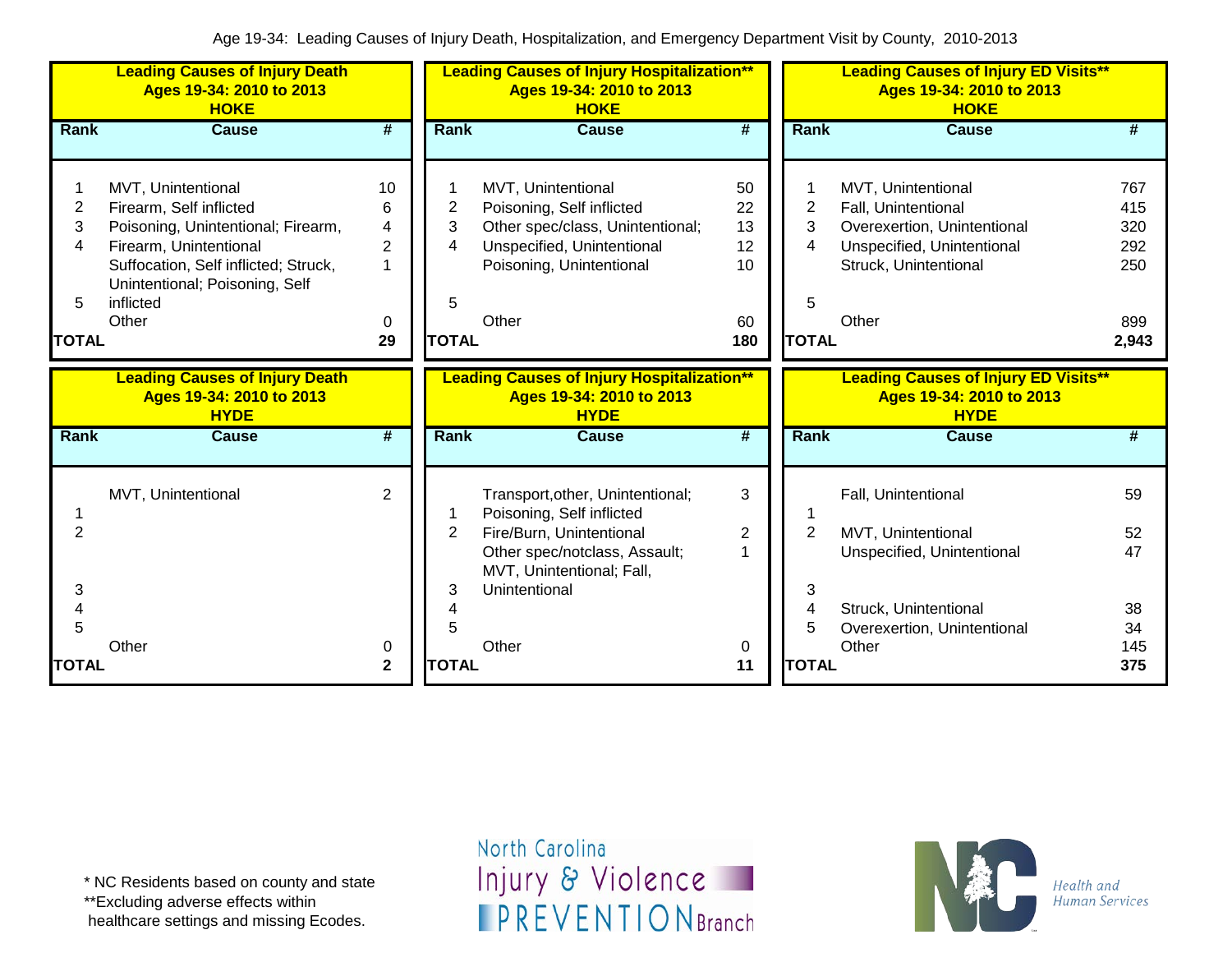|                           | <b>Leading Causes of Injury Death</b><br>Ages 19-34: 2010 to 2013<br><b>IREDELL</b>                                                            |                             |                                  | <b>Leading Causes of Injury Hospitalization**</b><br>Ages 19-34: 2010 to 2013<br><b>IREDELL</b>                                                |                                           |                             | <b>Leading Causes of Injury ED Visits**</b><br>Ages 19-34: 2010 to 2013<br><b>IREDELL</b>                                                |                                                              |
|---------------------------|------------------------------------------------------------------------------------------------------------------------------------------------|-----------------------------|----------------------------------|------------------------------------------------------------------------------------------------------------------------------------------------|-------------------------------------------|-----------------------------|------------------------------------------------------------------------------------------------------------------------------------------|--------------------------------------------------------------|
| Rank                      | <b>Cause</b>                                                                                                                                   | #                           | Rank                             | <b>Cause</b>                                                                                                                                   | #                                         | Rank                        | <b>Cause</b>                                                                                                                             | #                                                            |
| 2<br>3<br>4<br>5<br>TOTAL | Poisoning, Unintentional<br>MVT, Unintentional<br>Suffocation, Self inflicted<br>Firearm, Self inflicted<br>Poisoning, Self inflicted<br>Other | 29<br>21<br>6<br>5<br>75    | 2<br>3<br>4<br>5<br><b>TOTAL</b> | MVT, Unintentional<br>Poisoning, Self inflicted<br>Fall, Unintentional<br>Poisoning, Unintentional<br>Other spec/class, Unintentional<br>Other | 101<br>88<br>58<br>51<br>43<br>206<br>547 | 2<br>3<br>5<br><b>TOTAL</b> | MVT, Unintentional<br>Fall, Unintentional<br>Overexertion, Unintentional<br>Unspecified, Unintentional<br>Struck, Unintentional<br>Other | 2,566<br>2,329<br>1,874<br>1,534<br>1,461<br>4,636<br>14,400 |
|                           | <b>Leading Causes of Injury Death</b><br>Ages 19-34: 2010 to 2013<br><b>JACKSON</b>                                                            |                             |                                  | <b>Leading Causes of Injury Hospitalization**</b><br>Ages 19-34: 2010 to 2013<br><b>JACKSON</b>                                                |                                           |                             | <b>Leading Causes of Injury ED Visits**</b><br>Ages 19-34: 2010 to 2013<br><b>JACKSON</b>                                                |                                                              |
| Rank                      | <b>Cause</b>                                                                                                                                   | $\overline{\boldsymbol{r}}$ | Rank                             | <b>Cause</b>                                                                                                                                   | #                                         | Rank                        | <b>Cause</b>                                                                                                                             | #                                                            |
|                           | Poisoning, Unintentional                                                                                                                       | 8                           |                                  | Poisoning, Self inflicted; MVT,<br>Unintentional; Fall, Unintentional                                                                          | 15                                        |                             | Fall, Unintentional                                                                                                                      | 558                                                          |
| 2                         | Suffocation, Self inflicted                                                                                                                    | 3<br>$\overline{2}$         | 2<br>3                           | Poisoning, Unintentional                                                                                                                       | 9<br>$\overline{7}$                       | 2<br>3                      | Overexertion, Unintentional                                                                                                              | 384<br>363                                                   |
| 3<br>h                    | Poisoning, Self inflicted; Firearm,<br>Struck, Unintentional; MVT,                                                                             |                             | 4<br>5                           | Other spec/class, Unintentional<br>Unspecified, Unintentional;<br>Transport, other, Unintentional;                                             | 3<br>$\overline{2}$                       | 5                           | MVT, Unintentional<br>Unspecified, Unintentional<br>Struck, Unintentional                                                                | 320<br>292                                                   |
| <b>TOTAL</b>              | Other                                                                                                                                          | 0<br>21                     | <b>TOTAL</b>                     | Other                                                                                                                                          | 4<br>83                                   | <b>TOTAL</b>                | Other                                                                                                                                    | 917<br>2,834                                                 |

\* NC Residents based on county and state

\*\*Excluding adverse effects within

healthcare settings and missing Ecodes.

North Carolina Injury & Violence **IPREVENTIONBranch** 

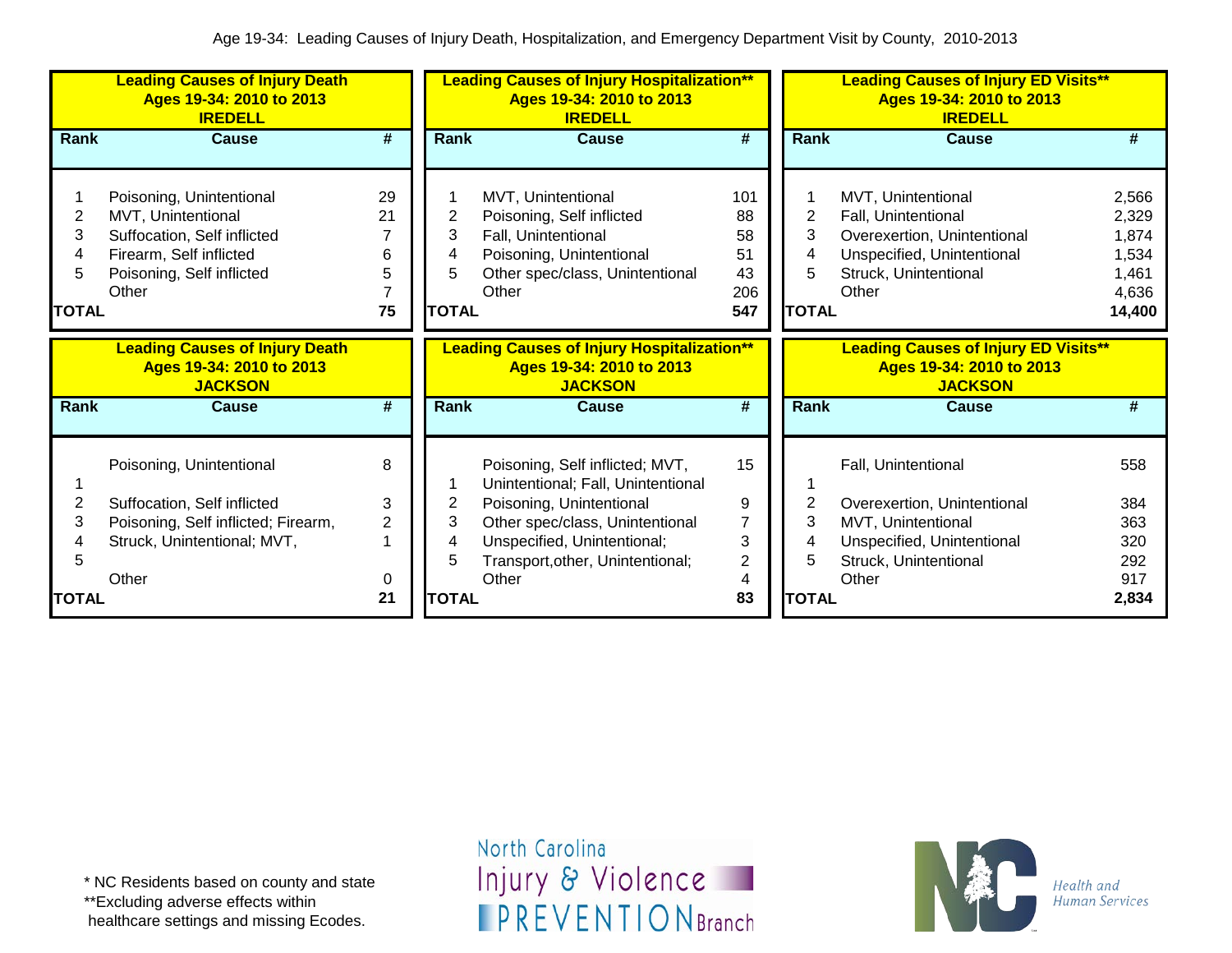|                                  | <b>Leading Causes of Injury Death</b><br>Ages 19-34: 2010 to 2013<br><b>JOHNSTON</b>                                                  |                                |                                  | <b>Leading Causes of Injury Hospitalization**</b><br>Ages 19-34: 2010 to 2013<br><b>JOHNSTON</b>                                                                                                 |                                          | <b>Leading Causes of Injury ED Visits**</b><br>Ages 19-34: 2010 to 2013<br><b>JOHNSTON</b><br>Rank<br><b>Cause</b> |                                                                                                                                          |                                                              |  |
|----------------------------------|---------------------------------------------------------------------------------------------------------------------------------------|--------------------------------|----------------------------------|--------------------------------------------------------------------------------------------------------------------------------------------------------------------------------------------------|------------------------------------------|--------------------------------------------------------------------------------------------------------------------|------------------------------------------------------------------------------------------------------------------------------------------|--------------------------------------------------------------|--|
| Rank                             | <b>Cause</b>                                                                                                                          | $\overline{\boldsymbol{r}}$    | Rank                             | <b>Cause</b>                                                                                                                                                                                     | #                                        |                                                                                                                    |                                                                                                                                          | #                                                            |  |
| 2<br>3<br>4<br>5<br><b>TOTAL</b> | MVT, Unintentional<br>Poisoning, Unintentional<br>Firearm, Assault<br>Firearm, Self inflicted<br>Suffocation, Self inflicted<br>Other | 29<br>22<br>6<br>4<br>21<br>89 | 2<br>3<br>4<br>5<br><b>TOTAL</b> | MVT, Unintentional<br>Poisoning, Self inflicted<br>Other spec/class, Unintentional<br>Fall, Unintentional<br>Cut/pierce, Self inflicted<br>Other                                                 | 94<br>92<br>53<br>36<br>35<br>266<br>576 | 2<br>3<br>5<br><b>TOTAL</b>                                                                                        | Unspecified, Unintentional<br>Fall, Unintentional<br>MVT, Unintentional<br>Overexertion, Unintentional<br>Struck, Unintentional<br>Other | 2,208<br>2,187<br>2,182<br>1,442<br>1,201<br>5,155<br>14,375 |  |
|                                  | <b>Leading Causes of Injury Death</b><br>Ages 19-34: 2010 to 2013<br><b>JONES</b>                                                     |                                |                                  | <b>Leading Causes of Injury Hospitalization**</b><br>Ages 19-34: 2010 to 2013<br><b>JONES</b>                                                                                                    |                                          |                                                                                                                    | <b>Leading Causes of Injury ED Visits**</b><br>Ages 19-34: 2010 to 2013<br><b>JONES</b>                                                  |                                                              |  |
| <b>Rank</b>                      | <b>Cause</b>                                                                                                                          | #                              | Rank                             | <b>Cause</b>                                                                                                                                                                                     | #                                        | Rank                                                                                                               | Cause                                                                                                                                    | #                                                            |  |
| 3<br>5                           | MVT, Unintentional<br>Firearm, Self inflicted                                                                                         | 2                              | 2<br>3<br>4                      | MVT, Unintentional<br>Poisoning, Self inflicted<br>Fire/Burn, Unintentional<br>Poisoning, Unintentional; Other<br>spec/class, Unintentional<br>Fall, Unintentional; Cut/pierce,<br>Unintentional | 11<br>5<br>4<br>3<br>$\overline{2}$      | 2<br>3<br>5                                                                                                        | MVT, Unintentional<br>Fall, Unintentional<br>Overexertion, Unintentional<br>Unspecified, Unintentional<br>Struck, Unintentional          | 189<br>170<br>150<br>138<br>100                              |  |
|                                  | Other                                                                                                                                 | 0                              |                                  | Other                                                                                                                                                                                            |                                          |                                                                                                                    | Other                                                                                                                                    | 342                                                          |  |

\*\*Excluding adverse effects within

healthcare settings and missing Ecodes.

North Carolina Injury & Violence **IPREVENTIONBranch** 

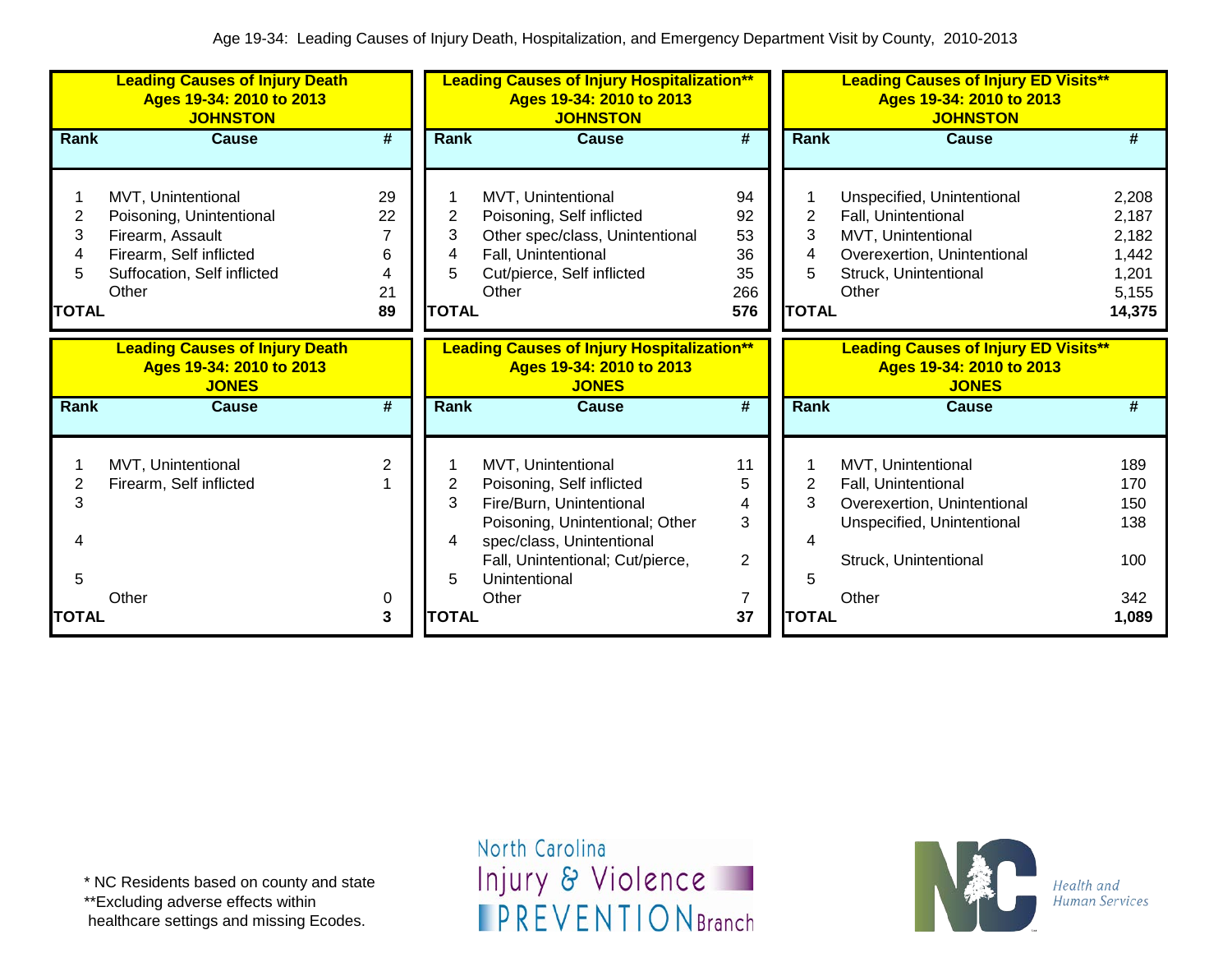|                             | <b>Leading Causes of Injury Death</b><br>Ages 19-34: 2010 to 2013<br><b>LEE</b>                                               |                                                  |                                  | <b>Leading Causes of Injury Hospitalization**</b><br>Ages 19-34: 2010 to 2013<br><b>LEE</b>                                                                                           |                                         |                                          | <b>Leading Causes of Injury ED Visits**</b><br>Ages 19-34: 2010 to 2013<br><b>LEE</b>                                                             |                                                  |
|-----------------------------|-------------------------------------------------------------------------------------------------------------------------------|--------------------------------------------------|----------------------------------|---------------------------------------------------------------------------------------------------------------------------------------------------------------------------------------|-----------------------------------------|------------------------------------------|---------------------------------------------------------------------------------------------------------------------------------------------------|--------------------------------------------------|
| Rank                        | <b>Cause</b>                                                                                                                  | #                                                | Rank                             | <b>Cause</b>                                                                                                                                                                          | #                                       | Rank                                     | <b>Cause</b>                                                                                                                                      | #                                                |
| 2<br>3<br>5<br><b>TOTAL</b> | MVT, Unintentional<br>Poisoning, Unintentional<br>Firearm, Assault<br>Firearm, Self inflicted<br>Cut/pierce, Assault<br>Other | 22<br>12<br>11<br>6<br>$\overline{2}$<br>2<br>55 | 2<br>3<br>4<br>5<br><b>TOTAL</b> | MVT, Unintentional<br>Poisoning, Self inflicted<br>Poisoning, Unintentional<br>Fall, Unintentional<br>Firearm, Assault; Fire/Burn,<br>Unintentional<br>Other                          | 85<br>32<br>24<br>22<br>19<br>89<br>290 | $\overline{2}$<br>3<br>5<br><b>TOTAL</b> | MVT, Unintentional<br>Fall, Unintentional<br>Unspecified, Unintentional<br>Natural/Environ, Unintentional<br>Overexertion, Unintentional<br>Other | 685<br>287<br>236<br>186<br>161<br>718<br>2,273  |
|                             |                                                                                                                               |                                                  |                                  |                                                                                                                                                                                       |                                         |                                          |                                                                                                                                                   |                                                  |
|                             | <b>Leading Causes of Injury Death</b><br>Ages 19-34: 2010 to 2013<br><b>LENOIR</b>                                            |                                                  |                                  | <b>Leading Causes of Injury Hospitalization**</b><br>Ages 19-34: 2010 to 2013<br><b>LENOIR</b>                                                                                        |                                         |                                          | <b>Leading Causes of Injury ED Visits**</b><br>Ages 19-34: 2010 to 2013<br><b>LENOIR</b>                                                          |                                                  |
| Rank                        | Cause                                                                                                                         | #                                                | Rank                             | <b>Cause</b>                                                                                                                                                                          | $\overline{\boldsymbol{t}}$             | Rank                                     | <b>Cause</b>                                                                                                                                      | #                                                |
| 2<br>3                      | MVT, Unintentional<br>Firearm, Assault<br>Poisoning, Unintentional<br>Unspecified, Assault; Suffocation,<br>Other             | 14<br>9<br>4<br>1<br>0                           | 2<br>3<br>4<br>5                 | MVT, Unintentional<br>Poisoning, Self inflicted<br>Fall, Unintentional<br>Poisoning, Unintentional; Firearm,<br>Other spec/class, Unintentional;<br>Fire/Burn, Unintentional<br>Other | 61<br>19<br>15<br>14<br>9<br>66         | 2<br>3<br>4<br>5                         | MVT, Unintentional<br>Fall, Unintentional<br>Overexertion, Unintentional<br>Unspecified, Unintentional<br>Struck, Unintentional<br>Other          | 1,316<br>1,133<br>1,039<br>1,031<br>734<br>2,414 |

\*\*Excluding adverse effects within

healthcare settings and missing Ecodes.

North Carolina Injury & Violence **IPREVENTIONBranch** 

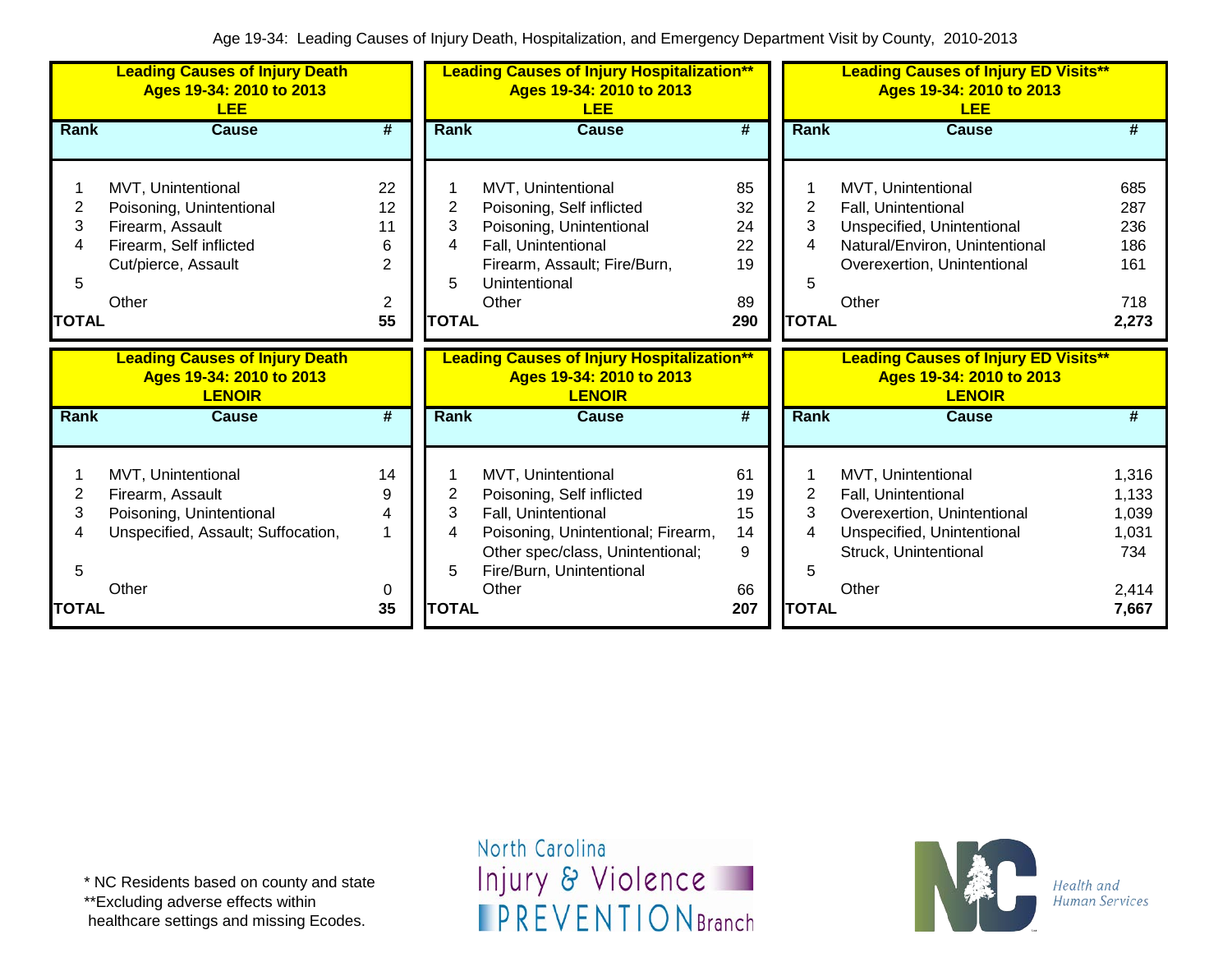|                             | <b>Leading Causes of Injury Death</b><br>Ages 19-34: 2010 to 2013<br><b>LINCOLN</b>                                                  |                               |                                  | <b>Leading Causes of Injury Hospitalization**</b><br>Ages 19-34: 2010 to 2013<br><b>LINCOLN</b>                                                                      |                                         |                                  | <b>Leading Causes of Injury ED Visits**</b><br>Ages 19-34: 2010 to 2013<br><b>LINCOLN</b>                                               |                                                           |
|-----------------------------|--------------------------------------------------------------------------------------------------------------------------------------|-------------------------------|----------------------------------|----------------------------------------------------------------------------------------------------------------------------------------------------------------------|-----------------------------------------|----------------------------------|-----------------------------------------------------------------------------------------------------------------------------------------|-----------------------------------------------------------|
| Rank                        | <b>Cause</b>                                                                                                                         | #                             | Rank                             | <b>Cause</b>                                                                                                                                                         | #                                       | Rank                             | <b>Cause</b>                                                                                                                            | #                                                         |
| 2<br>3<br>5<br><b>TOTAL</b> | MVT, Unintentional<br>Poisoning, Unintentional<br>Suffocation, Self inflicted; Firearm,<br>Suffocation, Assault; Other land<br>Other | 12<br>10<br>3<br>1<br>0<br>31 | 2<br>3<br>4<br>5<br><b>TOTAL</b> | MVT, Unintentional<br>Poisoning, Self inflicted<br>Poisoning, Undetermined; Fall,<br>Other spec/class, Unintentional<br>Poisoning, Unintentional<br>Other            | 63<br>45<br>21<br>20<br>15<br>74<br>259 | 2<br>3<br>4<br>5<br><b>TOTAL</b> | Fall, Unintentional<br>Overexertion, Unintentional<br>MVT, Unintentional<br>Struck, Unintentional<br>Cut/pierce, Unintentional<br>Other | 1,875<br>1,361<br>1,240<br>1,084<br>663<br>2,647<br>8,870 |
|                             | <b>Leading Causes of Injury Death</b><br>Ages 19-34: 2010 to 2013<br><b>McDOWELL</b>                                                 |                               |                                  | <b>Leading Causes of Injury Hospitalization**</b><br>Ages 19-34: 2010 to 2013<br><b>McDOWELL</b>                                                                     |                                         |                                  | <b>Leading Causes of Injury ED Visits**</b><br>Ages 19-34: 2010 to 2013<br><b>McDOWELL</b>                                              |                                                           |
| <b>Rank</b>                 | <b>Cause</b>                                                                                                                         | $\overline{\boldsymbol{t}}$   | Rank                             | <b>Cause</b>                                                                                                                                                         | $\overline{\boldsymbol{t}}$             | Rank                             | <b>Cause</b>                                                                                                                            | #                                                         |
| 2<br>3<br>5                 | MVT, Unintentional<br>Suffocation, Self inflicted; Firearm,<br>Unspecified, Unintentional;                                           | 4<br>$\overline{2}$           | 2<br>3<br>4<br>5                 | MVT, Unintentional<br>Poisoning, Self inflicted<br>Fall, Unintentional<br>Poisoning, Unintentional<br>Unspecified, Unintentional; Other<br>spec/class, Unintentional | 36<br>21<br>14<br>12<br>11              | 2<br>3<br>4<br>5                 | MVT, Unintentional<br>Fall, Unintentional<br>Overexertion, Unintentional<br>Struck, Unintentional<br>Struck, Assault                    | 538<br>524<br>306<br>275<br>202                           |
| TOTAL                       | Other                                                                                                                                | 0<br>13                       | <b>TOTAL</b>                     | Other                                                                                                                                                                | 56<br>161                               | <b>TOTAL</b>                     | Other                                                                                                                                   | 894<br>2,739                                              |

\*\*Excluding adverse effects within

healthcare settings and missing Ecodes.

North Carolina Injury & Violence **IPREVENTIONBranch** 

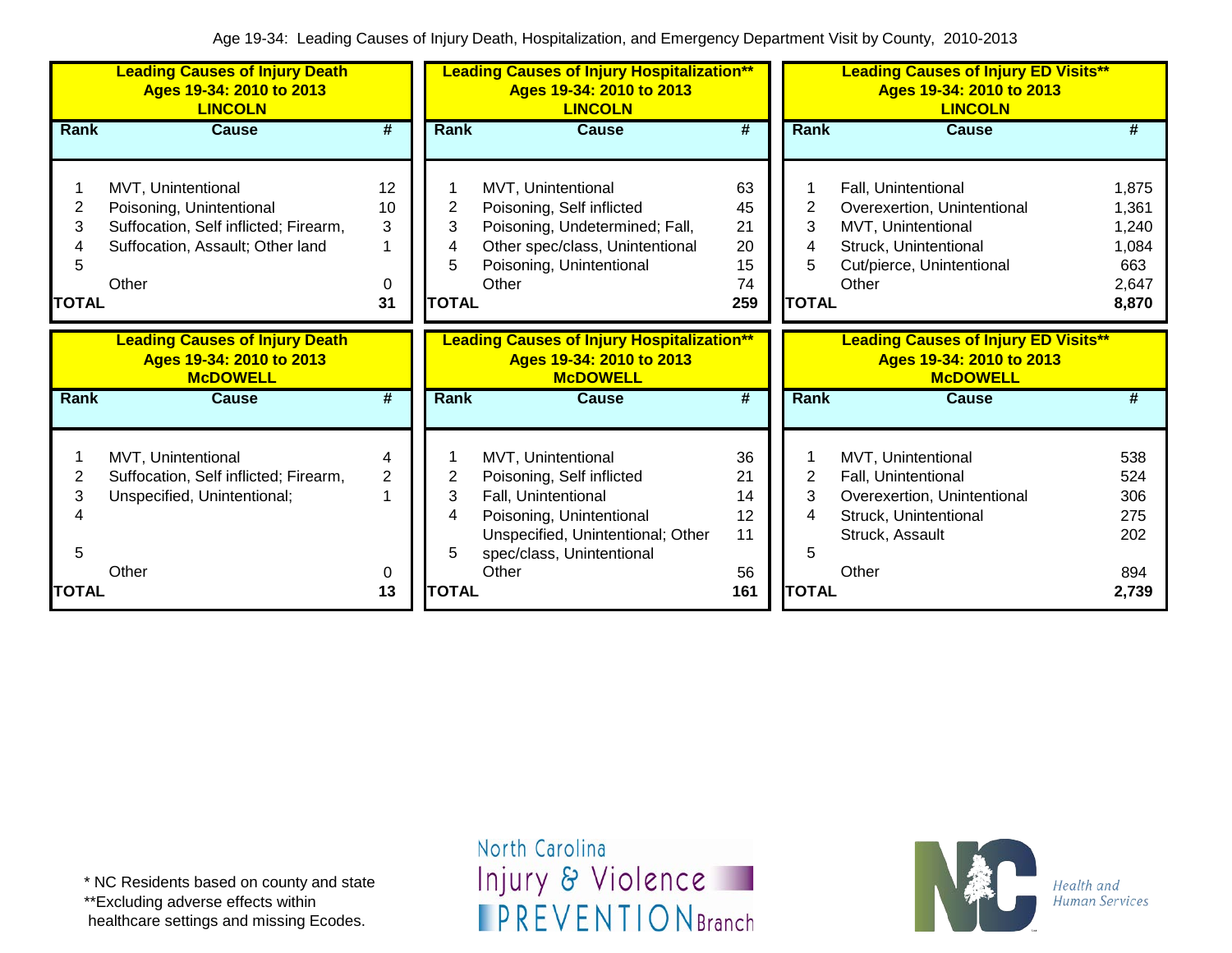|                             | <b>Leading Causes of Injury Death</b><br>Ages 19-34: 2010 to 2013<br><b>MACON</b>                |                   |                                  | <b>Leading Causes of Injury Hospitalization**</b><br>Ages 19-34: 2010 to 2013<br><b>MACON</b>                                                          |                                     |                                  | <b>Leading Causes of Injury ED Visits**</b><br>Ages 19-34: 2010 to 2013<br><b>MACON</b>                                                  |                                                 |
|-----------------------------|--------------------------------------------------------------------------------------------------|-------------------|----------------------------------|--------------------------------------------------------------------------------------------------------------------------------------------------------|-------------------------------------|----------------------------------|------------------------------------------------------------------------------------------------------------------------------------------|-------------------------------------------------|
| Rank                        | <b>Cause</b>                                                                                     | #                 | <b>Rank</b>                      | <b>Cause</b>                                                                                                                                           | #                                   | <b>Rank</b>                      | Cause                                                                                                                                    | #                                               |
| 2<br>3<br>5<br><b>TOTAL</b> | MVT, Unintentional<br>Poisoning, Unintentional<br>Firearm, Unintentional; Firearm, Self<br>Other | 5<br>3<br>0<br>12 | 2<br>3<br>4<br>5<br><b>TOTAL</b> | MVT, Unintentional<br>Fall, Unintentional<br>Poisoning, Undetermined<br>Poisoning, Unintentional<br>Other spec/class, Unintentional<br>Other           | 21<br>13<br>8<br>5<br>4<br>23<br>74 | 2<br>3<br>4<br>5<br><b>TOTAL</b> | Fall, Unintentional<br>Overexertion, Unintentional<br>Cut/pierce, Unintentional<br>MVT, Unintentional<br>Struck, Unintentional<br>Other  | 410<br>307<br>252<br>251<br>246<br>782<br>2,248 |
|                             | <b>Leading Causes of Injury Death</b><br>Ages 19-34: 2010 to 2013<br><b>MADISON</b>              |                   |                                  | <b>Leading Causes of Injury Hospitalization**</b><br>Ages 19-34: 2010 to 2013<br><b>MADISON</b>                                                        |                                     |                                  | <b>Leading Causes of Injury ED Visits**</b><br>Ages 19-34: 2010 to 2013<br><b>MADISON</b>                                                |                                                 |
| <b>Rank</b>                 | <b>Cause</b>                                                                                     | #                 | <b>Rank</b>                      | <b>Cause</b>                                                                                                                                           | #                                   | <b>Rank</b>                      | <b>Cause</b>                                                                                                                             | #                                               |
| 2<br>3<br>5<br><b>TOTAL</b> | Poisoning, Unintentional<br>MVT, Unintentional; Firearm, Self<br>Other                           | 6<br>0<br>10      | 2<br>3<br>4<br>5<br><b>TOTAL</b> | MVT, Unintentional<br>Fall, Unintentional<br>Poisoning, Self inflicted<br>Other spec/notclass,<br>Unintentional<br>Unspecified, Unintentional<br>Other | 12<br>8<br>5<br>3<br>12<br>47       | 2<br>3<br>5<br><b>TOTAL</b>      | MVT, Unintentional<br>Fall, Unintentional<br>Overexertion, Unintentional<br>Unspecified, Unintentional<br>Struck, Unintentional<br>Other | 112<br>90<br>37<br>36<br>35<br>180<br>490       |

\* NC Residents based on county and state

\*\*Excluding adverse effects within

healthcare settings and missing Ecodes.

North Carolina Injury & Violence **IPREVENTIONBranch** 

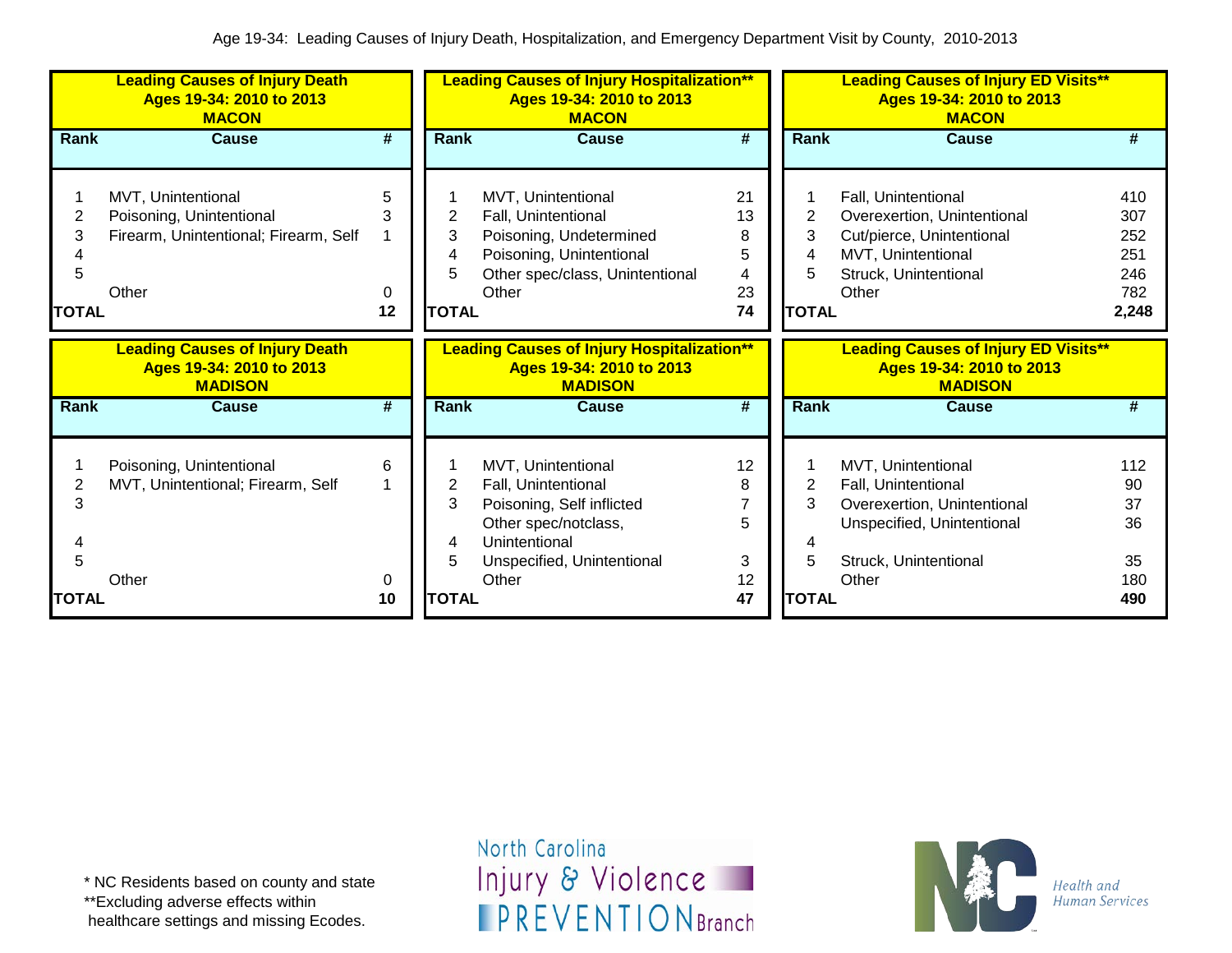|                                               | <b>Leading Causes of Injury Death</b><br>Ages 19-34: 2010 to 2013<br><b>MARTIN</b>                                                    |                                          |                                               | <b>Leading Causes of Injury Hospitalization**</b><br>Ages 19-34: 2010 to 2013<br><b>MARTIN</b>                                                                                                                                                                             |                                                   |                                               | <b>Leading Causes of Injury ED Visits**</b><br>Ages 19-34: 2010 to 2013<br><b>MARTIN</b>                                                 |                                                                |  |
|-----------------------------------------------|---------------------------------------------------------------------------------------------------------------------------------------|------------------------------------------|-----------------------------------------------|----------------------------------------------------------------------------------------------------------------------------------------------------------------------------------------------------------------------------------------------------------------------------|---------------------------------------------------|-----------------------------------------------|------------------------------------------------------------------------------------------------------------------------------------------|----------------------------------------------------------------|--|
| Rank                                          | <b>Cause</b>                                                                                                                          | $\overline{\#}$                          | Rank                                          | <b>Cause</b>                                                                                                                                                                                                                                                               | $\overline{\boldsymbol{H}}$                       | Rank                                          | <b>Cause</b>                                                                                                                             | #                                                              |  |
| $\overline{2}$<br>3<br>Δ<br>5<br><b>TOTAL</b> | Firearm, Assault<br>MVT, Unintentional<br>Transport, other, Unintentional;<br>Other                                                   | 3<br>$\overline{2}$<br>1<br>0<br>11      | $\overline{2}$<br>3<br>4<br>5<br><b>TOTAL</b> | MVT, Unintentional<br>Other spec/class, Unintentional;<br>Firearm, Assault<br>Fall, Unintentional<br>Struck, Assault; Poisoning,<br>Undetermined; Machinery,<br>Unintentional<br>Unspecified, Unintentional;<br>Poisoning, Self inflicted;<br>Cut/pierce, Assault<br>Other | 18<br>$\overline{7}$<br>6<br>4<br>3<br>18<br>77   | 2<br>3<br>5<br><b>TOTAL</b>                   | MVT, Unintentional<br>Fall, Unintentional<br>Unspecified, Unintentional<br>Struck, Unintentional<br>Overexertion, Unintentional<br>Other | 274<br>191<br>163<br>153<br>108<br>430<br>1,319                |  |
|                                               | <b>Leading Causes of Injury Death</b><br>Ages 19-34: 2010 to 2013<br><b>MECKLENBURG</b>                                               |                                          |                                               | <b>Leading Causes of Injury Hospitalization**</b><br>Ages 19-34: 2010 to 2013<br><b>MECKLENBURG</b>                                                                                                                                                                        |                                                   |                                               | <b>Leading Causes of Injury ED Visits**</b><br>Ages 19-34: 2010 to 2013<br><b>MECKLENBURG</b>                                            |                                                                |  |
| Rank                                          | <b>Cause</b>                                                                                                                          | #                                        | <b>Rank</b>                                   | <b>Cause</b>                                                                                                                                                                                                                                                               | #                                                 | Rank                                          | <b>Cause</b>                                                                                                                             | #                                                              |  |
| $\overline{2}$<br>3<br>4<br>5<br><b>TOTAL</b> | Firearm, Assault<br>MVT, Unintentional<br>Poisoning, Unintentional<br>Firearm, Self inflicted<br>Suffocation, Self inflicted<br>Other | 105<br>88<br>75<br>43<br>22<br>73<br>406 | $\overline{2}$<br>3<br>4<br>5<br><b>TOTAL</b> | MVT, Unintentional<br>Poisoning, Self inflicted<br>Fall, Unintentional<br>Other spec/class, Unintentional<br>Poisoning, Unintentional<br>Other                                                                                                                             | 557<br>410<br>284<br>168<br>159<br>1,065<br>2,643 | $\overline{2}$<br>3<br>4<br>5<br><b>TOTAL</b> | MVT, Unintentional<br>Fall, Unintentional<br>Unspecified, Unintentional<br>Struck, Unintentional<br>Overexertion, Unintentional<br>Other | 15,188<br>8,809<br>6,819<br>6,121<br>5,355<br>21,012<br>63,304 |  |

\*\*Excluding adverse effects within

healthcare settings and missing Ecodes.

North Carolina Injury & Violence **IPREVENTIONBranch** 

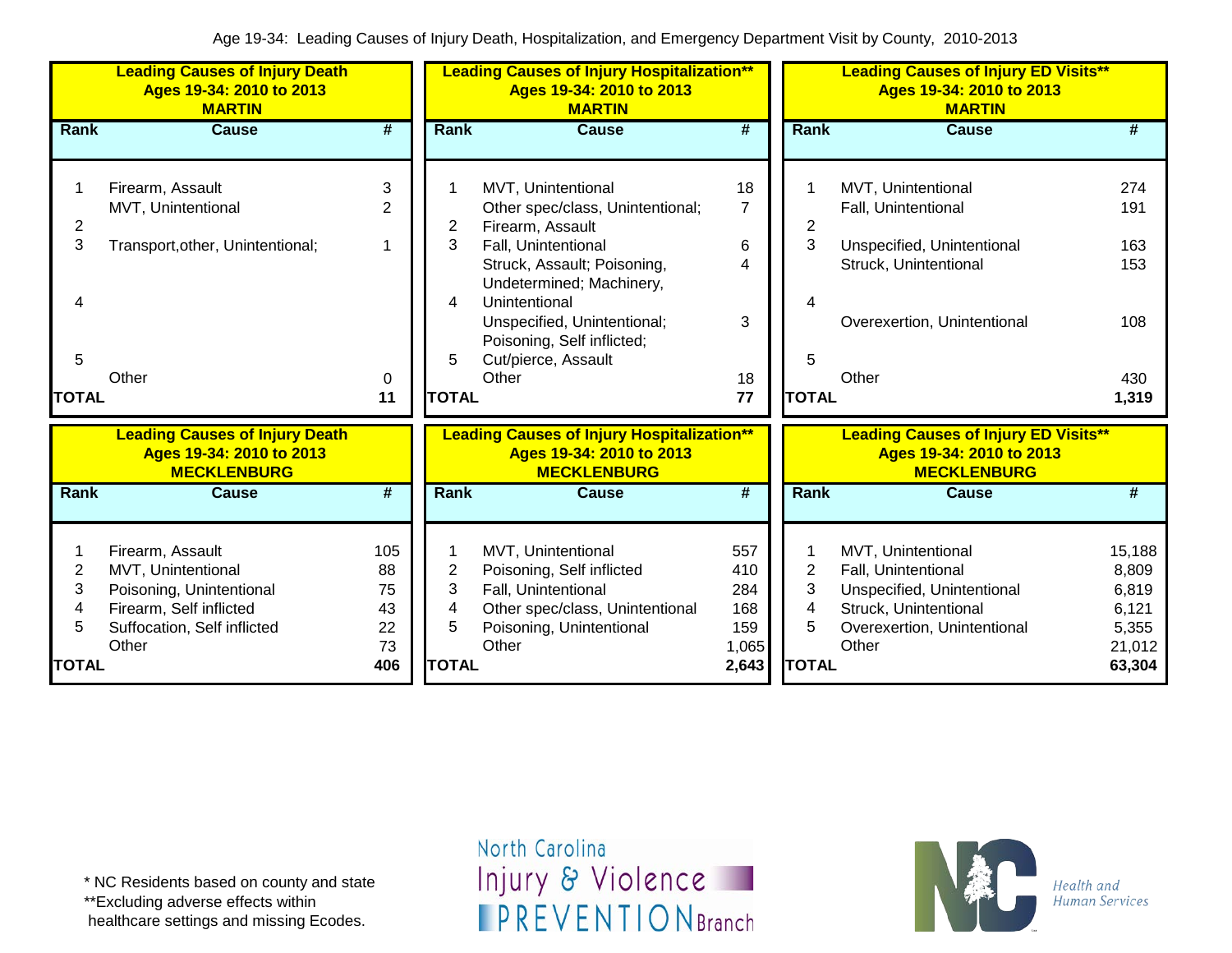|              | <b>Leading Causes of Injury Death</b><br>Ages 19-34: 2010 to 2013<br><b>MITCHELL</b> |                         |              | <b>Leading Causes of Injury Hospitalization**</b><br>Ages 19-34: 2010 to 2013<br><b>MITCHELL</b> |                             |                | <b>Leading Causes of Injury ED Visits**</b><br>Ages 19-34: 2010 to 2013<br><b>MITCHELL</b> |     |
|--------------|--------------------------------------------------------------------------------------|-------------------------|--------------|--------------------------------------------------------------------------------------------------|-----------------------------|----------------|--------------------------------------------------------------------------------------------|-----|
| Rank         | <b>Cause</b>                                                                         | #                       | Rank         | <b>Cause</b>                                                                                     | $\overline{\boldsymbol{t}}$ | <b>Rank</b>    | Cause                                                                                      | #   |
|              |                                                                                      |                         |              |                                                                                                  |                             |                |                                                                                            |     |
|              | Poisoning, Unintentional                                                             | 3                       |              | MVT, Unintentional                                                                               | 21                          |                | Fall, Unintentional                                                                        | 140 |
|              | MVT, Unintentional                                                                   | $\overline{2}$          |              | Poisoning, Unintentional;                                                                        | 19                          |                | MVT, Unintentional                                                                         | 123 |
| 2            |                                                                                      |                         | 2            | Poisoning, Self inflicted                                                                        |                             | 2              |                                                                                            |     |
| 3            | Suffocation, Self inflicted; Firearm,                                                | 1                       | 3            | Fall, Unintentional                                                                              | 13                          | 3              | Overexertion, Unintentional                                                                | 85  |
| Δ            |                                                                                      |                         | 4            | Unspecified, Unintentional                                                                       | 8                           |                | Struck, Unintentional                                                                      | 57  |
|              |                                                                                      |                         |              | Struck, Unintentional; Cut/pierce,                                                               | 4                           |                | Struck, Assault                                                                            | 47  |
| 5            |                                                                                      |                         | 5            | Self inflicted                                                                                   |                             | 5              |                                                                                            |     |
|              | Other                                                                                | 0                       |              | Other                                                                                            | 27                          |                | Other                                                                                      | 245 |
| <b>TOTAL</b> |                                                                                      | $\overline{\mathbf{r}}$ | <b>TOTAL</b> |                                                                                                  | 115                         | <b>TOTAL</b>   |                                                                                            | 697 |
|              | <b>Leading Causes of Injury Death</b>                                                |                         |              | <b>Leading Causes of Injury Hospitalization**</b>                                                |                             |                | <b>Leading Causes of Injury ED Visits**</b>                                                |     |
|              |                                                                                      |                         |              |                                                                                                  |                             |                |                                                                                            |     |
|              | Ages 19-34: 2010 to 2013<br><b>MONTGOMERY</b>                                        |                         |              | Ages 19-34: 2010 to 2013<br><b>MONTGOMERY</b>                                                    |                             |                | Ages 19-34: 2010 to 2013<br><b>MONTGOMERY</b>                                              |     |
| Rank         | Cause                                                                                | #                       | <b>Rank</b>  | <b>Cause</b>                                                                                     | #                           | Rank           | <b>Cause</b>                                                                               | #   |
|              |                                                                                      |                         |              |                                                                                                  |                             |                |                                                                                            |     |
|              |                                                                                      | 9                       |              |                                                                                                  | 24                          |                |                                                                                            | 313 |
| 2            | MVT, Unintentional<br>Firearm, Assault                                               | 5                       |              | MVT, Unintentional                                                                               | 22                          | $\overline{c}$ | MVT, Unintentional<br>Fall, Unintentional                                                  | 309 |
| 3            |                                                                                      | 3                       | 2<br>3       | Poisoning, Self inflicted                                                                        | 8                           | 3              |                                                                                            | 297 |
| 4            | Poisoning, Unintentional                                                             | $\overline{2}$          | 4            | Fall, Unintentional                                                                              |                             | 4              | Overexertion, Unintentional<br>Struck, Unintentional                                       | 231 |
|              | Firearm, Self inflicted; Cut/pierce,                                                 |                         |              | Unspecified, Unintentional<br>Struck, Assault; Poisoning,                                        | 5                           |                | Unspecified, Unintentional                                                                 | 206 |
|              |                                                                                      |                         |              | Unintentional; Cut/pierce, Self                                                                  |                             |                |                                                                                            |     |
| 5            |                                                                                      |                         | 5            | inflicted                                                                                        |                             | 5              |                                                                                            |     |
|              | Other                                                                                | 0                       |              | Other                                                                                            | 29                          |                | Other                                                                                      | 823 |

\* NC Residents based on county and state

\*\*Excluding adverse effects within

healthcare settings and missing Ecodes.

North Carolina Injury & Violence **IPREVENTIONBranch** 

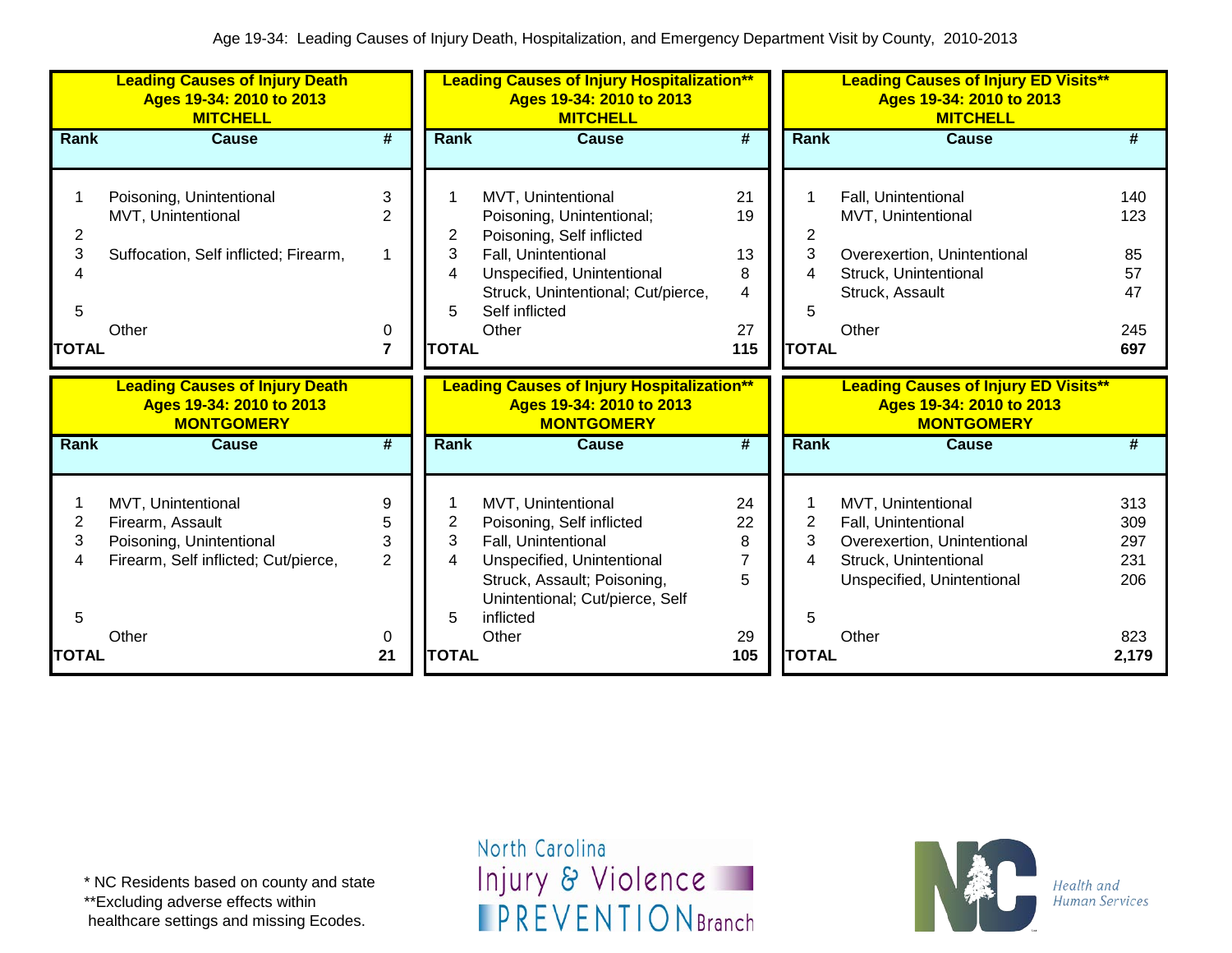|                                             | <b>Leading Causes of Injury Death</b><br>Ages 19-34: 2010 to 2013<br><b>MOORE</b>                                                                                                                                                                                                                                                             |                                    |                                               | <b>Leading Causes of Injury Hospitalization**</b><br>Ages 19-34: 2010 to 2013<br><b>MOORE</b>                                                         |                                          |                                               | <b>Leading Causes of Injury ED Visits**</b><br>Ages 19-34: 2010 to 2013<br><b>MOORE</b>                                                  |                                                     |
|---------------------------------------------|-----------------------------------------------------------------------------------------------------------------------------------------------------------------------------------------------------------------------------------------------------------------------------------------------------------------------------------------------|------------------------------------|-----------------------------------------------|-------------------------------------------------------------------------------------------------------------------------------------------------------|------------------------------------------|-----------------------------------------------|------------------------------------------------------------------------------------------------------------------------------------------|-----------------------------------------------------|
| Rank                                        | <b>Cause</b>                                                                                                                                                                                                                                                                                                                                  | #                                  | Rank                                          | <b>Cause</b>                                                                                                                                          | $\overline{\boldsymbol{H}}$              | Rank                                          | <b>Cause</b>                                                                                                                             | #                                                   |
| 2<br>3<br>4<br>5<br><b>TOTAL</b>            | MVT, Unintentional; Firearm,<br>Firearm, Self inflicted<br>Poisoning, Unintentional<br>Suffocation, Self inflicted<br>Unspecified, Unintentional;<br>Transport, other, Unintentional;<br>Suffocation, Assault; Poisoning,<br>Undetermined; Other spec/class,<br>Unintentional; Fire/Burn, Self<br>inflicted; Drowning, Unintentional<br>Other | 13<br>9<br>8<br>3<br>0<br>53       | 2<br>3<br>4<br>5<br><b>TOTAL</b>              | MVT, Unintentional<br>Poisoning, Self inflicted<br>Poisoning, Unintentional<br>Fall, Unintentional<br>Cut/pierce, Self inflicted<br>Other             | 72<br>66<br>35<br>20<br>19<br>100<br>312 | 2<br>3<br>4<br>5<br><b>TOTAL</b>              | MVT, Unintentional<br>Fall, Unintentional<br>Overexertion, Unintentional<br>Struck, Unintentional<br>Unspecified, Unintentional<br>Other | 1,367<br>939<br>741<br>614<br>536<br>2,085<br>6,282 |
|                                             | <b>Leading Causes of Injury Death</b><br>Ages 19-34: 2010 to 2013<br><b>NASH</b>                                                                                                                                                                                                                                                              |                                    |                                               | <b>Leading Causes of Injury Hospitalization**</b><br>Ages 19-34: 2010 to 2013<br><b>NASH</b>                                                          |                                          |                                               | <b>Leading Causes of Injury ED Visits**</b><br>Ages 19-34: 2010 to 2013<br><b>NASH</b>                                                   |                                                     |
| Rank                                        | <b>Cause</b>                                                                                                                                                                                                                                                                                                                                  | $\overline{\boldsymbol{t}}$        | Rank                                          | <b>Cause</b>                                                                                                                                          | $\overline{\boldsymbol{t}}$              | Rank                                          | <b>Cause</b>                                                                                                                             | #                                                   |
| 1<br>$\overline{2}$<br>3<br>4<br>5<br>TOTAL | MVT, Unintentional<br>Poisoning, Unintentional<br>Firearm, Assault<br>Firearm, Self inflicted<br>Suffocation, Self inflicted<br>Other                                                                                                                                                                                                         | 20<br>11<br>9<br>6<br>3<br>9<br>58 | $\overline{2}$<br>3<br>4<br>5<br><b>TOTAL</b> | MVT, Unintentional<br>Poisoning, Self inflicted<br>Other spec/class, Unintentional<br>Cut/pierce, Self inflicted<br>Poisoning, Unintentional<br>Other | 99<br>92<br>34<br>29<br>24<br>158<br>436 | $\overline{2}$<br>3<br>4<br>5<br><b>TOTAL</b> | MVT, Unintentional<br>Fall, Unintentional<br>Overexertion, Unintentional<br>Unspecified, Unintentional<br>Struck, Unintentional<br>Other | 759<br>362<br>339<br>257<br>209<br>1,043<br>2,969   |

\*\*Excluding adverse effects within

healthcare settings and missing Ecodes.

North Carolina Injury & Violence **IPREVENTIONBranch** 

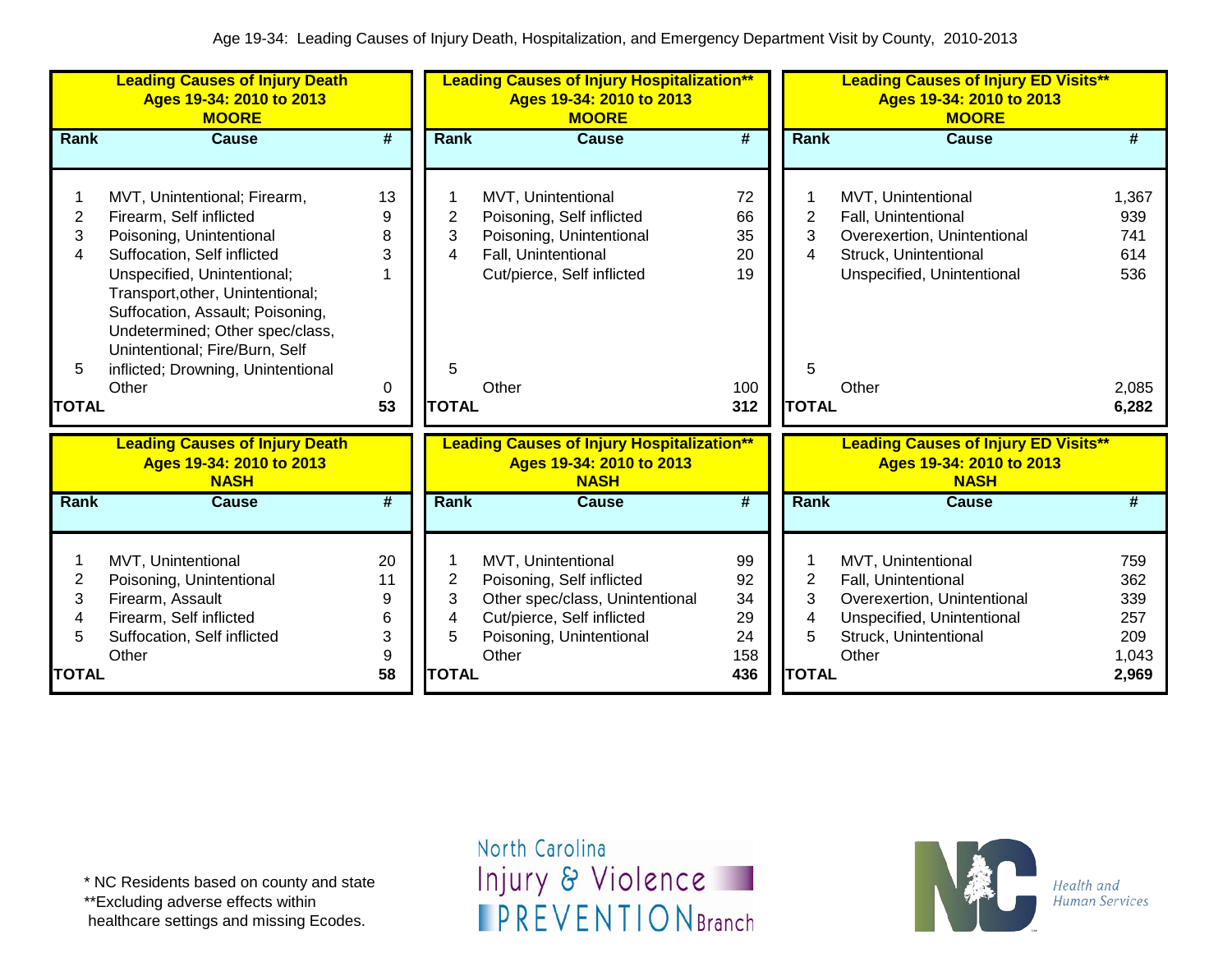|                             | <b>Leading Causes of Injury Death</b><br>Ages 19-34: 2010 to 2013<br><b>NEW HANOVER</b>                                                      |                                        |                                  | <b>Leading Causes of Injury Hospitalization**</b><br>Ages 19-34: 2010 to 2013<br><b>NEW HANOVER</b>                                        |                                             |                             | <b>Leading Causes of Injury ED Visits**</b><br>Ages 19-34: 2010 to 2013<br><b>NEW HANOVER</b>                                            |                                                              |
|-----------------------------|----------------------------------------------------------------------------------------------------------------------------------------------|----------------------------------------|----------------------------------|--------------------------------------------------------------------------------------------------------------------------------------------|---------------------------------------------|-----------------------------|------------------------------------------------------------------------------------------------------------------------------------------|--------------------------------------------------------------|
| Rank                        | <b>Cause</b>                                                                                                                                 | #                                      | Rank                             | <b>Cause</b>                                                                                                                               | #                                           | <b>Rank</b>                 | <b>Cause</b>                                                                                                                             | #                                                            |
| 2<br>3<br>5<br><b>TOTAL</b> | Poisoning, Unintentional<br>MVT, Unintentional<br>Suffocation, Self inflicted; Firearm,<br>Firearm, Assault<br>Unspecified, Assault<br>Other | 41<br>18<br>11<br>10<br>2<br>12<br>105 | 2<br>3<br>4<br>5<br><b>TOTAL</b> | Poisoning, Self inflicted<br>MVT, Unintentional<br>Poisoning, Unintentional<br>Fall, Unintentional<br>Cut/pierce, Self inflicted<br>Other  | 170<br>155<br>101<br>85<br>42<br>327<br>880 | 2<br>3<br>5<br><b>TOTAL</b> | MVT, Unintentional<br>Fall, Unintentional<br>Struck, Unintentional<br>Unspecified, Unintentional<br>Overexertion, Unintentional<br>Other | 2,252<br>1,889<br>1,095<br>1,063<br>1,029<br>3,978<br>11,306 |
|                             |                                                                                                                                              |                                        |                                  |                                                                                                                                            |                                             |                             |                                                                                                                                          |                                                              |
|                             | <b>Leading Causes of Injury Death</b><br>Ages 19-34: 2010 to 2013<br><b>NORTHAMPTON</b>                                                      |                                        |                                  | <b>Leading Causes of Injury Hospitalization**</b><br>Ages 19-34: 2010 to 2013<br><b>NORTHAMPTON</b>                                        |                                             |                             | <b>Leading Causes of Injury ED Visits**</b><br>Ages 19-34: 2010 to 2013<br><b>NORTHAMPTON</b>                                            |                                                              |
| <b>Rank</b>                 | <b>Cause</b>                                                                                                                                 | #                                      | <b>Rank</b>                      | <b>Cause</b>                                                                                                                               | #                                           | <b>Rank</b>                 | <b>Cause</b>                                                                                                                             | #                                                            |
| 2<br>3                      | MVT, Unintentional; Firearm, Self<br>Poisoning, Unintentional; Drowning,<br>Other                                                            | 4<br>1<br>0                            | 2<br>3<br>4                      | MVT, Unintentional<br>Poisoning, Self inflicted<br>Fall, Unintentional<br>Cut/pierce, Unintentional<br>Unspecified, Unintentional<br>Other | 20<br>13<br>5<br>4<br>3<br>18               | 2                           | MVT, Unintentional<br>Fall, Unintentional<br>Unspecified, Unintentional<br>Struck, Unintentional<br>Struck, Assault<br>Other             | 385<br>277<br>247<br>180<br>176<br>855                       |

\*\*Excluding adverse effects within

healthcare settings and missing Ecodes.

North Carolina Injury & Violence **IPREVENTIONBranch** 

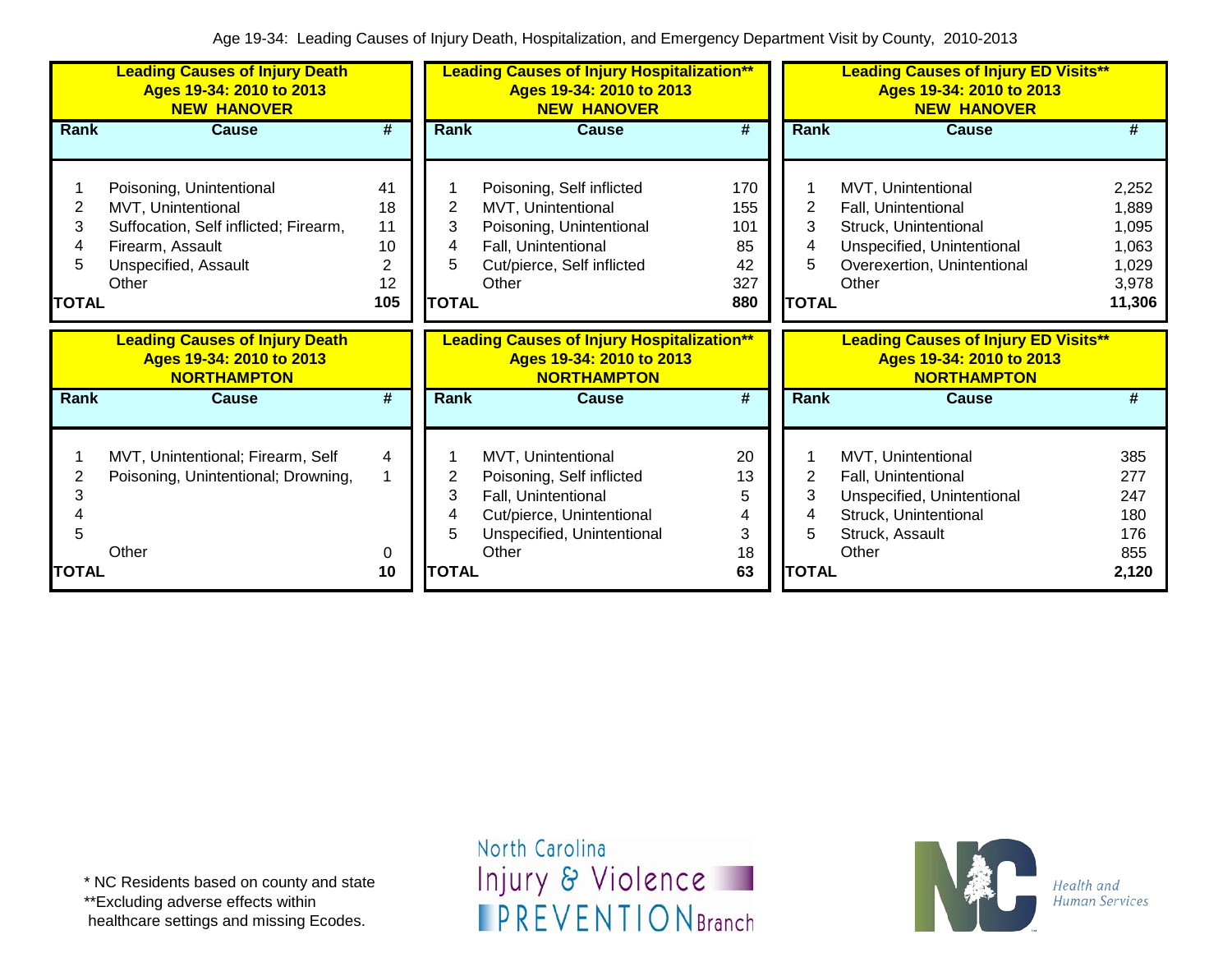|                                               | <b>Leading Causes of Injury Death</b><br>Ages 19-34: 2010 to 2013<br><b>ONSLOW</b>                                                                                                                                                                                                              |                                         |                                  | <b>Leading Causes of Injury Hospitalization**</b><br>Ages 19-34: 2010 to 2013<br><b>ONSLOW</b>                                                 |                                           |                                               | <b>Leading Causes of Injury ED Visits**</b><br>Ages 19-34: 2010 to 2013<br><b>ONSLOW</b>                                                 |                                                              |
|-----------------------------------------------|-------------------------------------------------------------------------------------------------------------------------------------------------------------------------------------------------------------------------------------------------------------------------------------------------|-----------------------------------------|----------------------------------|------------------------------------------------------------------------------------------------------------------------------------------------|-------------------------------------------|-----------------------------------------------|------------------------------------------------------------------------------------------------------------------------------------------|--------------------------------------------------------------|
| Rank                                          | <b>Cause</b>                                                                                                                                                                                                                                                                                    | $\overline{\boldsymbol{t}}$             | Rank                             | <b>Cause</b>                                                                                                                                   | $\overline{\boldsymbol{H}}$               | Rank                                          | <b>Cause</b>                                                                                                                             | #                                                            |
| $\overline{2}$<br>3<br>4<br>5<br><b>TOTAL</b> | Firearm, Self inflicted<br>MVT, Unintentional<br>Poisoning, Unintentional<br>Suffocation, Self inflicted<br>Firearm, Assault<br>Other                                                                                                                                                           | 35<br>34<br>29<br>13<br>11<br>21<br>143 | 2<br>3<br>4<br>5<br><b>TOTAL</b> | MVT, Unintentional<br>Poisoning, Self inflicted<br>Fall, Unintentional<br>Fire/Burn, Unintentional<br>Other spec/class, Unintentional<br>Other | 183<br>61<br>53<br>43<br>31<br>231<br>602 | $\overline{2}$<br>3<br>4<br>5<br><b>TOTAL</b> | Fall, Unintentional<br>MVT, Unintentional<br>Unspecified, Unintentional<br>Struck, Unintentional<br>Overexertion, Unintentional<br>Other | 2,998<br>2,761<br>2,000<br>1,908<br>1,715<br>5,719<br>17,101 |
|                                               | <b>Leading Causes of Injury Death</b><br>Ages 19-34: 2010 to 2013<br><b>ORANGE</b>                                                                                                                                                                                                              |                                         |                                  | <b>Leading Causes of Injury Hospitalization**</b><br>Ages 19-34: 2010 to 2013<br><b>ORANGE</b>                                                 |                                           |                                               | <b>Leading Causes of Injury ED Visits**</b><br>Ages 19-34: 2010 to 2013<br><b>ORANGE</b>                                                 |                                                              |
| Rank                                          | <b>Cause</b>                                                                                                                                                                                                                                                                                    | $\overline{\boldsymbol{t}}$             | Rank                             | <b>Cause</b>                                                                                                                                   | $\overline{\#}$                           | Rank                                          | <b>Cause</b>                                                                                                                             | #                                                            |
| 2<br>3<br>4<br>5                              | Poisoning, Unintentional; MVT,<br>Poisoning, Self inflicted<br>Suffocation, Self inflicted; Firearm,<br>Firearm, Assault<br>Other spec/NEC, Unintentional;<br>Other spec/NEC, Self inflicted;<br>Other land transport, Unintentional;<br>Natural/Environ, Unintentional; Fall,<br>Unintentional | 11<br>6<br>5<br>3<br>1                  | 2<br>3<br>4<br>5                 | Poisoning, Self inflicted<br>MVT, Unintentional<br>Fall, Unintentional<br>Cut/pierce, Self inflicted<br>Fire/Burn, Unintentional               | 82<br>80<br>60<br>46<br>37                | 2<br>3<br>4<br>5                              | MVT, Unintentional<br>Fall, Unintentional<br>Struck, Unintentional<br>Cut/pierce, Unintentional<br>Unspecified, Unintentional            | 750<br>747<br>473<br>441<br>421                              |
| <b>TOTAL</b>                                  | Other                                                                                                                                                                                                                                                                                           | 0<br>46                                 | <b>TOTAL</b>                     | Other                                                                                                                                          | 182<br>487                                | <b>TOTAL</b>                                  | Other                                                                                                                                    | 1,823<br>4,655                                               |

\*\*Excluding adverse effects within

healthcare settings and missing Ecodes.

North Carolina Injury & Violence **IPREVENTIONBranch** 

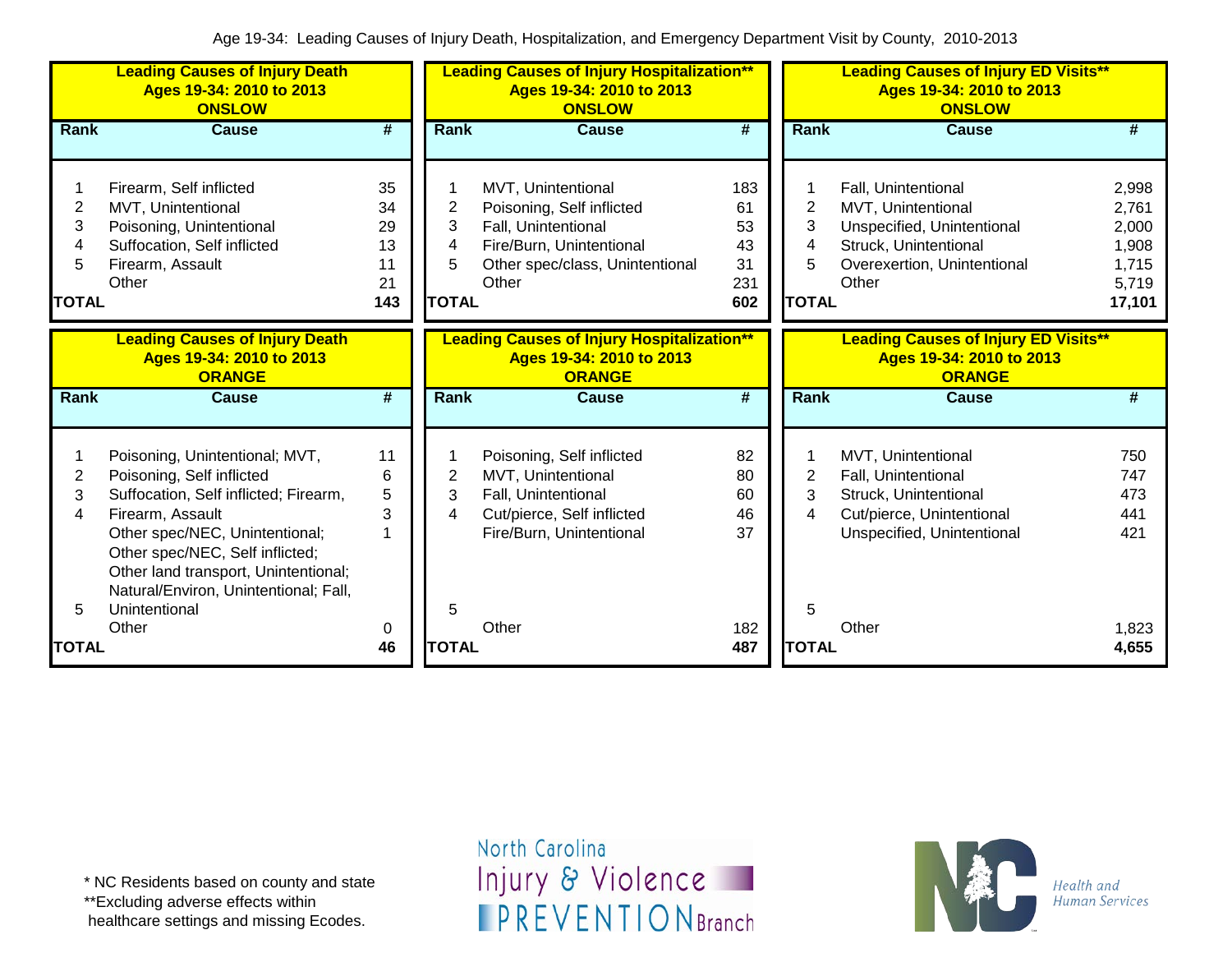|                                                  | <b>Leading Causes of Injury Death</b><br>Ages 19-34: 2010 to 2013<br><b>PAMLICO</b>                                              |                                          |                                               | <b>Leading Causes of Injury Hospitalization**</b><br>Ages 19-34: 2010 to 2013<br><b>PAMLICO</b>                                                                                                                                                                                                                                               |                                                              |                                               | <b>Leading Causes of Injury ED Visits**</b><br>Ages 19-34: 2010 to 2013<br><b>PAMLICO</b>                                                   |                                             |
|--------------------------------------------------|----------------------------------------------------------------------------------------------------------------------------------|------------------------------------------|-----------------------------------------------|-----------------------------------------------------------------------------------------------------------------------------------------------------------------------------------------------------------------------------------------------------------------------------------------------------------------------------------------------|--------------------------------------------------------------|-----------------------------------------------|---------------------------------------------------------------------------------------------------------------------------------------------|---------------------------------------------|
| Rank                                             | <b>Cause</b>                                                                                                                     | #                                        | Rank                                          | <b>Cause</b>                                                                                                                                                                                                                                                                                                                                  | $\overline{\boldsymbol{r}}$                                  | Rank                                          | <b>Cause</b>                                                                                                                                | #                                           |
| $\overline{2}$<br>3<br>4<br>5<br><b>TOTAL</b>    | Poisoning, Unintentional<br>Drowning, Unintentional<br>Other                                                                     | $\overline{2}$<br>1<br>0<br>3            | $\overline{2}$<br>3<br>4<br>5<br><b>TOTAL</b> | MVT, Unintentional<br>Poisoning, Self inflicted<br>Unspecified, Unintentional;<br>Fire/Burn, Unintentional; Fall,<br>Unintentional<br>Poisoning, Unintentional; Firearm,<br>Assault; Drowning, Unintentional<br>Struck, Unintentional; Struck,<br>Assault; Other spec/notclass,<br>Unintentional; Other spec/class,<br>Unintentional<br>Other | 13<br>10 <sup>1</sup><br>3<br>$\overline{2}$<br>1<br>0<br>42 | 2<br>3<br>5<br><b>TOTAL</b>                   | MVT, Unintentional<br>Fall, Unintentional<br>Overexertion, Unintentional<br>Struck, Unintentional<br>Unspecified, Unintentional<br>Other    | 109<br>108<br>87<br>81<br>67<br>245<br>697  |
|                                                  | <b>Leading Causes of Injury Death</b><br>Ages 19-34: 2010 to 2013<br><b>PASQUOTANK</b>                                           |                                          |                                               | <b>Leading Causes of Injury Hospitalization**</b><br>Ages 19-34: 2010 to 2013<br><b>PASQUOTANK</b>                                                                                                                                                                                                                                            |                                                              |                                               | <b>Leading Causes of Injury ED Visits**</b><br>Ages 19-34: 2010 to 2013<br><b>PASQUOTANK</b>                                                |                                             |
| <b>Rank</b>                                      | <b>Cause</b>                                                                                                                     | $\overline{\boldsymbol{t}}$              | <b>Rank</b>                                   | <b>Cause</b>                                                                                                                                                                                                                                                                                                                                  | $\overline{\boldsymbol{r}}$                                  | Rank                                          | <b>Cause</b>                                                                                                                                | #                                           |
| 1<br>$\mathbf{2}$<br>3<br>4<br>5<br><b>TOTAL</b> | MVT, Unintentional<br>Firearm, Assault<br>Poisoning, Unintentional; Firearm,<br>Suffocation, Self inflicted; Other land<br>Other | 8<br>4<br>$\overline{2}$<br>1<br>0<br>20 | 2<br>3<br>4<br>5<br><b>TOTAL</b>              | Poisoning, Self inflicted<br>Fall, Unintentional<br>Poisoning, Unintentional<br>Natural/Environ, Unintentional<br>Unspecified, Unintentional; MVT,<br>Unintentional; Cut/pierce, Self<br>inflicted<br>Other                                                                                                                                   | 21<br>$\overline{7}$<br>6<br>4<br>3<br>13<br>60              | $\overline{2}$<br>3<br>4<br>5<br><b>TOTAL</b> | MVT, Unintentional<br>Unspecified, Unintentional<br>Fall, Unintentional<br>Struck, Unintentional<br>Natural/Environ, Unintentional<br>Other | 338<br>119<br>109<br>79<br>54<br>245<br>944 |

\* NC Residents based on county and state

\*\*Excluding adverse effects within

healthcare settings and missing Ecodes.

North Carolina Injury & Violence **IPREVENTIONBranch** 

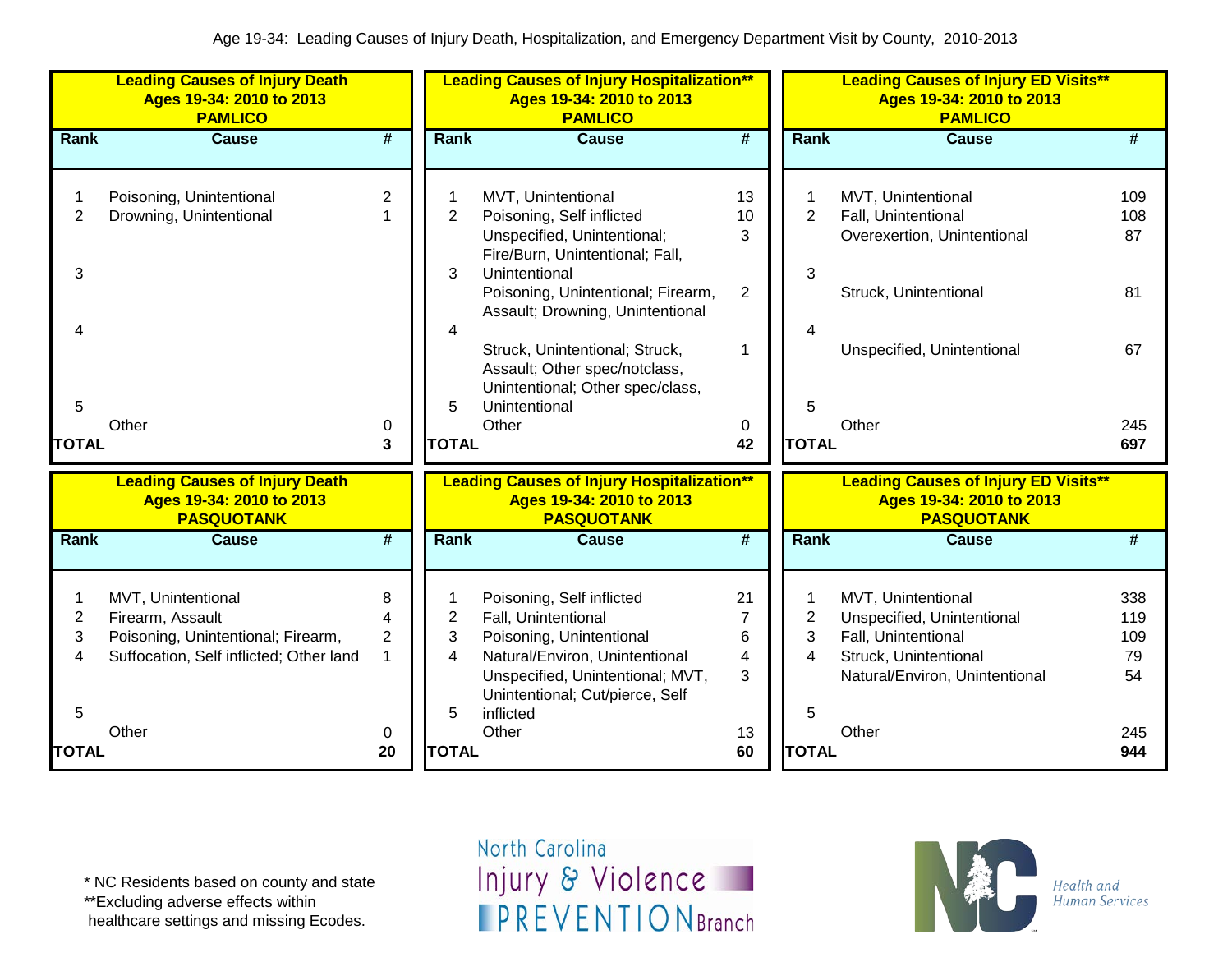|              | <b>Leading Causes of Injury Death</b><br>Ages 19-34: 2010 to 2013<br><b>PENDER</b>     |                |              | <b>Leading Causes of Injury Hospitalization**</b><br>Ages 19-34: 2010 to 2013<br><b>PENDER</b>     |                             |              | <b>Leading Causes of Injury ED Visits**</b><br>Ages 19-34: 2010 to 2013<br><b>PENDER</b>     |       |
|--------------|----------------------------------------------------------------------------------------|----------------|--------------|----------------------------------------------------------------------------------------------------|-----------------------------|--------------|----------------------------------------------------------------------------------------------|-------|
| Rank         | <b>Cause</b>                                                                           | #              | Rank         | <b>Cause</b>                                                                                       | #                           | Rank         | <b>Cause</b>                                                                                 | #     |
|              | MVT, Unintentional                                                                     | 11             |              | MVT, Unintentional                                                                                 | 41                          |              | MVT, Unintentional                                                                           | 619   |
| 2            | Poisoning, Unintentional                                                               | 10             | 2            | Poisoning, Self inflicted                                                                          | 39                          | 2            | Fall, Unintentional                                                                          | 449   |
| 3            | Firearm, Self inflicted                                                                | 3              | 3            | Poisoning, Unintentional                                                                           | 23                          | 3            | Unspecified, Unintentional                                                                   | 307   |
| 4            | Suffocation, Self inflicted; Firearm,                                                  | $\overline{2}$ | 4            | Other spec/class, Unintentional                                                                    | 13                          | 4            | Struck, Unintentional                                                                        | 229   |
|              | Unspecified, Unintentional;                                                            |                |              | Cut/pierce, Self inflicted                                                                         | 12                          |              | Overexertion, Unintentional                                                                  | 227   |
|              | Poisoning, Undetermined;                                                               |                |              |                                                                                                    |                             |              |                                                                                              |       |
|              | Machinery, Unintentional; Firearm,                                                     |                |              |                                                                                                    |                             |              |                                                                                              |       |
| 5            | Assault; Drowning, Unintentional                                                       |                | 5            |                                                                                                    |                             | 5            |                                                                                              |       |
|              | Other                                                                                  | 0              |              | Other                                                                                              | 66                          |              | Other                                                                                        | 884   |
| <b>TOTAL</b> |                                                                                        | 33             | <b>TOTAL</b> |                                                                                                    | 194                         | <b>TOTAL</b> |                                                                                              | 2,715 |
|              |                                                                                        |                |              |                                                                                                    |                             |              |                                                                                              |       |
|              | <b>Leading Causes of Injury Death</b><br>Ages 19-34: 2010 to 2013<br><b>PERQUIMANS</b> |                |              | <b>Leading Causes of Injury Hospitalization**</b><br>Ages 19-34: 2010 to 2013<br><b>PERQUIMANS</b> |                             |              | <b>Leading Causes of Injury ED Visits**</b><br>Ages 19-34: 2010 to 2013<br><b>PERQUIMANS</b> |       |
| Rank         | <b>Cause</b>                                                                           | #              | Rank         | <b>Cause</b>                                                                                       | $\overline{\boldsymbol{t}}$ | <b>Rank</b>  | <b>Cause</b>                                                                                 | #     |
|              |                                                                                        |                |              |                                                                                                    |                             |              |                                                                                              |       |
|              | MVT, Unintentional; Firearm,                                                           | 2              |              | Poisoning, Self inflicted                                                                          | 8                           |              | MVT, Unintentional                                                                           | 88    |
| 2            | Poisoning, Unintentional; Firearm,                                                     |                | 2            | MVT, Unintentional                                                                                 | $\overline{7}$              | 2            | Unspecified, Unintentional                                                                   | 58    |
| 3            |                                                                                        |                | 3            | Other spec/class, Unintentional                                                                    | 5                           | 3            | Struck, Unintentional                                                                        | 55    |
|              |                                                                                        |                | 4            | Unspecified, Unintentional                                                                         | 3                           | 4            | Fall, Unintentional                                                                          | 54    |
|              |                                                                                        |                |              | Poisoning, Unintentional; Other                                                                    | $\overline{2}$              |              | Overexertion, Unintentional                                                                  | 43    |
| 5            |                                                                                        |                | 5            | spec/notclass, Unintentional; Fall,<br>Unintentional                                               |                             | 5            |                                                                                              |       |
|              | Other                                                                                  | 0              |              | Other                                                                                              | 7                           |              | Other                                                                                        | 153   |

\* NC Residents based on county and state

\*\*Excluding adverse effects within

healthcare settings and missing Ecodes.

North Carolina Injury & Violence **IPREVENTIONBranch** 

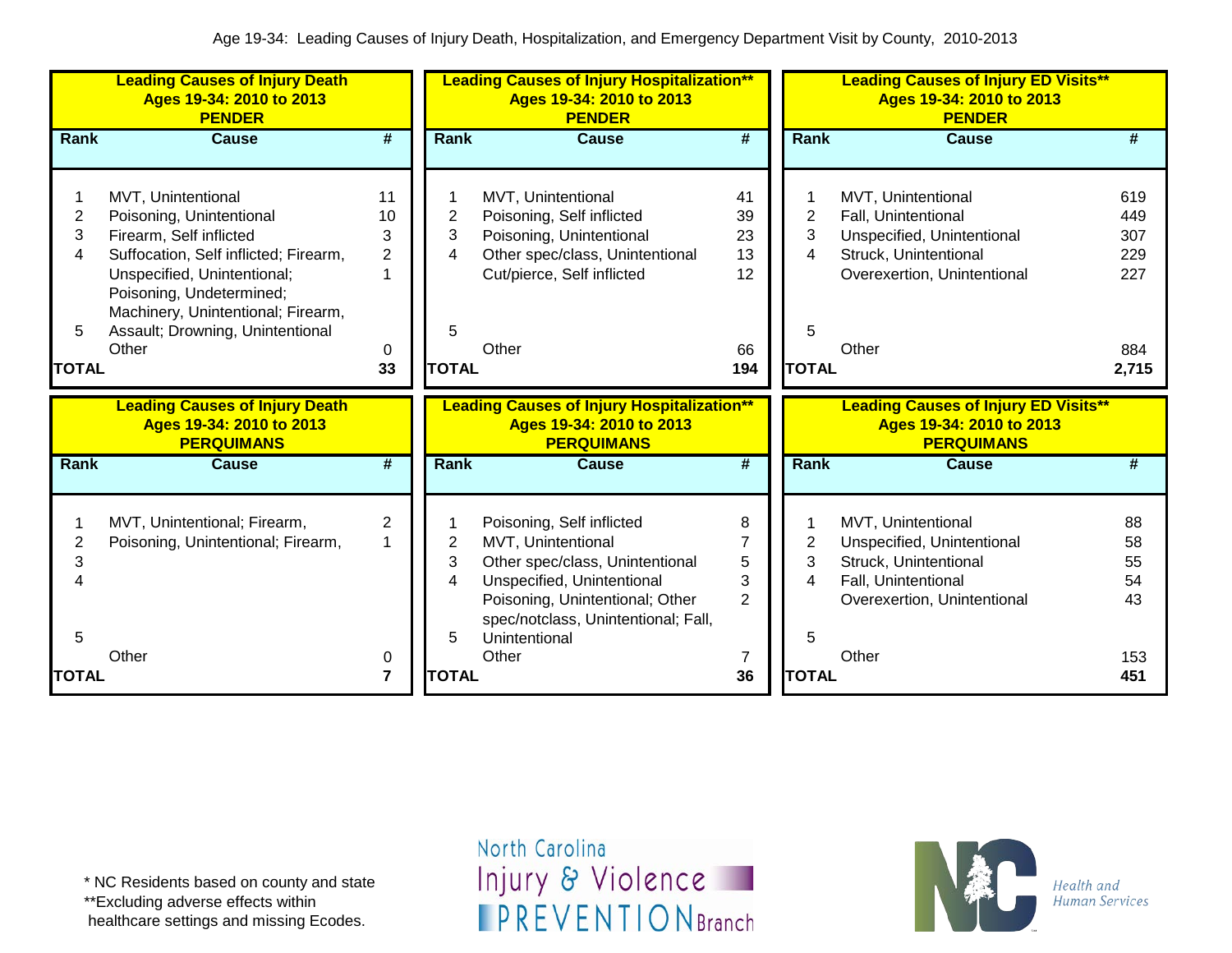|                             | <b>Leading Causes of Injury Death</b><br>Ages 19-34: 2010 to 2013<br><b>PERSON</b>                                                    |                                           | <b>Leading Causes of Injury Hospitalization**</b><br>Ages 19-34: 2010 to 2013<br><b>PERSON</b> |                                                                                                                                                |                                            | <b>Leading Causes of Injury ED Visits**</b><br>Ages 19-34: 2010 to 2013<br><b>PERSON</b> |                                                                                                                                          |                                                            |  |
|-----------------------------|---------------------------------------------------------------------------------------------------------------------------------------|-------------------------------------------|------------------------------------------------------------------------------------------------|------------------------------------------------------------------------------------------------------------------------------------------------|--------------------------------------------|------------------------------------------------------------------------------------------|------------------------------------------------------------------------------------------------------------------------------------------|------------------------------------------------------------|--|
| Rank                        | <b>Cause</b>                                                                                                                          | #                                         | <b>Rank</b>                                                                                    | <b>Cause</b>                                                                                                                                   | #                                          | <b>Rank</b>                                                                              | <b>Cause</b>                                                                                                                             | #                                                          |  |
| 2<br>3<br>5<br><b>TOTAL</b> | MVT, Unintentional<br>Poisoning, Unintentional; Firearm,<br>Drowning, Unintentional<br>Unspecified, Assault; Suffocation,<br>Other    | 10<br>4<br>$\overline{2}$<br>1<br>0<br>23 | 2<br>3<br>5<br><b>TOTAL</b>                                                                    | MVT, Unintentional<br>Poisoning, Self inflicted<br>Other spec/class, Unintentional<br>Fall, Unintentional<br>Fire/Burn, Unintentional<br>Other | 42<br>22<br>16<br>11<br>10<br>50<br>151    | 2<br>3<br>4<br>5<br><b>TOTAL</b>                                                         | MVT, Unintentional<br>Fall, Unintentional<br>Overexertion, Unintentional<br>Struck, Unintentional<br>Unspecified, Unintentional<br>Other | 796<br>638<br>476<br>377<br>283<br>1,325<br>3,895          |  |
|                             |                                                                                                                                       |                                           |                                                                                                |                                                                                                                                                |                                            |                                                                                          |                                                                                                                                          |                                                            |  |
|                             | <b>Leading Causes of Injury Death</b><br>Ages 19-34: 2010 to 2013<br><b>PITT</b>                                                      |                                           |                                                                                                | <b>Leading Causes of Injury Hospitalization**</b><br>Ages 19-34: 2010 to 2013<br><b>PITT</b>                                                   |                                            |                                                                                          | <b>Leading Causes of Injury ED Visits**</b><br>Ages 19-34: 2010 to 2013<br><b>PITT</b>                                                   |                                                            |  |
| <b>Rank</b>                 | <b>Cause</b>                                                                                                                          | #                                         | <b>Rank</b>                                                                                    | <b>Cause</b>                                                                                                                                   | $\overline{\boldsymbol{t}}$                | Rank                                                                                     | Cause                                                                                                                                    | #                                                          |  |
| 2<br>3<br>4<br>TOTAL        | MVT, Unintentional<br>Firearm, Assault<br>Poisoning, Unintentional<br>Firearm, Self inflicted<br>Suffocation, Self inflicted<br>Other | 29<br>17<br>12<br>7<br>5<br>15<br>85      | 2<br>3<br>5<br><b>TOTAL</b>                                                                    | Poisoning, Self inflicted<br>MVT, Unintentional<br>Poisoning, Unintentional<br>Fall, Unintentional<br>Firearm, Assault<br>Other                | 137<br>114<br>57<br>52<br>37<br>264<br>661 | 2<br>3<br>4<br>5<br><b>TOTAL</b>                                                         | MVT, Unintentional<br>Fall, Unintentional<br>Struck, Unintentional<br>Overexertion, Unintentional<br>Cut/pierce, Unintentional<br>Other  | 2,823<br>1,812<br>1,349<br>1,307<br>998<br>4,669<br>12,958 |  |

\*\*Excluding adverse effects within

healthcare settings and missing Ecodes.

North Carolina Injury & Violence **IPREVENTIONBranch** 

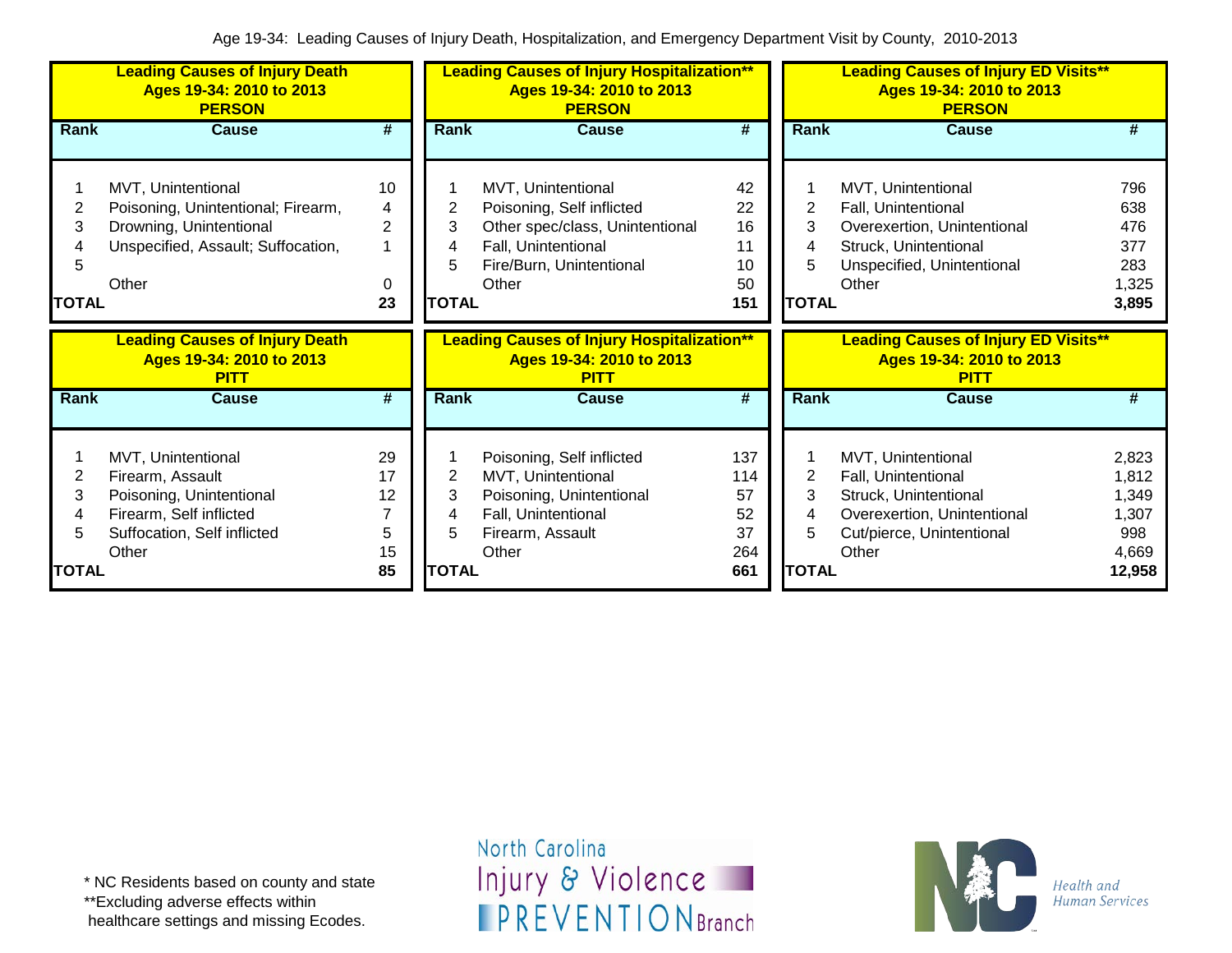|                       | <b>Leading Causes of Injury Death</b><br>Ages 19-34: 2010 to 2013<br><b>POLK</b><br><b>Cause</b>                                      |                                |                               | <b>Leading Causes of Injury Hospitalization**</b><br>Ages 19-34: 2010 to 2013<br><b>POLK</b>                                                                                                                      |                                            |                   | <b>Leading Causes of Injury ED Visits**</b><br>Ages 19-34: 2010 to 2013<br><b>POLK</b>                                                   |                                                    |  |  |
|-----------------------|---------------------------------------------------------------------------------------------------------------------------------------|--------------------------------|-------------------------------|-------------------------------------------------------------------------------------------------------------------------------------------------------------------------------------------------------------------|--------------------------------------------|-------------------|------------------------------------------------------------------------------------------------------------------------------------------|----------------------------------------------------|--|--|
| <b>Rank</b>           |                                                                                                                                       | #                              | Rank                          | <b>Cause</b>                                                                                                                                                                                                      | $\overline{\boldsymbol{r}}$                | Rank              | <b>Cause</b>                                                                                                                             | #                                                  |  |  |
| 2<br>3                | Poisoning, Unintentional<br>MVT, Unintentional<br>Suffocation, Self inflicted; Firearm,                                               | 5<br>3<br>1                    | 2<br>3<br>4                   | Poisoning, Self inflicted<br>Other spec/class, Unintentional;<br>MVT, Unintentional<br>Struck, Assault; Poisoning,<br>Unspecified, Unintentional;<br>Struck, Unintentional; Other<br>spec/notclass, Unintentional | $\overline{7}$<br>5<br>3<br>$\overline{2}$ | 2<br>3            | Fall, Unintentional<br>MVT, Unintentional<br>Overexertion, Unintentional<br>Struck, Unintentional                                        | 189<br>160<br>102<br>96                            |  |  |
| 5<br><b>TOTAL</b>     | Other                                                                                                                                 | 0<br>10                        | 5<br><b>TOTAL</b>             | Overexertion, Unintentional;<br>Machinery, Unintentional;<br>Cut/pierce, Self inflicted<br>Other                                                                                                                  | 1<br>0<br>32                               | 5<br><b>TOTAL</b> | Unspecified, Unintentional<br>Other                                                                                                      | 59<br>329<br>935                                   |  |  |
|                       | <b>Leading Causes of Injury Death</b><br>Ages 19-34: 2010 to 2013<br><b>RANDOLPH</b>                                                  |                                |                               | <b>Leading Causes of Injury Hospitalization**</b><br>Ages 19-34: 2010 to 2013<br><b>RANDOLPH</b>                                                                                                                  |                                            |                   | <b>Leading Causes of Injury ED Visits**</b><br>Ages 19-34: 2010 to 2013<br><b>RANDOLPH</b>                                               |                                                    |  |  |
| <b>Rank</b>           | <b>Cause</b>                                                                                                                          | #                              | <b>Rank</b>                   | <b>Cause</b>                                                                                                                                                                                                      | $\overline{\#}$                            | <b>Rank</b>       | <b>Cause</b>                                                                                                                             | #                                                  |  |  |
| 1<br>2<br>3<br>4<br>5 | Poisoning, Unintentional<br>MVT, Unintentional<br>Firearm, Self inflicted<br>Suffocation, Self inflicted<br>Firearm, Assault<br>Other | 27<br>20<br>10<br>7<br>6<br>17 | $\overline{2}$<br>3<br>4<br>5 | Poisoning, Self inflicted<br>MVT, Unintentional<br>Fall, Unintentional<br>Poisoning, Unintentional<br>Other spec/class, Unintentional<br>Other                                                                    | 94<br>89<br>40<br>39<br>23<br>168          | 2<br>3<br>4<br>5  | Fall, Unintentional<br>MVT, Unintentional<br>Unspecified, Unintentional<br>Overexertion, Unintentional<br>Struck, Unintentional<br>Other | 2,286<br>1,945<br>1,186<br>1,181<br>1,116<br>4,154 |  |  |
| <b>TOTAL</b>          |                                                                                                                                       | 87                             | <b>TOTAL</b>                  |                                                                                                                                                                                                                   | 453                                        | <b>TOTAL</b>      |                                                                                                                                          | 11,868                                             |  |  |

\* NC Residents based on county and state

\*\*Excluding adverse effects within

healthcare settings and missing Ecodes.

North Carolina Injury & Violence **IPREVENTIONBranch** 

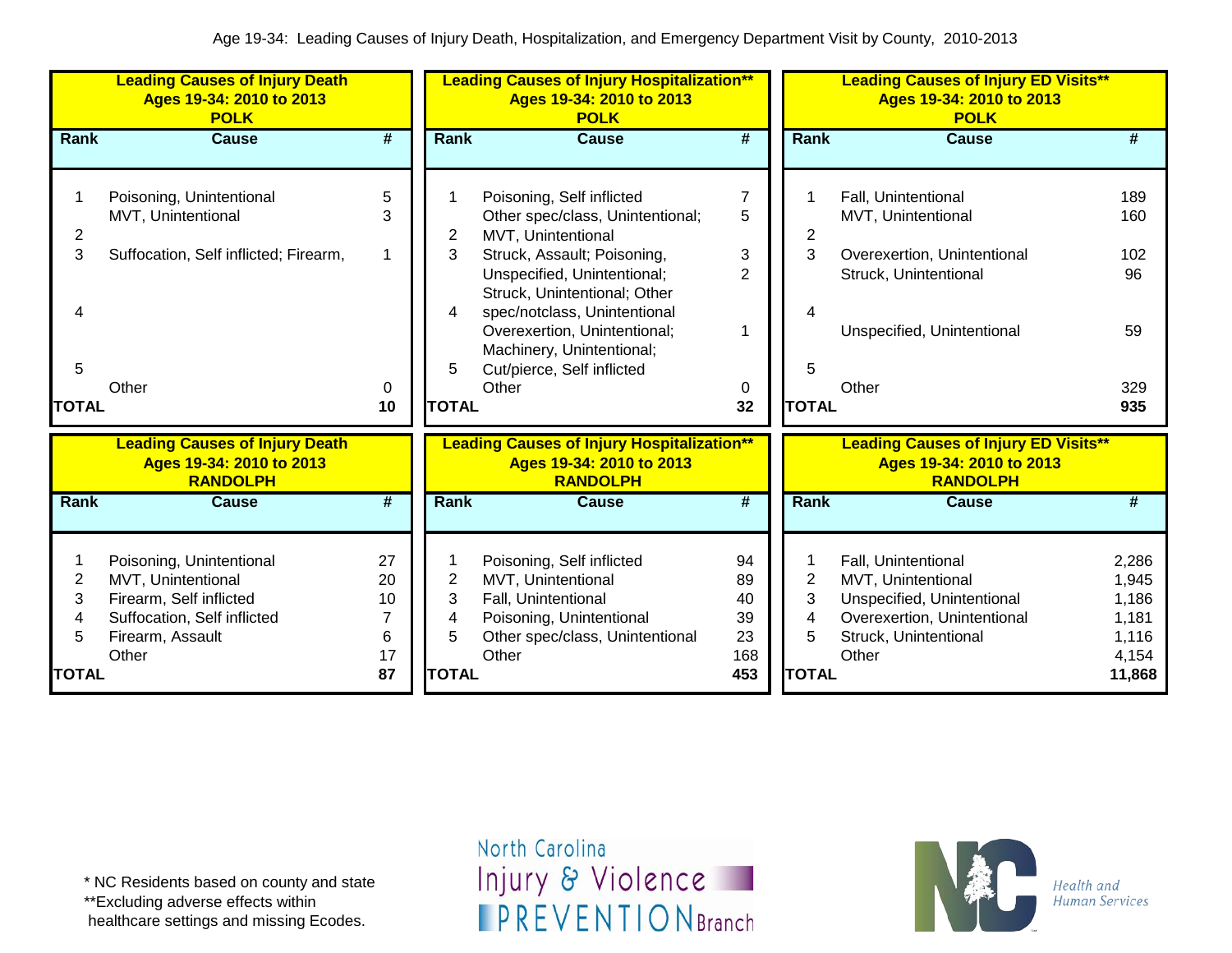|                             | <b>Leading Causes of Injury Death</b><br>Ages 19-34: 2010 to 2013<br><b>RICHMOND</b>                                                  |                                       | <b>Leading Causes of Injury Hospitalization**</b><br>Ages 19-34: 2010 to 2013<br><b>RICHMOND</b> |                                                                                                                                           |                                                |                                     | <b>Leading Causes of Injury ED Visits**</b><br>Ages 19-34: 2010 to 2013<br><b>RICHMOND</b>                                               |                                                              |  |  |
|-----------------------------|---------------------------------------------------------------------------------------------------------------------------------------|---------------------------------------|--------------------------------------------------------------------------------------------------|-------------------------------------------------------------------------------------------------------------------------------------------|------------------------------------------------|-------------------------------------|------------------------------------------------------------------------------------------------------------------------------------------|--------------------------------------------------------------|--|--|
| <b>Rank</b>                 | <b>Cause</b>                                                                                                                          | #                                     | <b>Rank</b>                                                                                      | <b>Cause</b>                                                                                                                              | #                                              | <b>Rank</b>                         | <b>Cause</b>                                                                                                                             | #                                                            |  |  |
| 2<br>3<br>5<br><b>TOTAL</b> | Poisoning, Unintentional; MVT,<br>Firearm, Self inflicted<br>Firearm, Assault<br>Suffocation, Self inflicted; Poisoning,<br>Other     | 9<br>6<br>5<br>0<br>33                | 2<br>3<br>5<br><b>TOTAL</b>                                                                      | MVT, Unintentional<br>Poisoning, Self inflicted<br>Poisoning, Undetermined<br>Fall, Unintentional<br>Poisoning, Unintentional<br>Other    | 60<br>40<br>18<br>15<br>13<br>104<br>250       | 2<br>3<br>5<br><b>TOTAL</b>         | MVT, Unintentional<br>Unspecified, Unintentional<br>Fall, Unintentional<br>Overexertion, Unintentional<br>Struck, Unintentional<br>Other | 1,050<br>921<br>772<br>540<br>463<br>1,859<br>5,605          |  |  |
|                             |                                                                                                                                       |                                       |                                                                                                  |                                                                                                                                           |                                                |                                     |                                                                                                                                          |                                                              |  |  |
|                             | <b>Leading Causes of Injury Death</b><br>Ages 19-34: 2010 to 2013<br><b>ROBESON</b>                                                   |                                       |                                                                                                  | <b>Leading Causes of Injury Hospitalization**</b><br>Ages 19-34: 2010 to 2013<br><b>ROBESON</b>                                           |                                                |                                     | <b>Leading Causes of Injury ED Visits**</b><br>Ages 19-34: 2010 to 2013<br><b>ROBESON</b>                                                |                                                              |  |  |
| <b>Rank</b>                 | <b>Cause</b>                                                                                                                          | $\overline{\boldsymbol{t}}$           | Rank                                                                                             | <b>Cause</b>                                                                                                                              | $\overline{\boldsymbol{H}}$                    | Rank                                | <b>Cause</b>                                                                                                                             | #                                                            |  |  |
| 2<br>3<br>TOTAL             | MVT, Unintentional<br>Firearm, Assault<br>Poisoning, Unintentional<br>Firearm, Self inflicted<br>Suffocation, Self inflicted<br>Other | 52<br>48<br>21<br>7<br>6<br>15<br>149 | $\overline{2}$<br>3<br>5<br><b>TOTAL</b>                                                         | Unspecified, Unintentional<br>MVT, Unintentional<br>Poisoning, Self inflicted<br>Poisoning, Unintentional<br>Fall, Unintentional<br>Other | 268<br>183<br>140<br>101<br>53<br>382<br>1,127 | $\overline{2}$<br>3<br><b>TOTAL</b> | MVT, Unintentional<br>Fall, Unintentional<br>Overexertion, Unintentional<br>Unspecified, Unintentional<br>Struck, Unintentional<br>Other | 3,173<br>2,061<br>1,678<br>1,424<br>1,387<br>6,134<br>15,857 |  |  |

\*\*Excluding adverse effects within

healthcare settings and missing Ecodes.

North Carolina Injury & Violence **IPREVENTIONBranch** 

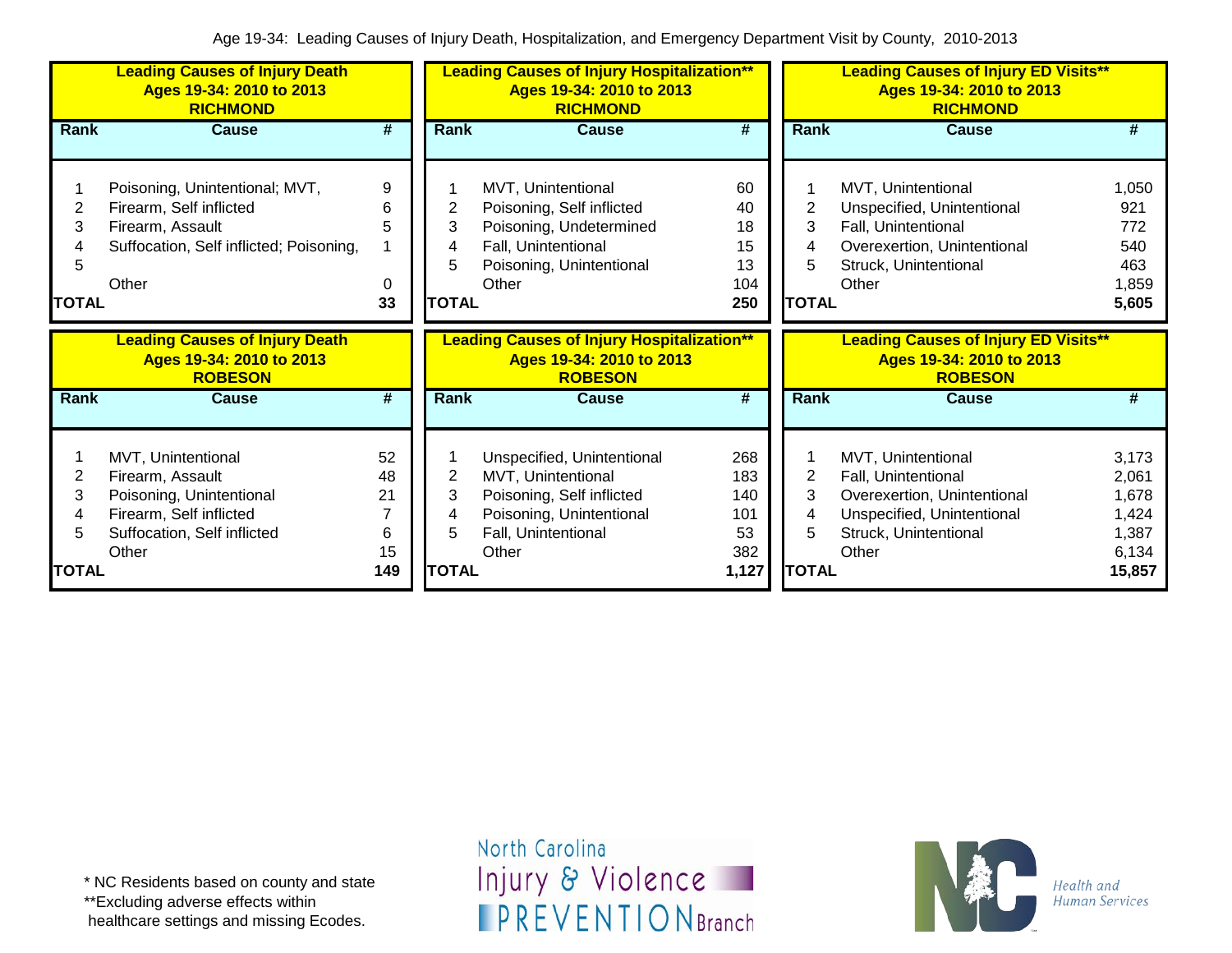|                                             | <b>Leading Causes of Injury Death</b><br>Ages 19-34: 2010 to 2013<br><b>ROCKINGHAM</b>                                                                                                                                                                                                                                                 |                                                         | <b>Leading Causes of Injury Hospitalization**</b><br>Ages 19-34: 2010 to 2013<br><b>ROCKINGHAM</b> |                                                                                                                                                |                                          | <b>Leading Causes of Injury ED Visits**</b><br>Ages 19-34: 2010 to 2013<br><b>ROCKINGHAM</b> |                                                                                                                                          |                                                     |
|---------------------------------------------|----------------------------------------------------------------------------------------------------------------------------------------------------------------------------------------------------------------------------------------------------------------------------------------------------------------------------------------|---------------------------------------------------------|----------------------------------------------------------------------------------------------------|------------------------------------------------------------------------------------------------------------------------------------------------|------------------------------------------|----------------------------------------------------------------------------------------------|------------------------------------------------------------------------------------------------------------------------------------------|-----------------------------------------------------|
| <b>Rank</b>                                 | <b>Cause</b>                                                                                                                                                                                                                                                                                                                           | $\overline{\boldsymbol{t}}$                             | Rank                                                                                               | <b>Cause</b>                                                                                                                                   | #                                        | Rank                                                                                         | <b>Cause</b>                                                                                                                             | #                                                   |
| $\mathbf{2}$<br>3<br>4<br>5<br><b>TOTAL</b> | MVT, Unintentional<br>Poisoning, Unintentional<br>Firearm, Assault<br>Firearm, Self inflicted<br>Suffocation, Self inflicted;<br>Suffocation, Assault; Poisoning,<br>Undetermined; Poisoning, Self<br>inflicted; Other spec/class,<br>Unintentional; Machinery,<br>Unintentional; Fall, Unintentional;<br>Cut/pierce, Assault<br>Other | 20<br>13<br>7<br>4<br>0<br>52                           | 2<br>3<br>4<br>5<br><b>TOTAL</b>                                                                   | Poisoning, Self inflicted<br>MVT, Unintentional<br>Poisoning, Unintentional<br>Fall, Unintentional<br>Other spec/class, Unintentional<br>Other | 97<br>68<br>51<br>23<br>18<br>159<br>416 | $\overline{c}$<br>3<br>4<br>5<br><b>TOTAL</b>                                                | Fall, Unintentional<br>MVT, Unintentional<br>Struck, Unintentional<br>Overexertion, Unintentional<br>Unspecified, Unintentional<br>Other | 1,274<br>984<br>731<br>652<br>636<br>2,666<br>6,943 |
|                                             | <b>Leading Causes of Injury Death</b><br>Ages 19-34: 2010 to 2013<br><b>ROWAN</b>                                                                                                                                                                                                                                                      |                                                         |                                                                                                    | <b>Leading Causes of Injury Hospitalization**</b><br>Ages 19-34: 2010 to 2013<br><b>ROWAN</b>                                                  |                                          |                                                                                              | <b>Leading Causes of Injury ED Visits**</b><br>Ages 19-34: 2010 to 2013<br><b>ROWAN</b>                                                  |                                                     |
| <b>Rank</b>                                 | <b>Cause</b>                                                                                                                                                                                                                                                                                                                           | $\overline{\#}$                                         | Rank                                                                                               | <b>Cause</b>                                                                                                                                   | #                                        | Rank                                                                                         | <b>Cause</b>                                                                                                                             | #                                                   |
| $\overline{2}$<br>3<br>4<br>5               | MVT, Unintentional<br>Poisoning, Unintentional<br>Firearm, Assault<br>Suffocation, Self inflicted; Firearm,<br>Unspecified, Undetermined;<br>Drowning, Unintentional<br>Other                                                                                                                                                          | 29<br>25<br>15<br>$\overline{7}$<br>$\overline{2}$<br>4 | $\overline{2}$<br>3<br>4<br>5                                                                      | MVT, Unintentional<br>Poisoning, Self inflicted<br>Poisoning, Unintentional<br>Unspecified, Unintentional<br>Fall, Unintentional<br>Other      | 112<br>84<br>48<br>32<br>31<br>217       | $\overline{2}$<br>3<br>4<br>5                                                                | MVT, Unintentional<br>Fall, Unintentional<br>Overexertion, Unintentional<br>Unspecified, Unintentional<br>Struck, Unintentional<br>Other | 2,558<br>2,367<br>1,881<br>1,723<br>1,561<br>4,706  |
| <b>TOTAL</b>                                |                                                                                                                                                                                                                                                                                                                                        | 91                                                      | <b>TOTAL</b>                                                                                       |                                                                                                                                                | 524                                      | <b>TOTAL</b>                                                                                 |                                                                                                                                          | 14,796                                              |

\*\*Excluding adverse effects within

healthcare settings and missing Ecodes.

North Carolina Injury & Violence **IPREVENTIONBranch** 

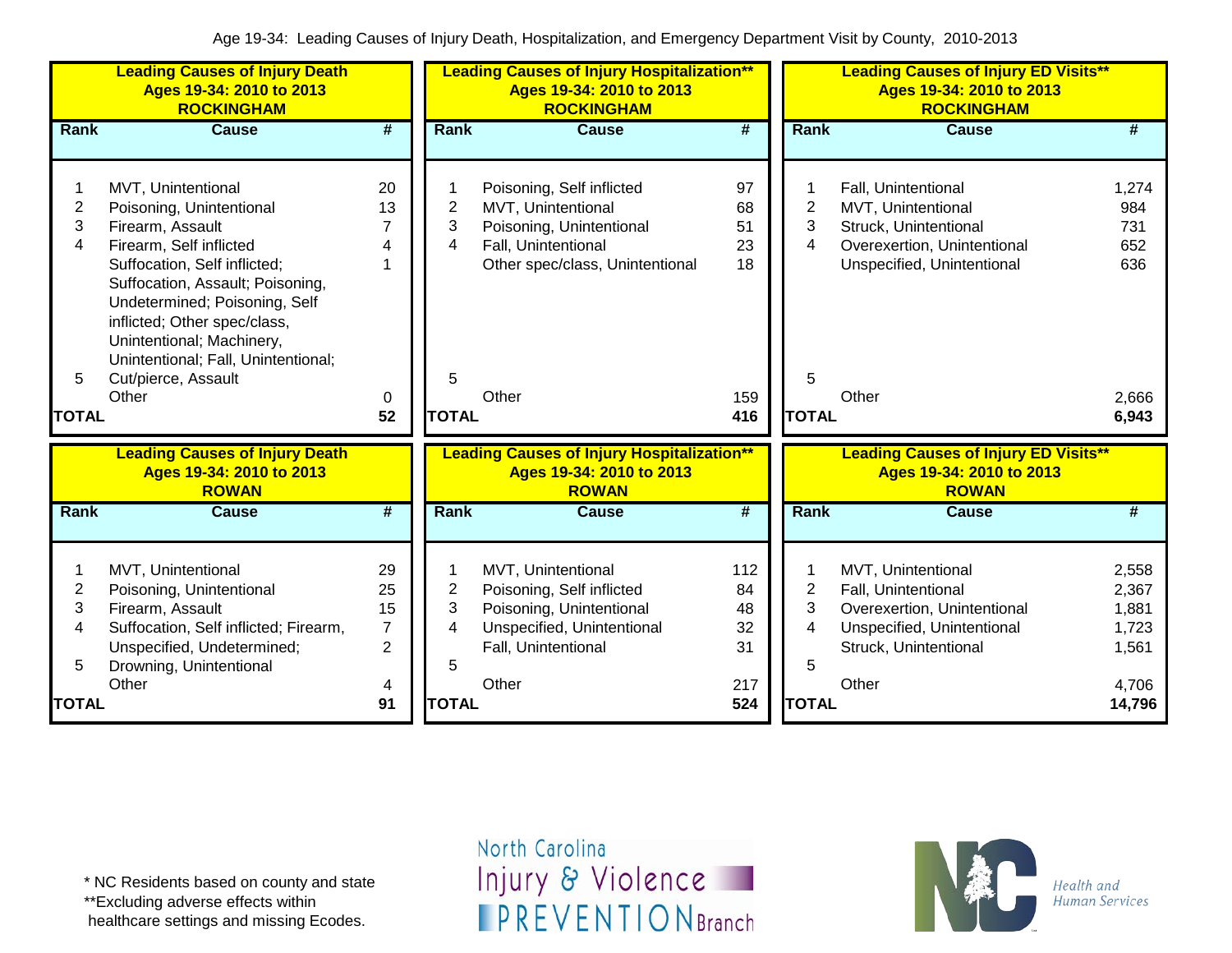|                                               | <b>Leading Causes of Injury Death</b><br>Ages 19-34: 2010 to 2013<br><b>RUTHERFORD</b>                                                                                                                                                                                        |                                               | <b>Leading Causes of Injury Hospitalization**</b><br>Ages 19-34: 2010 to 2013<br><b>RUTHERFORD</b> |                                                                                                                                                |                                         | <b>Leading Causes of Injury ED Visits**</b><br>Ages 19-34: 2010 to 2013<br><b>RUTHERFORD</b> |                                                                                                                                          |                                                     |  |
|-----------------------------------------------|-------------------------------------------------------------------------------------------------------------------------------------------------------------------------------------------------------------------------------------------------------------------------------|-----------------------------------------------|----------------------------------------------------------------------------------------------------|------------------------------------------------------------------------------------------------------------------------------------------------|-----------------------------------------|----------------------------------------------------------------------------------------------|------------------------------------------------------------------------------------------------------------------------------------------|-----------------------------------------------------|--|
| Rank                                          | <b>Cause</b>                                                                                                                                                                                                                                                                  | #                                             | Rank                                                                                               | <b>Cause</b>                                                                                                                                   | #                                       | <b>Rank</b>                                                                                  | <b>Cause</b>                                                                                                                             | #                                                   |  |
| $\overline{2}$<br>3<br>4<br>5<br><b>TOTAL</b> | MVT, Unintentional<br>Firearm, Self inflicted<br>Poisoning, Unintentional<br>Firearm, Assault<br>Suffocation, Self inflicted; Other land<br>transport, Unintentional<br>Other                                                                                                 | 6<br>5<br>4<br>3<br>$\overline{2}$<br>6<br>28 | 2<br>3<br>4<br>5<br><b>TOTAL</b>                                                                   | Poisoning, Self inflicted<br>MVT, Unintentional<br>Fall, Unintentional<br>Poisoning, Unintentional<br>Other spec/class, Unintentional<br>Other | 59<br>36<br>20<br>16<br>15<br>72<br>218 | $\overline{2}$<br>3<br>4<br>5<br><b>TOTAL</b>                                                | Fall, Unintentional<br>MVT, Unintentional<br>Overexertion, Unintentional<br>Unspecified, Unintentional<br>Struck, Unintentional<br>Other | 1,250<br>975<br>795<br>748<br>657<br>2,004<br>6,429 |  |
|                                               | <b>Leading Causes of Injury Death</b><br>Ages 19-34: 2010 to 2013<br><b>SAMPSON</b>                                                                                                                                                                                           |                                               |                                                                                                    | <b>Leading Causes of Injury Hospitalization**</b><br>Ages 19-34: 2010 to 2013<br><b>SAMPSON</b>                                                |                                         |                                                                                              | <b>Leading Causes of Injury ED Visits**</b><br>Ages 19-34: 2010 to 2013<br><b>SAMPSON</b>                                                |                                                     |  |
| Rank                                          | <b>Cause</b>                                                                                                                                                                                                                                                                  | #                                             | Rank                                                                                               | <b>Cause</b>                                                                                                                                   | #                                       | Rank                                                                                         | Cause                                                                                                                                    | #                                                   |  |
| 2<br>3<br>4<br>5                              | MVT, Unintentional<br>Firearm, Assault<br>Poisoning, Unintentional<br>Suffocation, Self inflicted<br>Unspecified, Unintentional;<br>Suffocation, Unintentional; Firearm,<br>Self inflicted; Fall, Unintentional;<br>Fall, Self inflicted; Drowning,<br>Unintentional<br>Other | 13<br>10<br>9<br>$\overline{2}$               | 2<br>3<br>4<br>5                                                                                   | MVT, Unintentional<br>Poisoning, Self inflicted<br>Other spec/class, Unintentional<br>Fall, Unintentional<br>Struck, Assault<br>Other          | 62<br>30<br>15<br>13<br>10<br>104       | 2<br>3<br>4<br>5                                                                             | MVT, Unintentional<br>Unspecified, Unintentional<br>Fall, Unintentional<br>Overexertion, Unintentional<br>Struck, Unintentional<br>Other | 1,216<br>1,017<br>882<br>715<br>671<br>2,168        |  |
|                                               |                                                                                                                                                                                                                                                                               | 0                                             |                                                                                                    |                                                                                                                                                |                                         |                                                                                              |                                                                                                                                          |                                                     |  |

\*\*Excluding adverse effects within

healthcare settings and missing Ecodes.

North Carolina Injury & Violence **IPREVENTIONBranch** 

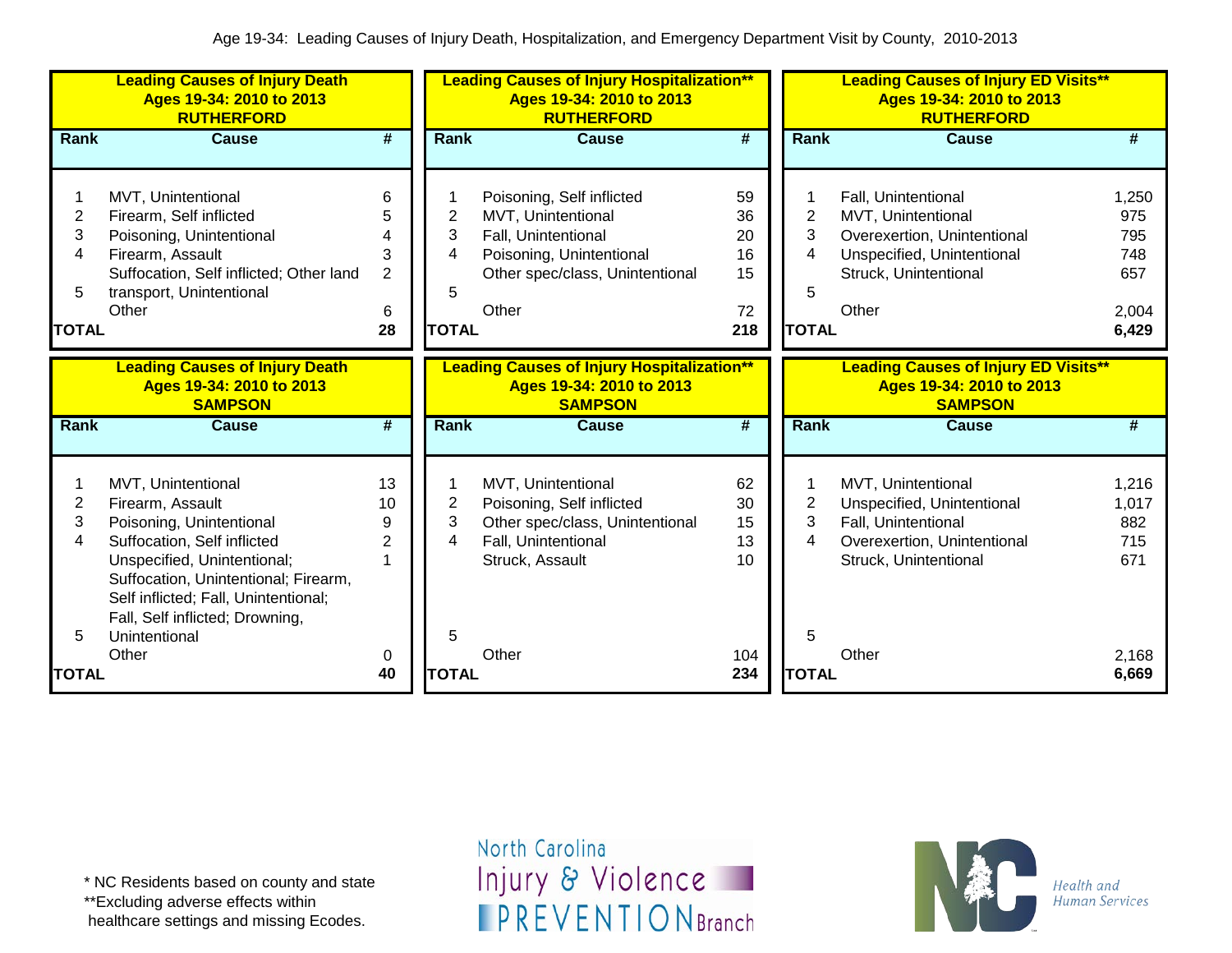|                             | <b>Leading Causes of Injury Death</b><br>Ages 19-34: 2010 to 2013<br><b>SCOTLAND</b>                                                                                                                      |                               | <b>Leading Causes of Injury Hospitalization**</b><br>Ages 19-34: 2010 to 2013<br><b>SCOTLAND</b> |                                                                                                                                               |                                          |                                  | <b>Leading Causes of Injury ED Visits**</b><br>Ages 19-34: 2010 to 2013<br><b>SCOTLAND</b>                                               |                                                   |
|-----------------------------|-----------------------------------------------------------------------------------------------------------------------------------------------------------------------------------------------------------|-------------------------------|--------------------------------------------------------------------------------------------------|-----------------------------------------------------------------------------------------------------------------------------------------------|------------------------------------------|----------------------------------|------------------------------------------------------------------------------------------------------------------------------------------|---------------------------------------------------|
| Rank                        | <b>Cause</b>                                                                                                                                                                                              | $\overline{\boldsymbol{t}}$   | Rank                                                                                             | <b>Cause</b>                                                                                                                                  | $\overline{\boldsymbol{t}}$              | Rank                             | <b>Cause</b>                                                                                                                             | #                                                 |
| 2<br>3<br>5<br><b>TOTAL</b> | Firearm, Assault<br>MVT, Unintentional<br>Poisoning, Unintentional<br>Suffocation, Unintentional;<br>Other                                                                                                | 10<br>9<br>3<br>0<br>27       | 2<br>3<br>4<br>5<br><b>TOTAL</b>                                                                 | MVT, Unintentional<br>Poisoning, Self inflicted<br>Other spec/class, Unintentional<br>Firearm, Assault<br>Poisoning, Unintentional<br>Other   | 32<br>22<br>20<br>16<br>15<br>111<br>216 | 2<br>3<br>4<br>5<br><b>TOTAL</b> | MVT, Unintentional<br>Fall, Unintentional<br>Overexertion, Unintentional<br>Struck, Unintentional<br>Unspecified, Unintentional<br>Other | 929<br>723<br>679<br>480<br>463<br>1,879<br>5,153 |
|                             | <b>Leading Causes of Injury Death</b><br>Ages 19-34: 2010 to 2013<br><b>STANLY</b>                                                                                                                        |                               |                                                                                                  | <b>Leading Causes of Injury Hospitalization**</b><br>Ages 19-34: 2010 to 2013<br><b>STANLY</b>                                                |                                          |                                  | <b>Leading Causes of Injury ED Visits**</b><br>Ages 19-34: 2010 to 2013<br><b>STANLY</b>                                                 |                                                   |
| Rank                        | <b>Cause</b>                                                                                                                                                                                              | #                             | <b>Rank</b>                                                                                      | <b>Cause</b>                                                                                                                                  | #                                        | <b>Rank</b>                      | <b>Cause</b>                                                                                                                             | #                                                 |
| 2<br>3<br>4<br>5            | Poisoning, Unintentional<br>Firearm, Self inflicted<br>MVT, Unintentional<br>Suffocation, Self inflicted<br>Other land transport, Unintentional;<br>Firearm, Assault; Drowning,<br>Unintentional<br>Other | 17<br>11<br>10<br>3<br>1<br>0 | 2<br>3<br>4<br>5                                                                                 | MVT, Unintentional<br>Poisoning, Self inflicted<br>Fall, Unintentional<br>Poisoning, Undetermined<br>Transport, other, Unintentional<br>Other | 45<br>26<br>16<br>14<br>13<br>85         | 2<br>3<br>5                      | Fall, Unintentional<br>MVT, Unintentional<br>Unspecified, Unintentional<br>Struck, Unintentional<br>Overexertion, Unintentional<br>Other | 543<br>522<br>424<br>308<br>279<br>1,168          |
| <b>TOTAL</b>                |                                                                                                                                                                                                           | 44                            | <b>TOTAL</b>                                                                                     |                                                                                                                                               | 199                                      | <b>TOTAL</b>                     |                                                                                                                                          | 3,244                                             |

\*\*Excluding adverse effects within

healthcare settings and missing Ecodes.

North Carolina Injury & Violence **IPREVENTIONBranch** 

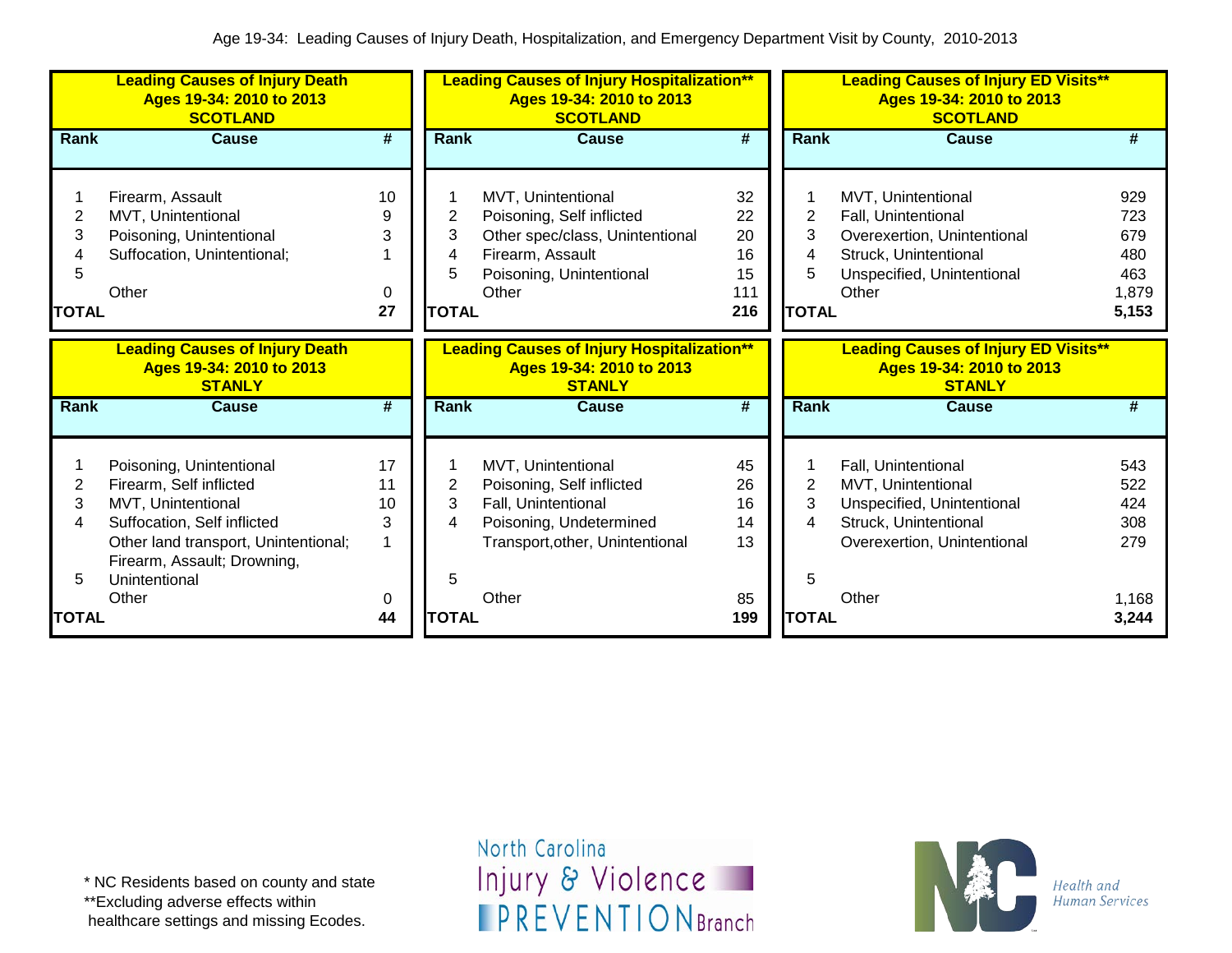|                  | <b>Leading Causes of Injury Death</b><br>Ages 19-34: 2010 to 2013<br><b>STOKES</b>                                                                                                                                                    |                                            |                               | <b>Leading Causes of Injury Hospitalization**</b><br>Ages 19-34: 2010 to 2013<br><b>STOKES</b>                                                                                  |                             |                               | <b>Leading Causes of Injury ED Visits**</b><br>Ages 19-34: 2010 to 2013<br><b>STOKES</b>                                        |                                     |
|------------------|---------------------------------------------------------------------------------------------------------------------------------------------------------------------------------------------------------------------------------------|--------------------------------------------|-------------------------------|---------------------------------------------------------------------------------------------------------------------------------------------------------------------------------|-----------------------------|-------------------------------|---------------------------------------------------------------------------------------------------------------------------------|-------------------------------------|
| Rank             | <b>Cause</b>                                                                                                                                                                                                                          | #                                          | Rank                          | <b>Cause</b>                                                                                                                                                                    | $\overline{\boldsymbol{t}}$ | <b>Rank</b>                   | <b>Cause</b>                                                                                                                    | #                                   |
| 2<br>3<br>4<br>5 | MVT, Unintentional<br>Poisoning, Unintentional<br>Firearm, Self inflicted; Drowning,<br>Other spec/class, Unintentional<br>Suffocation, Unintentional;<br>Suffocation, Self inflicted; Poisoning,<br>Self inflicted; Firearm, Assault | 6<br>3<br>$\overline{2}$<br>$\overline{1}$ | $\overline{2}$<br>3<br>4<br>5 | MVT, Unintentional<br>Poisoning, Self inflicted<br>Poisoning, Unintentional; Fall,<br>Transport, other, Unintentional<br>Poisoning, Undetermined;<br>Cut/pierce, Self inflicted | 53<br>27<br>14<br>11<br>9   | $\overline{2}$<br>3<br>4<br>5 | Fall, Unintentional<br>MVT, Unintentional<br>Struck, Unintentional<br>Overexertion, Unintentional<br>Unspecified, Unintentional | 742<br>574<br>416<br>395<br>356     |
|                  | Other                                                                                                                                                                                                                                 | 0                                          | <b>TOTAL</b>                  | Other                                                                                                                                                                           | 42                          | <b>TOTAL</b>                  | Other                                                                                                                           | 1,289                               |
| <b>TOTAL</b>     |                                                                                                                                                                                                                                       | 25                                         |                               |                                                                                                                                                                                 | 179                         |                               |                                                                                                                                 | 3,772                               |
|                  | <b>Leading Causes of Injury Death</b><br>Ages 19-34: 2010 to 2013<br><b>SURRY</b>                                                                                                                                                     |                                            |                               | <b>Leading Causes of Injury Hospitalization**</b><br>Ages 19-34: 2010 to 2013<br><b>SURRY</b>                                                                                   |                             |                               | <b>Leading Causes of Injury ED Visits**</b><br>Ages 19-34: 2010 to 2013<br><b>SURRY</b>                                         |                                     |
| Rank             | <b>Cause</b>                                                                                                                                                                                                                          | #                                          | Rank                          | <b>Cause</b>                                                                                                                                                                    | #                           | <b>Rank</b>                   | Cause                                                                                                                           | #                                   |
| 1<br>2<br>3<br>4 | Poisoning, Unintentional<br>MVT, Unintentional<br>Firearm, Self inflicted<br>Poisoning, Self inflicted; Fall,<br>Other spec/class, Unintentional;<br>Other spec/class, Self inflicted;<br>Other land transport, Unintentional;        | 18<br>14<br>3<br>$\overline{2}$<br>1       | 2<br>3<br>4                   | MVT, Unintentional<br>Poisoning, Self inflicted<br>Poisoning, Unintentional<br>Fall, Unintentional<br>Poisoning, Undetermined; Other<br>spec/class, Unintentional               | 80<br>76<br>43<br>21<br>18  | $\overline{c}$<br>3<br>4      | Fall, Unintentional<br>MVT, Unintentional<br>Overexertion, Unintentional<br>Struck, Unintentional<br>Unspecified, Unintentional | 1,303<br>1,098<br>864<br>751<br>676 |
| 5                | Firearm, Assault                                                                                                                                                                                                                      |                                            | 5                             |                                                                                                                                                                                 |                             | 5                             |                                                                                                                                 |                                     |

\* NC Residents based on county and state

\*\*Excluding adverse effects within

healthcare settings and missing Ecodes.

North Carolina Injury & Violence **IPREVENTIONBranch** 

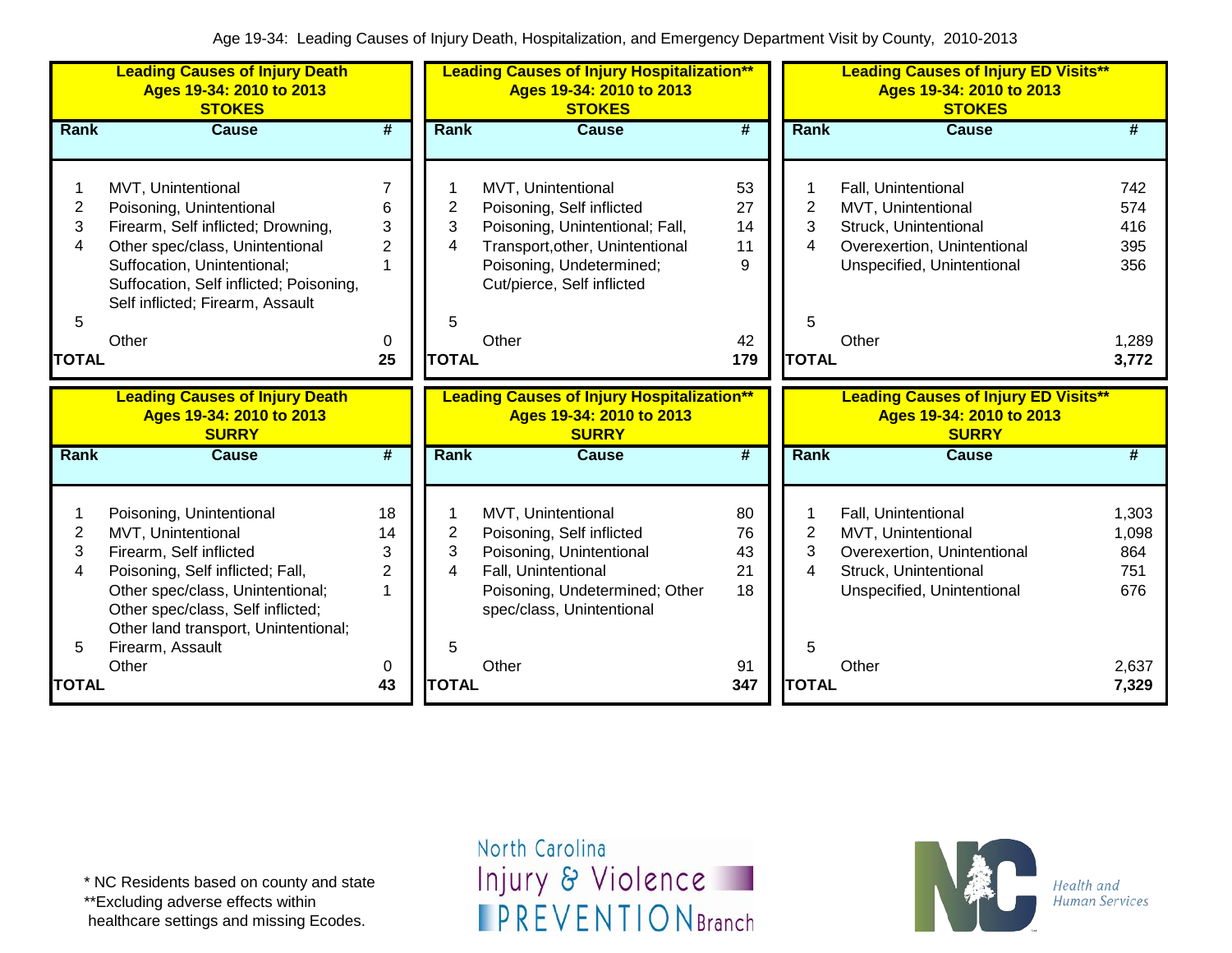|                                               | <b>Leading Causes of Injury Death</b><br>Ages 19-34: 2010 to 2013<br><b>SWAIN</b>                                |                                     |                                               | <b>Leading Causes of Injury Hospitalization**</b><br>Ages 19-34: 2010 to 2013<br><b>SWAIN</b>                                                                                                                                        | <b>Leading Causes of Injury ED Visits**</b><br>Ages 19-34: 2010 to 2013<br><b>SWAIN</b> |                                               |                                                                                                                                          |                                                 |
|-----------------------------------------------|------------------------------------------------------------------------------------------------------------------|-------------------------------------|-----------------------------------------------|--------------------------------------------------------------------------------------------------------------------------------------------------------------------------------------------------------------------------------------|-----------------------------------------------------------------------------------------|-----------------------------------------------|------------------------------------------------------------------------------------------------------------------------------------------|-------------------------------------------------|
| Rank                                          | <b>Cause</b>                                                                                                     | $\overline{\#}$                     | Rank                                          | <b>Cause</b>                                                                                                                                                                                                                         | #                                                                                       | Rank                                          | <b>Cause</b>                                                                                                                             | #                                               |
| 1<br>$\overline{2}$<br>3<br>5<br><b>TOTAL</b> | Poisoning, Unintentional<br>MVT, Unintentional<br>Unspecified, Assault; Suffocation,<br>Other                    | 5<br>2<br>$\overline{1}$<br>0<br>11 | $\overline{2}$<br>3<br>4<br>5<br><b>TOTAL</b> | Poisoning, Unintentional; Fall,<br>Unintentional<br>MVT, Unintentional<br>Poisoning, Self inflicted<br>Struck, Assault; Natural/Environ,<br>Unintentional<br>Unspecified, Unintentional; Other<br>spec/class, Unintentional<br>Other | 15<br>13<br>$\overline{7}$<br>6<br>5<br>19<br>91                                        | $\overline{2}$<br>3<br>4<br>5<br><b>TOTAL</b> | Fall, Unintentional<br>Overexertion, Unintentional<br>Unspecified, Unintentional<br>Struck, Unintentional<br>MVT, Unintentional<br>Other | 439<br>411<br>254<br>245<br>213<br>609<br>2,171 |
|                                               |                                                                                                                  |                                     |                                               |                                                                                                                                                                                                                                      |                                                                                         |                                               |                                                                                                                                          |                                                 |
|                                               | <b>Leading Causes of Injury Death</b><br>Ages 19-34: 2010 to 2013<br><b>TRANSYLVANIA</b>                         |                                     |                                               | <b>Leading Causes of Injury Hospitalization**</b><br>Ages 19-34: 2010 to 2013<br><b>TRANSYLVANIA</b>                                                                                                                                 |                                                                                         |                                               | <b>Leading Causes of Injury ED Visits**</b><br>Ages 19-34: 2010 to 2013<br><b>TRANSYLVANIA</b>                                           |                                                 |
| Rank                                          | <b>Cause</b>                                                                                                     | $\overline{\boldsymbol{t}}$         | Rank                                          | <b>Cause</b>                                                                                                                                                                                                                         | $\overline{\#}$                                                                         | <b>Rank</b>                                   | <b>Cause</b>                                                                                                                             | #                                               |
| 1<br>2<br>3<br>4<br>5<br><b>TOTAL</b>         | Poisoning, Unintentional<br>Firearm, Self inflicted<br>MVT, Unintentional<br>Poisoning, Self inflicted;<br>Other | 8<br>3<br>$\overline{2}$<br>0<br>18 | $\overline{c}$<br>3<br>4<br>5<br><b>TOTAL</b> | Poisoning, Self inflicted<br>MVT, Unintentional<br>Poisoning, Undetermined<br>Poisoning, Unintentional<br>Unspecified, Unintentional; Other<br>spec/notclass, Unintentional;<br>Natural/Environ, Unintentional<br>Other              | 23<br>20<br>12<br>5<br>4<br>25<br>97                                                    | $\overline{2}$<br>3<br>4<br>5<br><b>TOTAL</b> | Fall, Unintentional<br>MVT, Unintentional<br>Overexertion, Unintentional<br>Struck, Unintentional<br>Unspecified, Unintentional<br>Other | 492<br>379<br>370<br>353<br>313<br>963<br>2,870 |

\*\*Excluding adverse effects within

healthcare settings and missing Ecodes.

North Carolina Injury & Violence **IPREVENTIONBranch** 

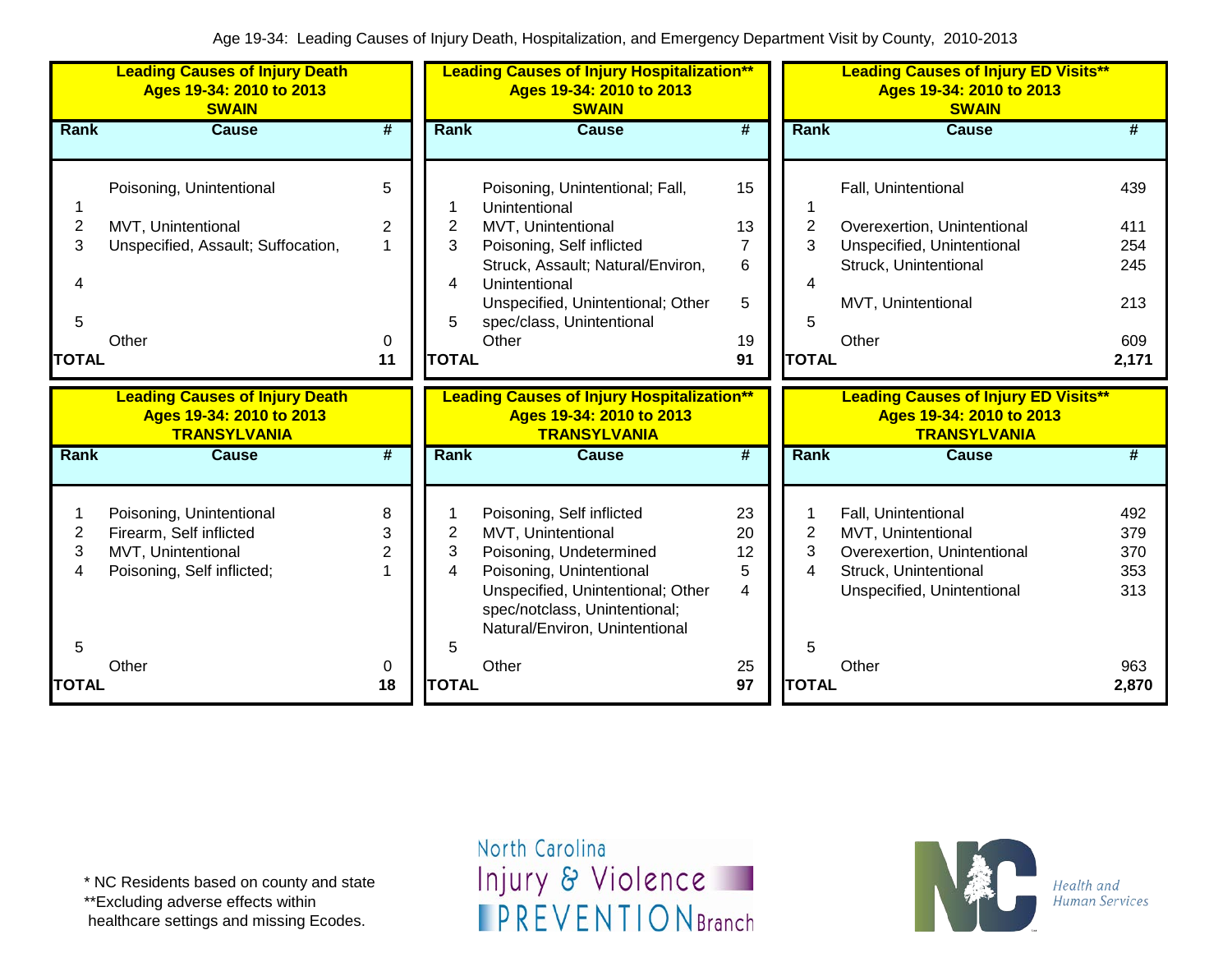|                                  | <b>Leading Causes of Injury Death</b><br>Ages 19-34: 2010 to 2013<br><b>TYRRELL</b>                                                   |                                    |                                          | <b>Leading Causes of Injury Hospitalization**</b><br>Ages 19-34: 2010 to 2013<br><b>TYRRELL</b>                                                                                                    |                                           |                                          | <b>Leading Causes of Injury ED Visits**</b><br>Ages 19-34: 2010 to 2013<br><b>TYRRELL</b>                                                |                                                              |  |  |
|----------------------------------|---------------------------------------------------------------------------------------------------------------------------------------|------------------------------------|------------------------------------------|----------------------------------------------------------------------------------------------------------------------------------------------------------------------------------------------------|-------------------------------------------|------------------------------------------|------------------------------------------------------------------------------------------------------------------------------------------|--------------------------------------------------------------|--|--|
| <b>Rank</b>                      | Cause                                                                                                                                 | #                                  | <b>Rank</b>                              | Cause                                                                                                                                                                                              | #                                         | <b>Rank</b>                              | Cause                                                                                                                                    | #                                                            |  |  |
| 2<br>3<br>4<br>5<br><b>TOTAL</b> | MVT, Unintentional<br>Poisoning, Self inflicted; Firearm,<br>Other                                                                    | 3<br>1<br>0<br>5                   | $\overline{2}$<br>3<br>5<br><b>TOTAL</b> | MVT, Unintentional<br>Other spec/class, Unintentional<br>Struck, Assault; Other<br>spec/notclass, Unintentional;<br>Fire/Burn, Unintentional; Fall,<br>Unintentional; Cut/pierce, Assault<br>Other | 4<br>2<br>0<br>11                         | $\overline{2}$<br>3<br>4<br><b>TOTAL</b> | MVT, Unintentional<br>Overexertion, Unintentional<br>Fall, Unintentional<br>Unspecified, Unintentional<br>Struck, Unintentional<br>Other | 31<br>30<br>29<br>26<br>25<br>87<br>228                      |  |  |
|                                  | <b>Leading Causes of Injury Death</b><br>Ages 19-34: 2010 to 2013<br><b>UNION</b>                                                     |                                    |                                          | <b>Leading Causes of Injury Hospitalization**</b><br>Ages 19-34: 2010 to 2013<br><b>UNION</b>                                                                                                      |                                           |                                          | <b>Leading Causes of Injury ED Visits**</b><br>Ages 19-34: 2010 to 2013<br><b>UNION</b>                                                  |                                                              |  |  |
| Rank                             | <b>Cause</b>                                                                                                                          | $\overline{\boldsymbol{t}}$        | Rank                                     | <b>Cause</b>                                                                                                                                                                                       | $\overline{\boldsymbol{t}}$               | Rank                                     | <b>Cause</b>                                                                                                                             | #                                                            |  |  |
| 2<br>3<br>4<br>5<br><b>TOTAL</b> | MVT, Unintentional<br>Poisoning, Unintentional<br>Firearm, Self inflicted<br>Suffocation, Self inflicted<br>Firearm, Assault<br>Other | 21<br>15<br>9<br>7<br>5<br>6<br>63 | 2<br>3<br>4<br>5<br><b>TOTAL</b>         | MVT, Unintentional<br>Poisoning, Self inflicted<br>Fall, Unintentional<br>Poisoning, Unintentional<br>Other spec/class, Unintentional<br>Other                                                     | 116<br>68<br>50<br>41<br>35<br>156<br>466 | 2<br>3<br>4<br>5<br><b>TOTAL</b>         | MVT, Unintentional<br>Fall, Unintentional<br>Overexertion, Unintentional<br>Struck, Unintentional<br>Cut/pierce, Unintentional<br>Other  | 2,363<br>1,610<br>1,467<br>1,027<br>1,009<br>3,698<br>11,174 |  |  |

\*\*Excluding adverse effects within

healthcare settings and missing Ecodes.

North Carolina Injury & Violence **IPREVENTIONBranch** 

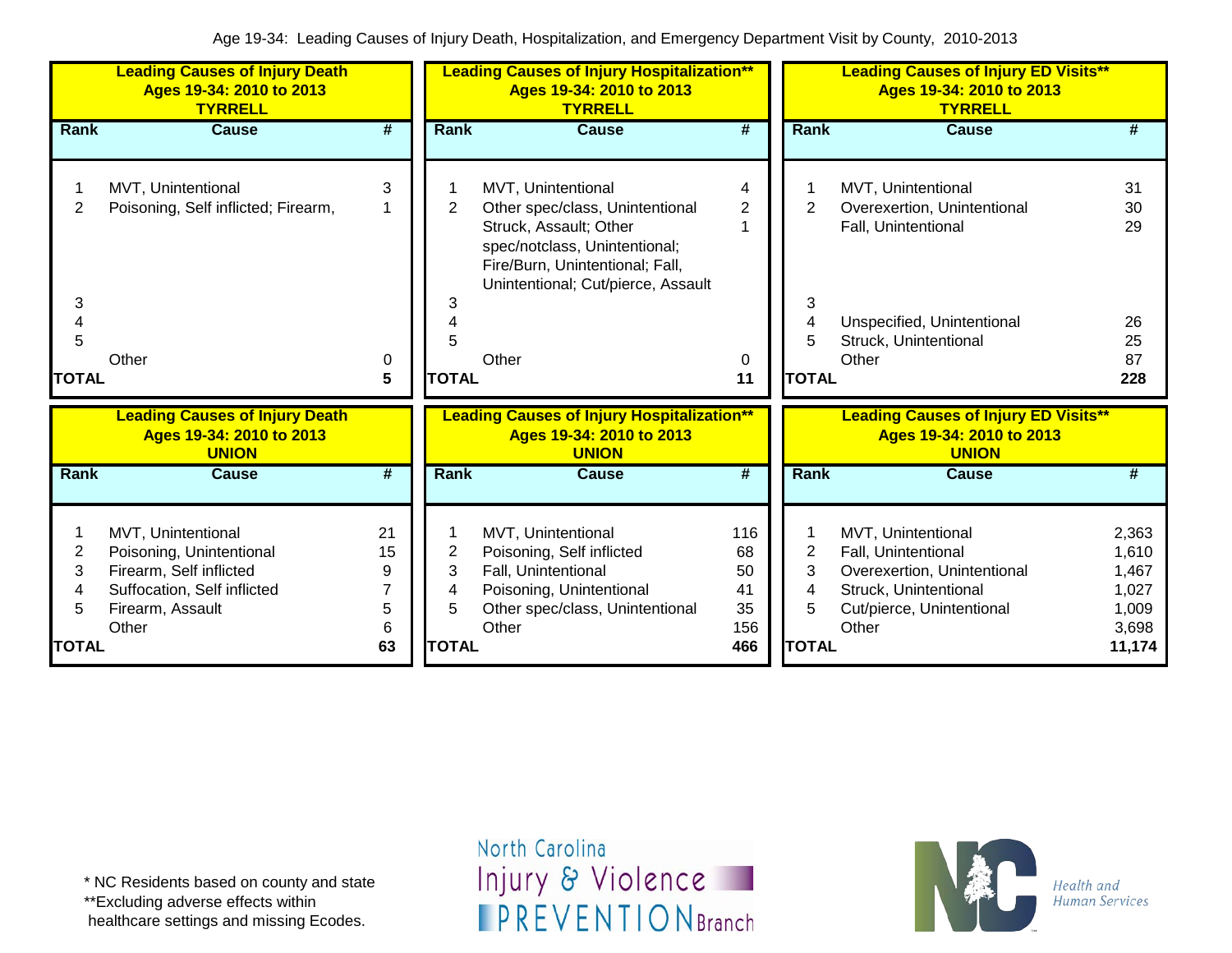|                                  | <b>Leading Causes of Injury Death</b><br>Ages 19-34: 2010 to 2013<br><b>VANCE</b>                                                                                                                                 |                                          | <b>Leading Causes of Injury Hospitalization**</b><br>Ages 19-34: 2010 to 2013<br><b>VANCE</b> |                                                                                                                                                          |                                                   | <b>Leading Causes of Injury ED Visits**</b><br>Ages 19-34: 2010 to 2013<br><b>VANCE</b> |                                                                                                                                          |                                                                |  |
|----------------------------------|-------------------------------------------------------------------------------------------------------------------------------------------------------------------------------------------------------------------|------------------------------------------|-----------------------------------------------------------------------------------------------|----------------------------------------------------------------------------------------------------------------------------------------------------------|---------------------------------------------------|-----------------------------------------------------------------------------------------|------------------------------------------------------------------------------------------------------------------------------------------|----------------------------------------------------------------|--|
| <b>Rank</b>                      | <b>Cause</b>                                                                                                                                                                                                      | #                                        | Rank                                                                                          | <b>Cause</b>                                                                                                                                             | #                                                 | Rank                                                                                    | Cause                                                                                                                                    | #                                                              |  |
| 2<br>3<br>4<br>5<br><b>TOTAL</b> | Firearm, Assault<br>MVT, Unintentional<br>Poisoning, Unintentional; Firearm,<br>Unspecified, Assault<br>Suffocation, Self inflicted; Other land<br>transport, Unintentional; Fire/Burn,<br>Unintentional<br>Other | 15<br>12<br>8<br>2<br>0<br>48            | 2<br>3<br>4<br>5<br><b>TOTAL</b>                                                              | MVT, Unintentional<br>Fall, Unintentional<br>Poisoning, Self inflicted;<br>Other spec/class, Unintentional<br>Struck, Assault; Firearm, Assault<br>Other | 63<br>29<br>15<br>14<br>13<br>70<br>232           | 2<br>3<br>4<br>5<br><b>TOTAL</b>                                                        | MVT, Unintentional<br>Fall, Unintentional<br>Overexertion, Unintentional<br>Unspecified, Unintentional<br>Struck, Unintentional<br>Other | 1,013<br>719<br>664<br>492<br>419<br>1,746<br>5,053            |  |
|                                  | <b>Leading Causes of Injury Death</b><br>Ages 19-34: 2010 to 2013<br><b>WAKE</b>                                                                                                                                  |                                          |                                                                                               | <b>Leading Causes of Injury Hospitalization**</b><br>Ages 19-34: 2010 to 2013<br><b>WAKE</b>                                                             |                                                   |                                                                                         | <b>Leading Causes of Injury ED Visits**</b><br>Ages 19-34: 2010 to 2013<br><b>WAKE</b>                                                   |                                                                |  |
| <b>Rank</b>                      | <b>Cause</b>                                                                                                                                                                                                      | #                                        | Rank                                                                                          | <b>Cause</b>                                                                                                                                             | #                                                 | Rank                                                                                    | <b>Cause</b>                                                                                                                             | #                                                              |  |
| 2<br>3<br>4<br>5<br><b>TOTAL</b> | MVT, Unintentional<br>Poisoning, Unintentional<br>Firearm, Self inflicted<br>Firearm, Assault<br>Suffocation, Self inflicted<br>Other                                                                             | 100<br>63<br>35<br>34<br>27<br>63<br>322 | 2<br>3<br>4<br>5<br><b>TOTAL</b>                                                              | MVT, Unintentional<br>Poisoning, Self inflicted<br>Fall, Unintentional<br>Other spec/class, Unintentional<br>Poisoning, Unintentional<br>Other           | 455<br>345<br>244<br>230<br>168<br>1,040<br>2,482 | $\overline{2}$<br>3<br>4<br>5<br><b>TOTAL</b>                                           | MVT, Unintentional<br>Fall, Unintentional<br>Struck, Unintentional<br>Overexertion, Unintentional<br>Cut/pierce, Unintentional<br>Other  | 10,164<br>6,036<br>4,270<br>3,797<br>3,162<br>14,552<br>41,981 |  |

\* NC Residents based on county and state

\*\*Excluding adverse effects within

healthcare settings and missing Ecodes.

North Carolina Injury & Violence **IPREVENTIONBranch** 

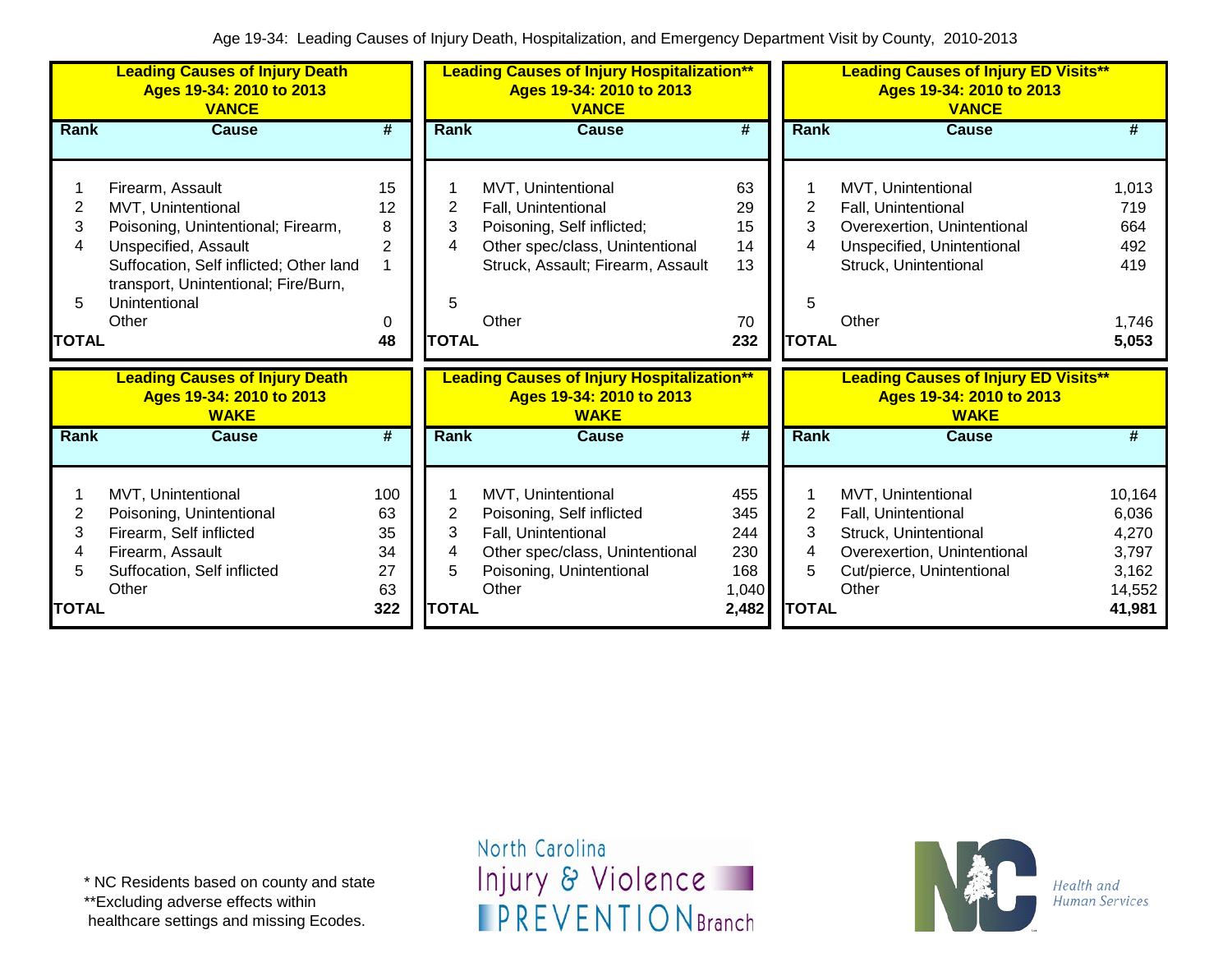|       | <b>Leading Causes of Injury Death</b><br>Ages 19-34: 2010 to 2013<br><b>WARREN</b> |        | <b>Leading Causes of Injury Hospitalization**</b><br>Ages 19-34: 2010 to 2013<br><b>WARREN</b> |                                                                                                                                                                                                              |                |              | <b>Leading Causes of Injury ED Visits**</b><br>Ages 19-34: 2010 to 2013<br><b>WARREN</b> |                   |  |
|-------|------------------------------------------------------------------------------------|--------|------------------------------------------------------------------------------------------------|--------------------------------------------------------------------------------------------------------------------------------------------------------------------------------------------------------------|----------------|--------------|------------------------------------------------------------------------------------------|-------------------|--|
| Rank  | <b>Cause</b>                                                                       | #      | Rank                                                                                           | <b>Cause</b>                                                                                                                                                                                                 | #              | <b>Rank</b>  | <b>Cause</b>                                                                             | #                 |  |
|       | MVT, Unintentional<br>Firearm, Unintentional; Cut/pierce,                          |        | 2<br>3                                                                                         | MVT, Unintentional<br>Poisoning, Self inflicted<br>Other spec/class, Unintentional;                                                                                                                          | 16<br>4        |              | MVT, Unintentional<br>Overexertion, Unintentional<br>Fall, Unintentional                 | 285<br>208<br>181 |  |
| 3     |                                                                                    |        | 4                                                                                              | Firearm, Assault<br>Fall, Unintentional; Cut/pierce,<br>Assault                                                                                                                                              | 3              | 3            | Unspecified, Unintentional                                                               | 136               |  |
| 5     |                                                                                    |        | 5                                                                                              | Unspecified, Unintentional;<br>Transport, other, Unintentional;<br>Other spec/notclass,<br>Unintentional; Other<br>spec/notclass, Undetermined;<br>Natural/Environ, Unintentional;<br>Firearm, Unintentional | $\mathfrak{p}$ | 5            | Struck, Unintentional                                                                    | 125               |  |
| TOTAL | Other                                                                              | 0<br>9 | <b>TOTAL</b>                                                                                   | Other                                                                                                                                                                                                        | 3<br>52        | <b>TOTAL</b> | Other                                                                                    | 483<br>1,418      |  |

\* NC Residents based on county and state \*\*Excluding adverse effects within healthcare settings and missing Ecodes.

North Carolina Injury & Violence **IPREVENTIONBranch** 

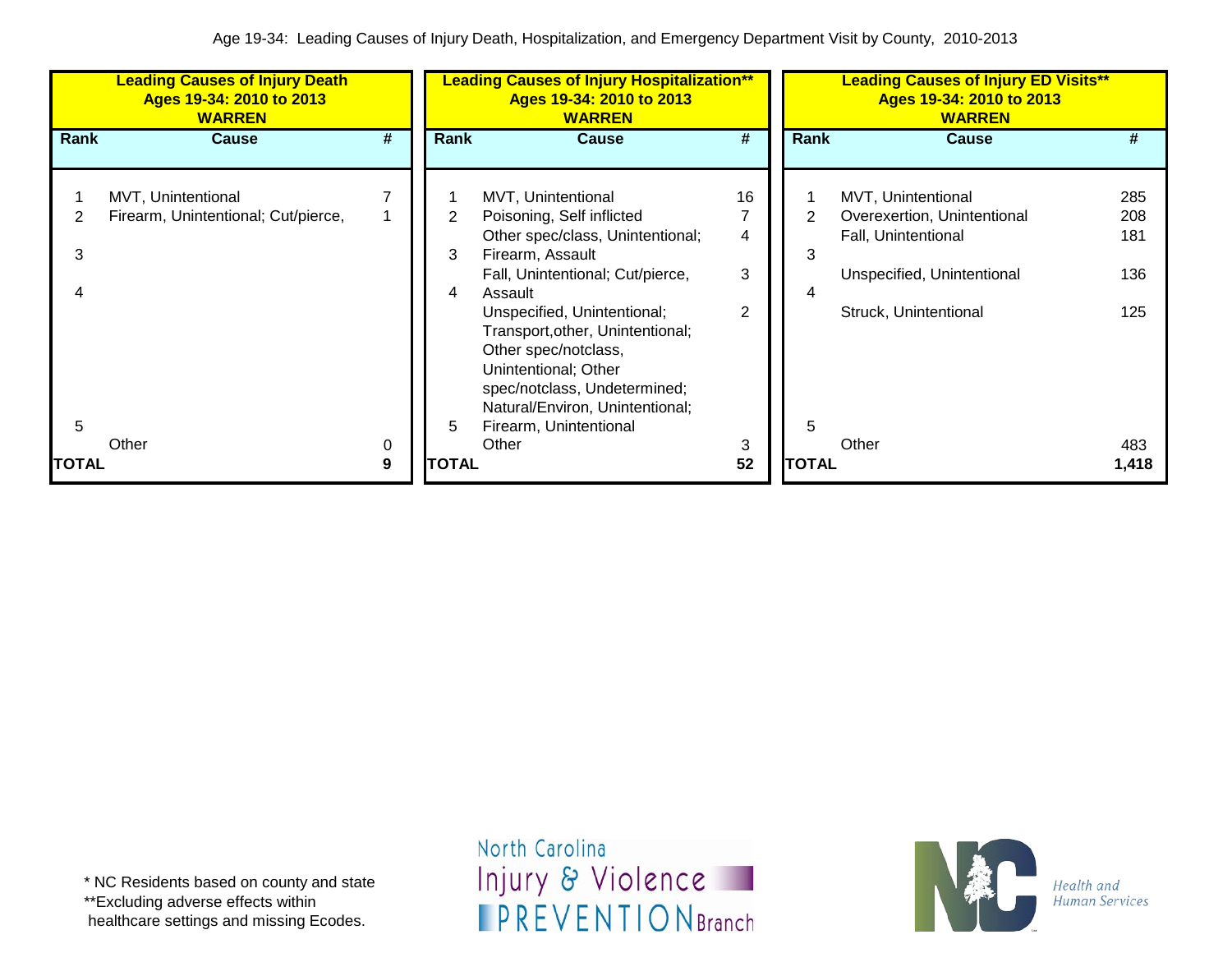|                  | <b>Leading Causes of Injury Death</b><br><b>WASHINGTON</b>                                      |             | <b>Leading Causes of Injury Hospitalization**</b><br>Ages 19-34: 2010 to 2013<br><b>WASHINGTON</b><br><b>WASHINGTON</b> |                                                                                                                                                                                                  |                          |                  | <b>Leading Causes of Injury ED Visits**</b><br>Ages 19-34: 2010 to 2013                                                               |                                 |
|------------------|-------------------------------------------------------------------------------------------------|-------------|-------------------------------------------------------------------------------------------------------------------------|--------------------------------------------------------------------------------------------------------------------------------------------------------------------------------------------------|--------------------------|------------------|---------------------------------------------------------------------------------------------------------------------------------------|---------------------------------|
| Rank             | <b>Cause</b>                                                                                    | #           | <b>Rank</b>                                                                                                             | <b>Cause</b>                                                                                                                                                                                     | #                        | Rank             | <b>Cause</b>                                                                                                                          | #                               |
|                  |                                                                                                 | 0           | 1                                                                                                                       | MVT, Unintentional                                                                                                                                                                               | 8                        |                  | MVT, Unintentional                                                                                                                    | 129                             |
| 2                |                                                                                                 | $\Omega$    | 2                                                                                                                       | Poisoning, Self inflicted; Firearm,<br>Assault                                                                                                                                                   | 3                        | 2                | Fall, Unintentional                                                                                                                   | 122                             |
| 3                |                                                                                                 | 0           | 3                                                                                                                       | Cut/pierce, Assault                                                                                                                                                                              | 2                        | 3                | Overexertion, Unintentional                                                                                                           | 69                              |
|                  |                                                                                                 | $\Omega$    |                                                                                                                         | Unspecified, Unintentional;<br>Struck, Unintentional; Poisoning,<br>Unintentional; Other<br>spec/notclass, Unintentional;<br>Other spec/class, Unintentional;<br>Fire/Burn, Unintentional; Fall, | 1                        |                  | Struck, Unintentional                                                                                                                 | 64                              |
| 4<br>5           |                                                                                                 | 0           | 4<br>5                                                                                                                  | Unintentional                                                                                                                                                                                    |                          | 5                | Unspecified, Unintentional                                                                                                            | 58                              |
|                  | Other                                                                                           | 0           |                                                                                                                         | Other                                                                                                                                                                                            | 0                        |                  | Other                                                                                                                                 | 204                             |
| <b>TOTAL</b>     |                                                                                                 | 0           | <b>TOTAL</b>                                                                                                            |                                                                                                                                                                                                  | 23                       | <b>TOTAL</b>     |                                                                                                                                       | 646                             |
|                  | <b>Leading Causes of Injury Death</b><br>Ages 19-34: 2010 to 2013<br><b>WATAUGA</b>             |             |                                                                                                                         | <b>Leading Causes of Injury Hospitalization**</b><br>Ages 19-34: 2010 to 2013<br><b>WATAUGA</b>                                                                                                  |                          |                  | <b>Leading Causes of Injury ED Visits**</b><br>Ages 19-34: 2010 to 2013<br><b>WATAUGA</b>                                             |                                 |
| <b>Rank</b>      | <b>Cause</b>                                                                                    | #           | Rank                                                                                                                    | <b>Cause</b>                                                                                                                                                                                     | #                        | Rank             | <b>Cause</b>                                                                                                                          | #                               |
| 2<br>3<br>4<br>5 | MVT, Unintentional<br>Poisoning, Unintentional; Firearm,<br>Fire/Burn, Unintentional; Drowning, | 4<br>3<br>1 | 2<br>3<br>4<br>5                                                                                                        | MVT, Unintentional<br>Poisoning, Self inflicted<br>Fall, Unintentional<br>Poisoning, Unintentional<br>Cut/pierce, Unintentional                                                                  | 18<br>16<br>11<br>9<br>6 | 2<br>3<br>4<br>5 | Fall, Unintentional<br>Struck, Unintentional<br>MVT, Unintentional<br>Overexertion, Unintentional;<br>Other spec/class, Unintentional | 587<br>370<br>352<br>325<br>139 |
|                  | Other                                                                                           | 0           |                                                                                                                         | Other                                                                                                                                                                                            | 41                       |                  | Other                                                                                                                                 | 751                             |
| <b>TOTAL</b>     |                                                                                                 | 12          | <b>TOTAL</b>                                                                                                            |                                                                                                                                                                                                  | 101                      | <b>TOTAL</b>     |                                                                                                                                       | 2,849                           |

\* NC Residents based on county and state

\*\*Excluding adverse effects within

healthcare settings and missing Ecodes.

North Carolina Injury & Violence **IPREVENTIONBranch** 

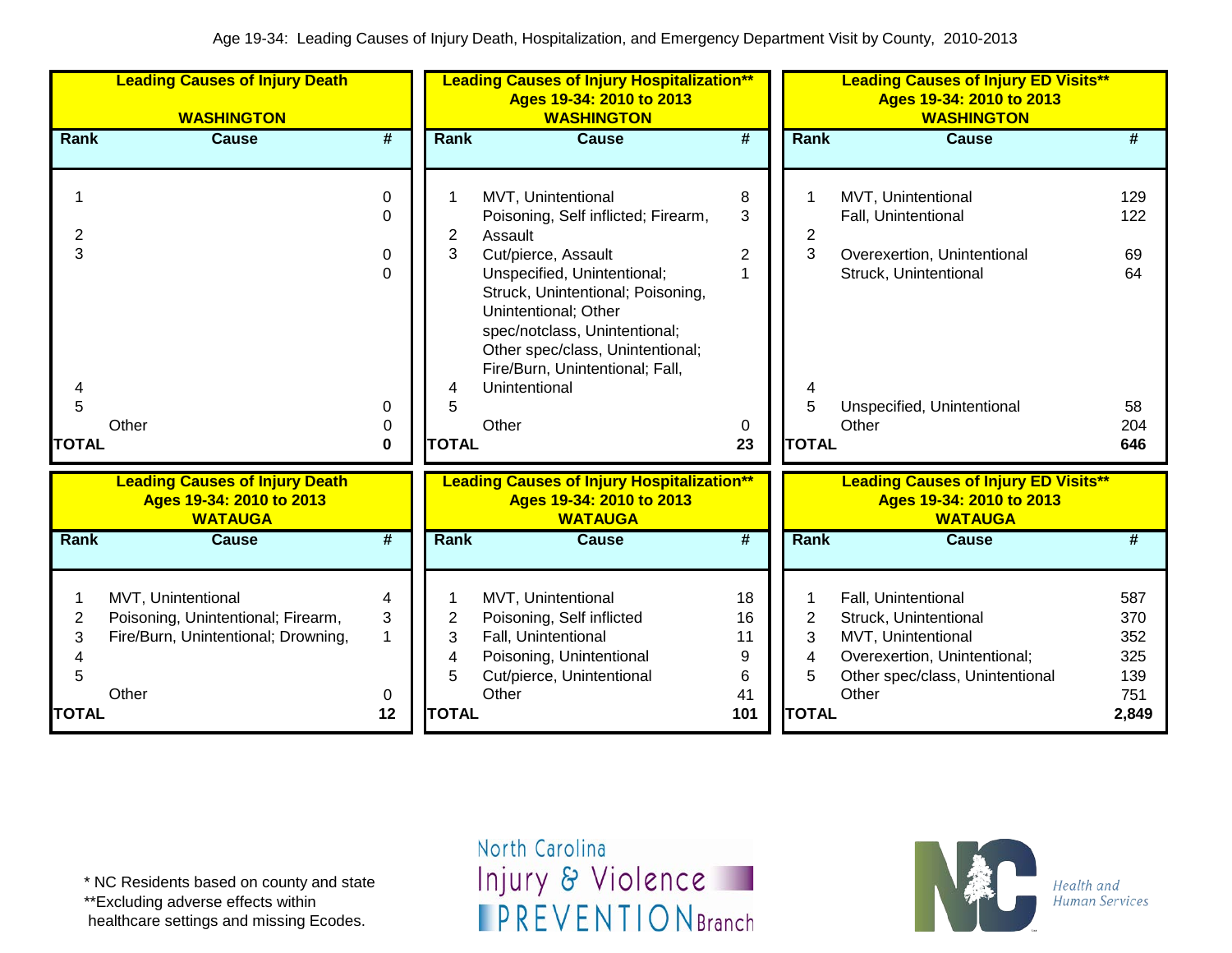| <b>Leading Causes of Injury Death</b><br>Ages 19-34: 2010 to 2013<br><b>WAYNE</b> |                                                                                                                                                                                                                                                                                          |                                      |                                  | <b>Leading Causes of Injury Hospitalization**</b><br>Ages 19-34: 2010 to 2013<br><b>WAYNE</b>                                                    |                                            |                                               | <b>Leading Causes of Injury ED Visits**</b><br>Ages 19-34: 2010 to 2013<br><b>WAYNE</b>                                                  |                                                              |  |  |
|-----------------------------------------------------------------------------------|------------------------------------------------------------------------------------------------------------------------------------------------------------------------------------------------------------------------------------------------------------------------------------------|--------------------------------------|----------------------------------|--------------------------------------------------------------------------------------------------------------------------------------------------|--------------------------------------------|-----------------------------------------------|------------------------------------------------------------------------------------------------------------------------------------------|--------------------------------------------------------------|--|--|
| Rank                                                                              | <b>Cause</b>                                                                                                                                                                                                                                                                             | #                                    | Rank                             | <b>Cause</b>                                                                                                                                     | #                                          | Rank                                          | <b>Cause</b>                                                                                                                             | #                                                            |  |  |
| $\overline{2}$<br>3<br>4<br>5<br><b>TOTAL</b>                                     | MVT, Unintentional<br>Firearm, Assault<br>Firearm, Self inflicted<br>Poisoning, Unintentional<br>Drowning, Unintentional<br>Other                                                                                                                                                        | 22<br>14<br>9<br>8<br>4<br>11<br>68  | 2<br>3<br>4<br>5<br><b>TOTAL</b> | MVT, Unintentional<br>Poisoning, Self inflicted<br>Other spec/class, Unintentional<br>Fall, Unintentional<br>Unspecified, Unintentional<br>Other | 124<br>100<br>42<br>38<br>35<br>234<br>573 | $\overline{2}$<br>3<br>4<br>5<br><b>TOTAL</b> | MVT, Unintentional<br>Unspecified, Unintentional<br>Fall, Unintentional<br>Overexertion, Unintentional<br>Struck, Unintentional<br>Other | 2,534<br>2,020<br>1,714<br>1,356<br>1,281<br>5,359<br>14,264 |  |  |
|                                                                                   | <b>Leading Causes of Injury Death</b><br>Ages 19-34: 2010 to 2013<br><b>WILKES</b>                                                                                                                                                                                                       |                                      |                                  | <b>Leading Causes of Injury Hospitalization**</b><br>Ages 19-34: 2010 to 2013<br><b>WILKES</b>                                                   |                                            |                                               | <b>Leading Causes of Injury ED Visits**</b><br>Ages 19-34: 2010 to 2013<br><b>WILKES</b>                                                 |                                                              |  |  |
| Rank                                                                              | <b>Cause</b>                                                                                                                                                                                                                                                                             | $\overline{\#}$                      | Rank                             | <b>Cause</b>                                                                                                                                     | $\overline{\boldsymbol{t}}$                | Rank                                          | <b>Cause</b>                                                                                                                             | #                                                            |  |  |
| 2<br>3<br>4<br>5                                                                  | Poisoning, Unintentional<br>MVT, Unintentional<br>Suffocation, Self inflicted<br>Unspecified, Unintentional; Firearm,<br>Struck, Unintentional; Struck,<br>Assault; Poisoning, Self inflicted;<br>Natural/Environ, Unintentional;<br>Firearm, Self inflicted; Drowning,<br>Unintentional | 14<br>10<br>3<br>$\overline{2}$<br>1 | 2<br>3<br>4<br>5                 | MVT, Unintentional<br>Poisoning, Self inflicted<br>Poisoning, Undetermined<br>Fall, Unintentional<br>Poisoning, Unintentional                    | 60<br>39<br>25<br>16<br>14                 | 2<br>3<br>4<br>5                              | MVT, Unintentional<br>Fall, Unintentional<br>Unspecified, Unintentional<br>Struck, Unintentional<br>Overexertion, Unintentional          | 240<br>231<br>100<br>93<br>86                                |  |  |
| <b>TOTAL</b>                                                                      | Other                                                                                                                                                                                                                                                                                    | 0<br>39                              | <b>TOTAL</b>                     | Other                                                                                                                                            | 84<br>238                                  | <b>TOTAL</b>                                  | Other                                                                                                                                    | 386<br>1,136                                                 |  |  |

\*\*Excluding adverse effects within

healthcare settings and missing Ecodes.

North Carolina Injury & Violence **IPREVENTIONBranch** 

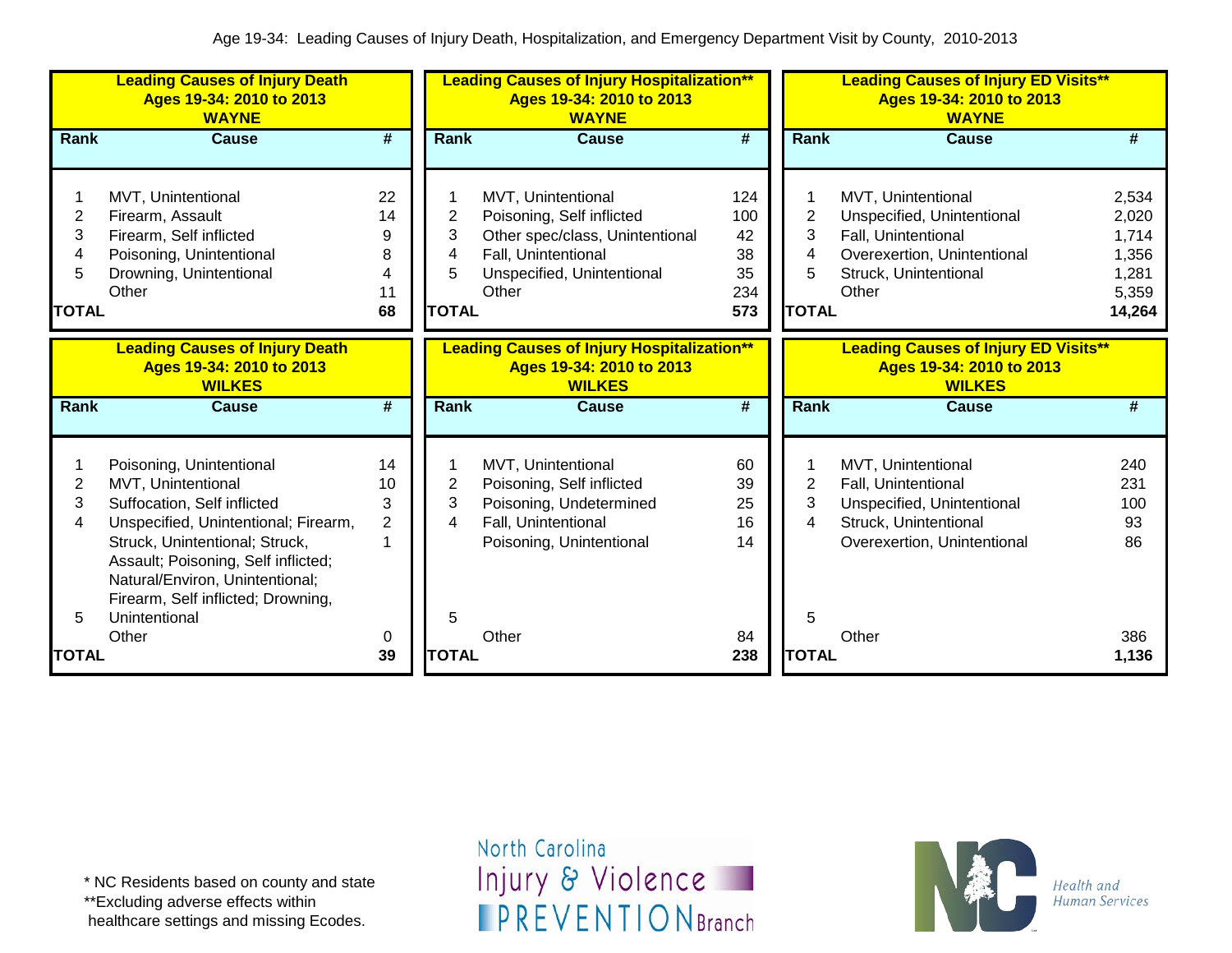| <b>Leading Causes of Injury Death</b><br>Ages 19-34: 2010 to 2013<br><b>WILSON</b> |                                                                                                                                                                                                                        |                               |                                  | <b>Leading Causes of Injury Hospitalization**</b><br>Ages 19-34: 2010 to 2013<br><b>WILSON</b>                                                                              |                                         |                                               | <b>Leading Causes of Injury ED Visits**</b><br>Ages 19-34: 2010 to 2013<br><b>WILSON</b>                                                 |                                                       |  |  |
|------------------------------------------------------------------------------------|------------------------------------------------------------------------------------------------------------------------------------------------------------------------------------------------------------------------|-------------------------------|----------------------------------|-----------------------------------------------------------------------------------------------------------------------------------------------------------------------------|-----------------------------------------|-----------------------------------------------|------------------------------------------------------------------------------------------------------------------------------------------|-------------------------------------------------------|--|--|
| Rank                                                                               | <b>Cause</b>                                                                                                                                                                                                           | $\overline{\boldsymbol{r}}$   | Rank                             | <b>Cause</b>                                                                                                                                                                | $\overline{\boldsymbol{r}}$             | Rank                                          | <b>Cause</b>                                                                                                                             | #                                                     |  |  |
| 2<br>3<br>4<br>5<br>TOTAL                                                          | MVT, Unintentional<br>Firearm, Assault<br>Firearm, Self inflicted<br>Poisoning, Unintentional<br>Unspecified, Assault; Suffocation,<br>Self inflicted; Poisoning, Self<br>inflicted; Fire/Burn, Unintentional<br>Other | 18<br>11<br>5<br>3<br>0<br>41 | 2<br>3<br>4<br>5<br><b>TOTAL</b> | MVT, Unintentional<br>Poisoning, Self inflicted<br>Poisoning, Unintentional; Fall,<br>Unintentional<br>Fire/Burn, Unintentional<br>Other spec/class, Unintentional<br>Other | 76<br>34<br>15<br>14<br>13<br>97<br>264 | $\overline{2}$<br>3<br>4<br>5<br><b>TOTAL</b> | MVT, Unintentional<br>Overexertion, Unintentional<br>Fall, Unintentional<br>Unspecified, Unintentional<br>Struck, Unintentional<br>Other | 1,679<br>1,327<br>945<br>903<br>645<br>2,722<br>8,221 |  |  |
|                                                                                    | <b>Leading Causes of Injury Death</b><br>Ages 19-34: 2010 to 2013<br><b>YADKIN</b>                                                                                                                                     |                               |                                  | <b>Leading Causes of Injury Hospitalization**</b><br>Ages 19-34: 2010 to 2013<br><b>YADKIN</b>                                                                              |                                         |                                               | <b>Leading Causes of Injury ED Visits**</b><br>Ages 19-34: 2010 to 2013<br><b>YADKIN</b>                                                 |                                                       |  |  |
| <b>Rank</b>                                                                        | <b>Cause</b>                                                                                                                                                                                                           | $\overline{\#}$               | <b>Rank</b>                      | <b>Cause</b>                                                                                                                                                                | #                                       | Rank                                          | <b>Cause</b>                                                                                                                             | #                                                     |  |  |
| 2<br>3<br>5<br><b>TOTAL</b>                                                        | Poisoning, Unintentional<br>MVT, Unintentional<br>Firearm, Self inflicted<br>Suffocation, Unintentional;<br>Other                                                                                                      | 12<br>3<br>0<br>23            | 2<br>3<br>4<br>5<br><b>TOTAL</b> | MVT, Unintentional<br>Poisoning, Self inflicted<br>Fall, Unintentional<br>Poisoning, Unintentional<br>Poisoning, Undetermined<br>Other                                      | 37<br>22<br>15<br>12<br>7<br>40<br>133  | 2<br>3<br>4<br>5<br><b>TOTAL</b>              | Fall, Unintentional<br>MVT, Unintentional<br>Overexertion, Unintentional<br>Struck, Unintentional<br>Unspecified, Unintentional<br>Other | 399<br>301<br>288<br>198<br>151<br>708<br>2,045       |  |  |

\* NC Residents based on county and state

\*\*Excluding adverse effects within

healthcare settings and missing Ecodes.

North Carolina Injury & Violence **IPREVENTIONBranch**